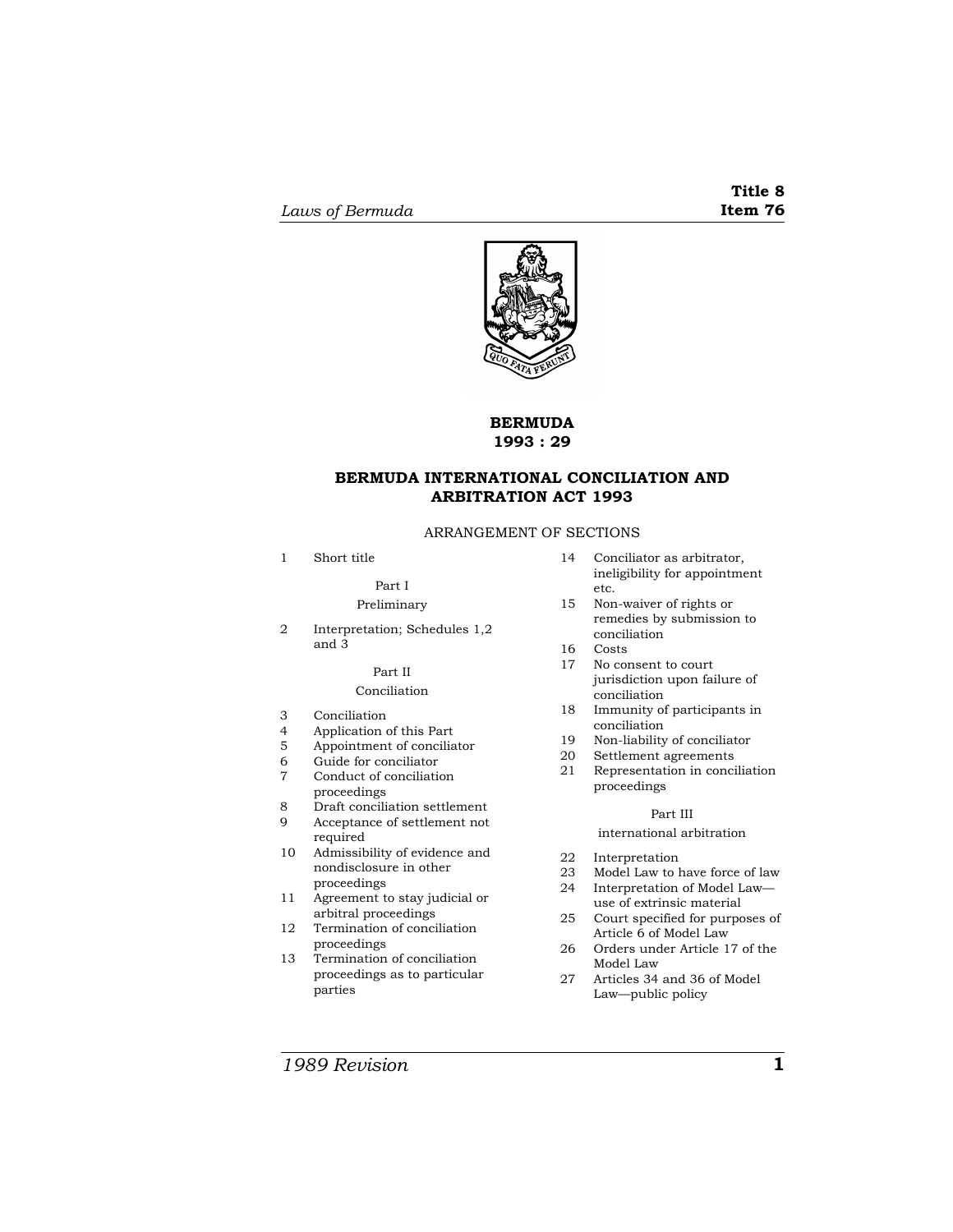| 28                               | Chapter VIII of Model Law not                                                                                                                                                                                           | 40                                      | Effect of Convention awards                                                                                                                                                                                                  |
|----------------------------------|-------------------------------------------------------------------------------------------------------------------------------------------------------------------------------------------------------------------------|-----------------------------------------|------------------------------------------------------------------------------------------------------------------------------------------------------------------------------------------------------------------------------|
|                                  | to apply in certain cases                                                                                                                                                                                               | 41                                      | Evidence                                                                                                                                                                                                                     |
| 29                               | Settlement of dispute                                                                                                                                                                                                   | 42                                      | Refusal of enforcement                                                                                                                                                                                                       |
|                                  | otherwise than in accordance                                                                                                                                                                                            | 43                                      | Saving                                                                                                                                                                                                                       |
|                                  | with Model Law                                                                                                                                                                                                          | 44                                      | Order to be conclusive                                                                                                                                                                                                       |
| 30                               | Failure of an arbitrator to                                                                                                                                                                                             |                                         | evidence                                                                                                                                                                                                                     |
|                                  | participate in proceedings                                                                                                                                                                                              |                                         |                                                                                                                                                                                                                              |
| 31                               | Interest                                                                                                                                                                                                                |                                         | PART V                                                                                                                                                                                                                       |
| 32                               | Costs                                                                                                                                                                                                                   |                                         | <b>GENERAL</b>                                                                                                                                                                                                               |
| 33<br>34<br>35<br>36<br>37<br>38 | Immunity of participants in<br>arbitration<br>Non-liability of arbitrator<br>Conduct of proceedings,<br>witnesses, etc.<br>Interim, interlocutory or<br>partial awards<br>Representation in proceedings<br>Transitional | 45<br>46<br>47<br>48.<br>49<br>50<br>51 | Hearing of proceedings<br>Restrictions on reporting of<br>proceedings<br>Costs in respect of unqualified<br>person<br>Enforcement of award<br>Crown to be bound<br>Amends Arbitration Act 1986<br>Amends Limitation Act 1984 |
|                                  | <b>PART IV</b><br>ENFORCEMENT OF CONVENTION<br>AWARDS                                                                                                                                                                   |                                         | Schedule 1<br>Schedule 2                                                                                                                                                                                                     |
| 39                               | Effect this Part                                                                                                                                                                                                        |                                         | Schedule 3                                                                                                                                                                                                                   |

[29 June 1993]

WHEREAS it is expedient to provide for the conduct of international commercial conciliations and arbitrations and the recognition and enforcement of foreign arbitral awards in Bermuda and for matters connected therewith;

*[Words of enactment omitted]* 

#### **Short Title**

1 This Act may be cited as the Bermuda International Conciliation and Arbitration Act 1993.

## **PART I PRELIMINARY**

# **Interpretation; Schedules 1, 2 and 3**

In this Act, unless the context otherwise requires —

- "arbitral award" has the same meaning as in the New York Convention;
- "arbitral tribunal" means a sole arbitrator or a panel of arbitrators;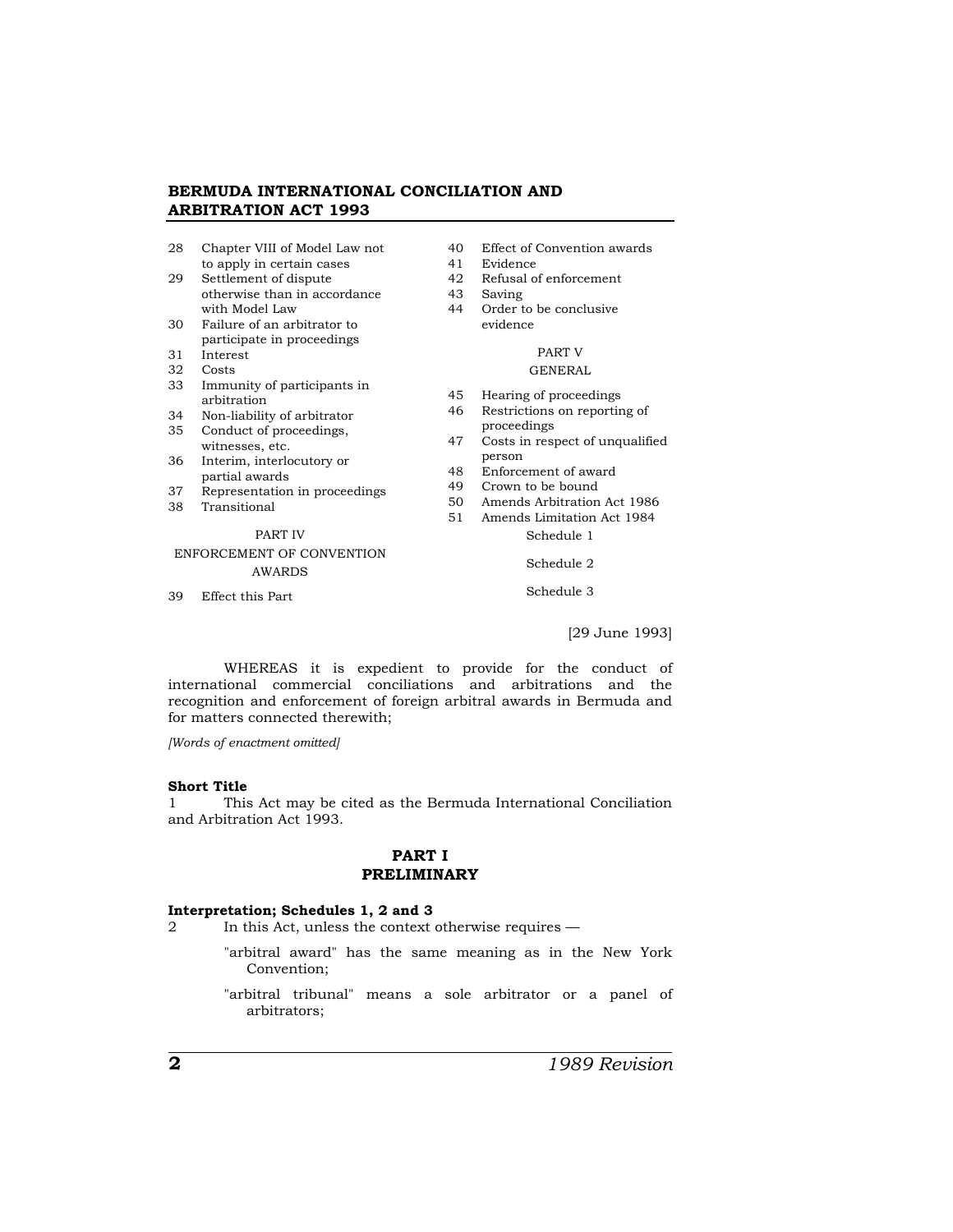"arbitration agreement" has the same meaning as in article  $7(1)$ of the Model Law;

"conciliation" includes mediation;

- "Conciliation Rules" means the UNCITRAL Conciliation Rules adopted by the United Nations Commission on International Trade Law on 23 July 1980, the English text of which is set out in Schedule 1;
- "Convention award" means an award to which Part IV applies, namely, an award made in pursuance of an arbitration agreement in a State or territory other than Bermuda, which is a party to the New York Convention;
- "Court" means the Supreme Court or the Court of Appeal of Bermuda;

"dispute" includes a difference;

- "international arbitration agreement" means an arbitration agreement pursuant to which an arbitration is, or would if commenced be, international within the meaning of article 1(3) of the Model Law;
- "Model Law" means the UNCITRAL Model Law on International Commercial Arbitration adopted by the United Nations Commission on International Trade Law on 21 June 1985, the English text of which is set out in Schedule 2;
- "the New York Convention" means the Convention on the Recognition and Enforcement of Foreign Arbitral Awards adopted by the United Nations Conference on International Commercial Arbitration on 10 June 1958 the English text of which is set out in Schedule 3.

## **PART II CONCILIATION**

#### **Conciliation**

3 Parties to an international arbitration agreement are hereby encouraged to resolve any disputes between them through conciliation.

## **Application of this Part**

The provisions of this Part shall apply to the extent that the parties have not otherwise agreed in writing.

## **Appointment of conciliator**

5 (1) The parties to an international arbitration agreement may appoint or permit an arbitral tribunal or other third party to appoint one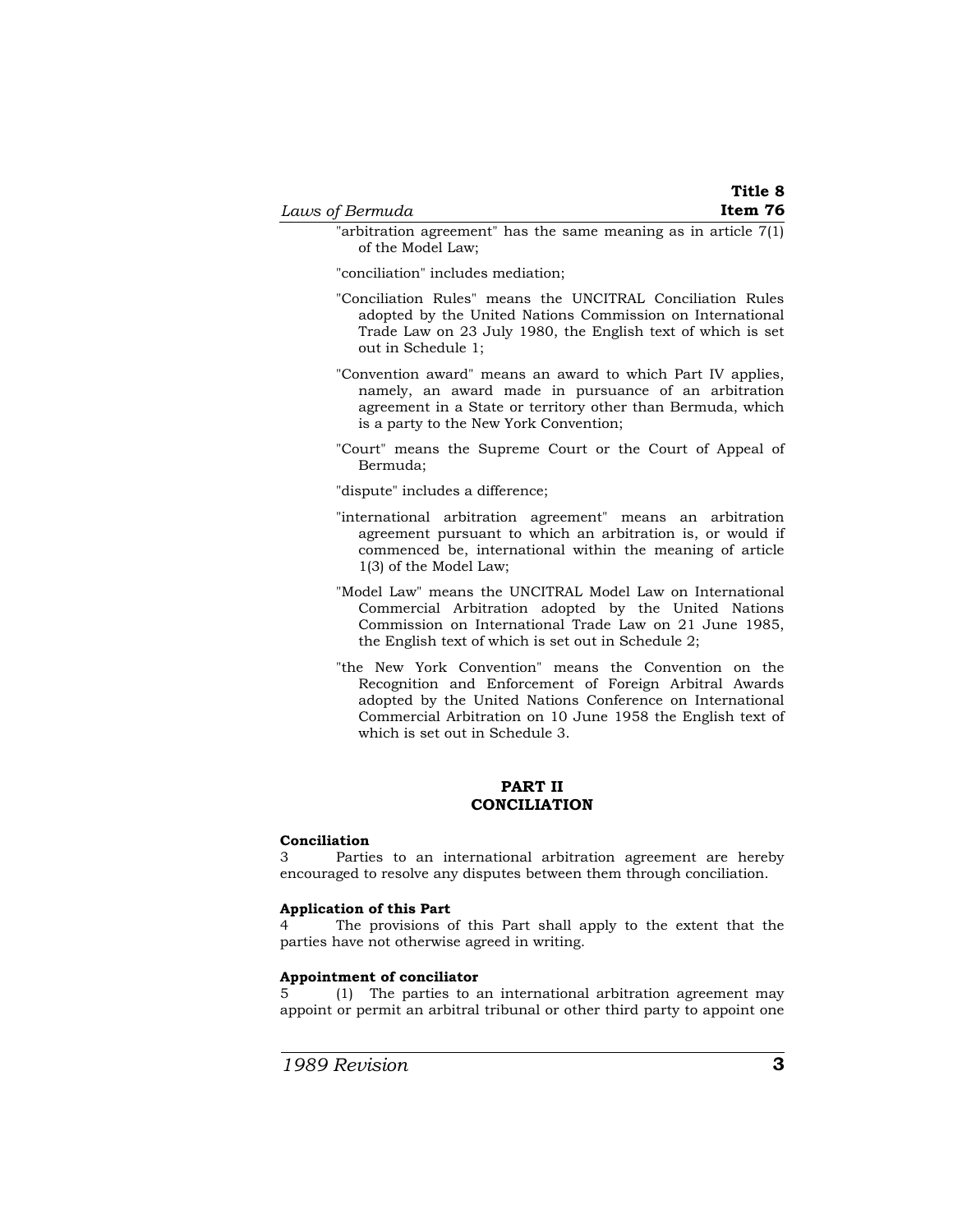or more persons to serve as the conciliator or conciliators (hereafter referred to as "the conciliator") who shall assist the parties in an independent and impartial manner in their attempt to reach an amicable settlement of their dispute.

 (2) Where the parties have agreed in writing for the appointment of a conciliator by an institution or a person who is not one of the parties and that institution or person refuses to make the appointment or does not make the appointment within the time specified in the agreement, or if no time is specified, within a reasonable time not exceeding twenty-eight days of being notified of the existence of the dispute, any party to the agreement may by notice in writing require the institution or person in default to appoint a conciliator and shall forthwith give a copy of the notice to the other parties to the agreement; if the appointment is not made within seven clear days after giving the notice to the institution or person, the Court may on the application of any party to the agreement appoint a conciliator (in respect of which decision there is no right of appeal) who shall have the like powers to act in the conciliation proceedings as if he had been appointed in accordance with the terms of the agreement.

## **Guide for conciliator**

6 The conciliator shall be guided by principles of objectivity, fairness and justice giving consideration to, among other things, the rights and obligations of the parties, the usages of the trade concerned and the circumstances surrounding the dispute including any previous business practices between the parties.

#### **Conduct of conciliation proceedings**

7 (1) The conciliator may conduct the conciliation proceedings in such manner as the conciliator considers appropriate, taking into account the circumstances of the case, the wishes of the parties and the desirability of a speedy settlement of the dispute.

(2) The conciliator may, unless otherwise agreed in writing by the parties to the agreement, meet at any place designated by the conciliator for discussions with one or more parties, for the hearing of witnesses, experts or parties, for inspection of documents, goods or other property or for consultation with the conciliator and need not be in Bermuda when signing any recommendation or other communication to the parties or any settlement agreement.

(3) Except as otherwise provided in this Act, other provisions of this Act, the Evidence Act 1905 *[title 8 item 10]* and the Supreme Court Act 1905 *[title 8 item 1]* and the rules made thereunder shall not apply to conciliation proceedings under this Act.

(4) For the purposes of subsection (2)—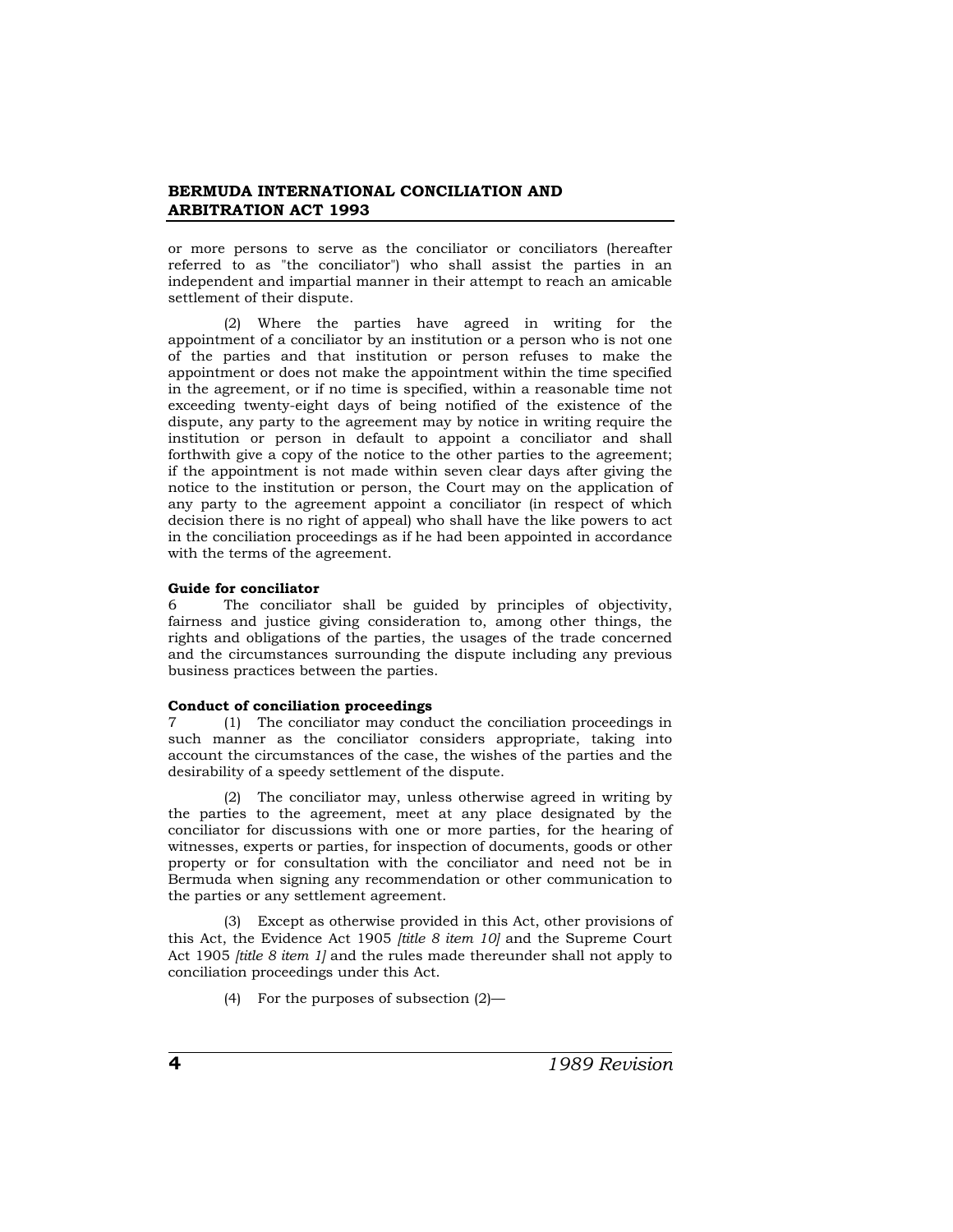- (a) discussions with one or more parties;
- (b) the hearing of witnesses, experts or parties;
- (c) the inspection of documents, goods or other property; and
- (d) consultation with the conciliator,

may, as far as is practicable, be conducted by electronic means and the conciliator and one or more of the parties are not required to be physically present in the same place at any time.

*[Section 7(4) added by 1999:26 s.33 & Sch effective 4 October 1999]* 

#### **Draft conciliation settlement**

At any time during the proceedings, the conciliator may prepare a draft conciliation settlement which may include the assessment and apportionment of costs between the parties, and send copies to the parties, specifying the time within which they must signify their approval.

## **Acceptance of settlement not required**

9 No party may be required to accept any settlement proposed by the conciliator.

#### **Admissibility of evidence and nondisclosure in other proceedings**

10 (1) Unless otherwise agreed in writing by the parties, it shall be an implied term of the written agreement to conciliate that the parties undertake not to rely on or introduce as evidence in any arbitral or judicial proceedings in any jurisdiction, whether or not such proceedings relate to the dispute that is the subject of the conciliation proceedings—

- (a) views expressed or suggestions made by any party in respect of possible settlement of the dispute;
- (b) admissions made by any party in the course of the conciliation proceedings;
- (c) proposals made by the conciliator;
- (d) the fact that the other party had indicated willingness to accept all, or part, of a proposal for settlement made by the other party, or by the conciliator.

(2) Without limiting the obligations created by subsection (1), evidence of anything said or of any admission made in relation to any or all of the matters referred to in subsection (1)(a) to (d) (inclusive) is not admissible in evidence in any arbitration conducted pursuant to Part III or judicial proceeding in Bermuda, and disclosure of any such evidence shall not be compelled in any civil action in Bermuda in which, pursuant to the law, testimony may be compelled to be given.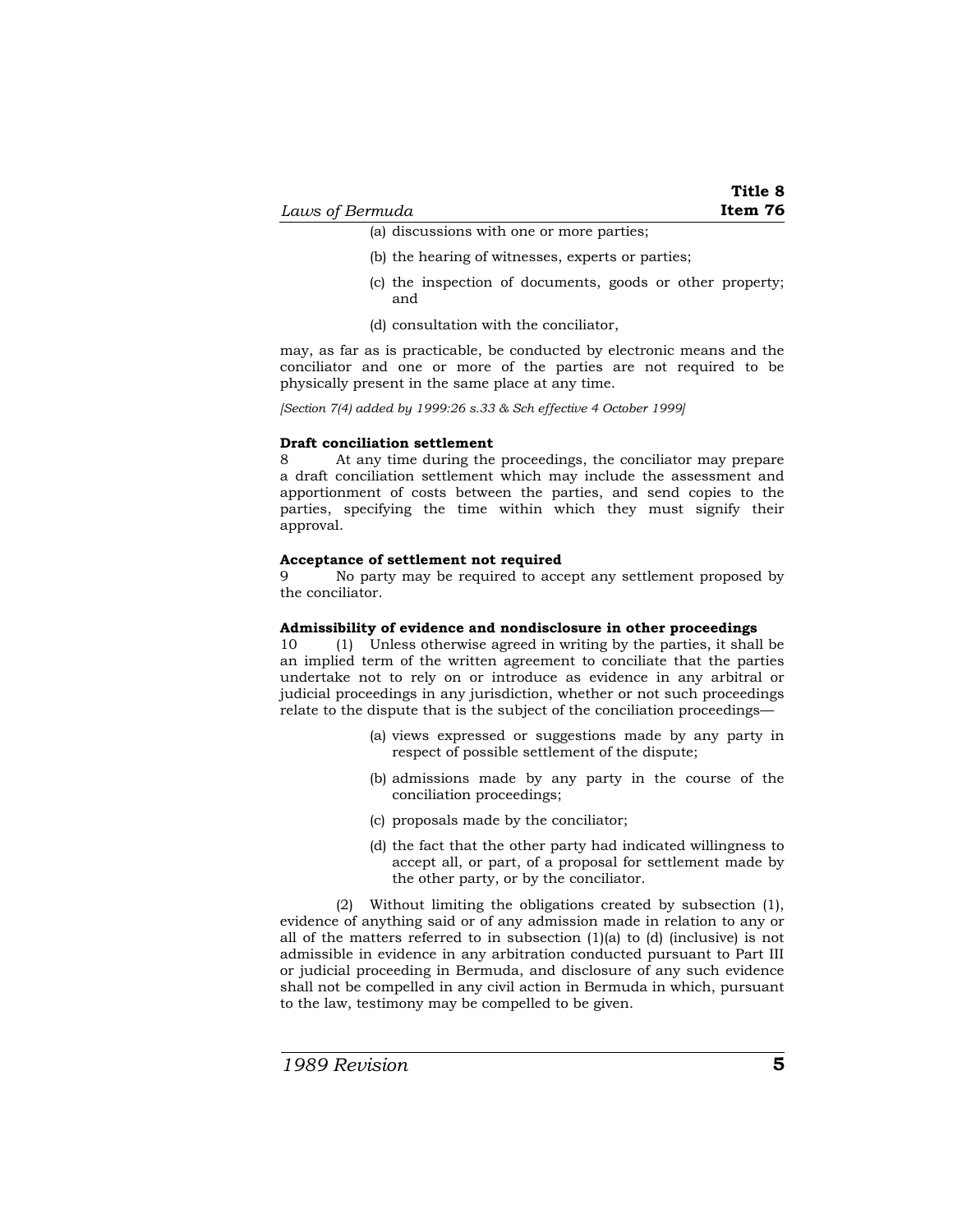(3) Where evidence is offered in contravention of this section, the arbitration tribunal or the Court shall make any order which it considers to be appropriate to deal with the matter, including, without limitation, orders restricting the introduction of evidence, or dismissing the case without prejudice.

## **Agreement to stay judicial or arbitral proceedings**

11 Unless the parties otherwise agree in writing, the written agreement of the parties to submit a dispute to conciliation shall be an agreement between or among those parties to stay all judicial or arbitral proceedings from the commencement of conciliation until the termination of conciliation proceedings.

#### **Termination of conciliation proceedings**

12 The conciliation proceedings may be terminated as to all parties in any of the following cases:

- (a) in the case where the parties have agreed in writing that the conciliation shall be conducted in accordance with the Conciliation Rules, the conciliation proceedings shall be terminated in accordance with Article 15 of those Rules;
- (b) in the case where the parties have not agreed in writing that the Conciliation Rules shall apply, unless a contrary intention appears in their written agreement or in any rules which they agree in writing shall apply, it shall be an implied term of an agreement to participate in conciliation that in the event of the conciliation proceedings failing to produce a settlement acceptable to the parties within three months or such longer period as the parties may agree to, of the date of the appointment of the conciliator, or where he is appointed by name in the agreement, of the receipt by him of written notification of the existence of a dispute, the conciliation proceedings shall thereupon terminate;
- (c) in the case where there is a written declaration of the conciliator, after consultation with the parties, to the effect that further efforts at conciliation are no longer justified, conciliation proceedings shall terminate on the date of the declaration;
- (d) in the case where there is a written declaration of the parties addressed to the conciliator to the effect that the conciliation proceedings are terminated, the conciliation proceedings shall terminate on the date of the declaration;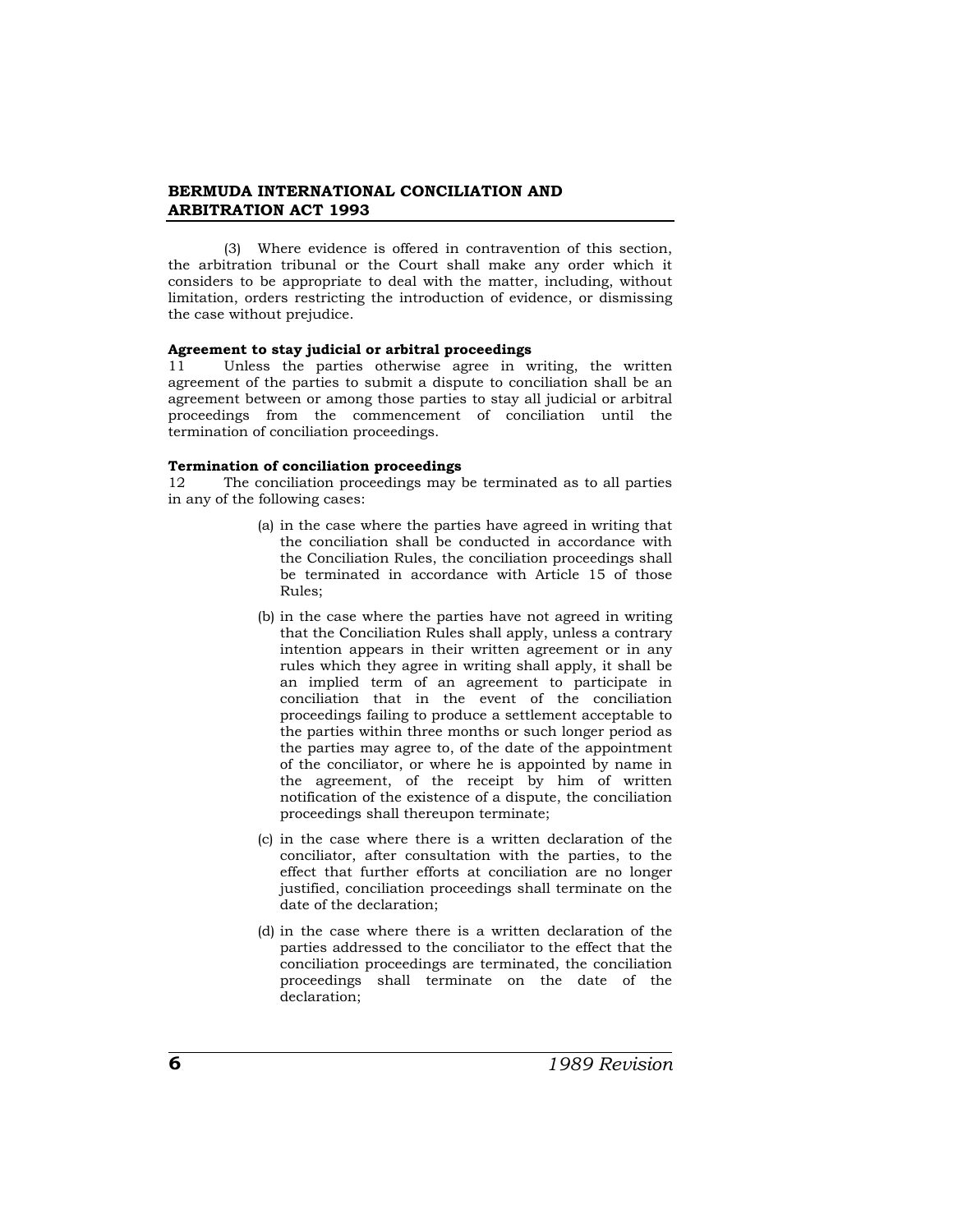(e) in the case where there is the signing of a settlement agreement by all of the parties, conciliation proceedings shall terminate on the date of the agreement.

#### **Termination of conciliation proceedings as to particular parties**

13 The conciliation proceedings may be terminated as to particular parties by either of the following:

- (a) a written declaration of a party to the other party and the conciliator, if appointed, to the effect that the conciliation proceedings shall be terminated as to that particular party, on the date of the declaration;
- (b) the signing of a settlement agreement by some of the parties, on the date of the agreement.

#### **Conciliator as arbitrator, ineligibility for appointment etc.**

14 (1) No person who has served as conciliator may be appointed as an arbitrator for, or take part in, any arbitral or judicial proceedings in the same dispute unless all parties agree in writing to such participation or the rules agreed for conciliation or arbitration so provide.

 (2) Where the parties have agreed in writing that a person appointed as a conciliator shall act as an arbitrator, in the event of the conciliation proceedings failing to produce a settlement acceptable to the parties no objection shall be taken to the appointment of such person as an arbitrator, or to his conduct of the arbitration proceedings or to any award, solely on the ground that he had acted previously as a conciliator in connection with some or all of the matters referred to arbitration; but if such person declines to act as an arbitrator, any other person appointed as an arbitrator shall not be required first to act as a conciliator unless the parties have otherwise agreed in writing.

#### **Non-waiver of rights or remedies by submission to conciliation**

15 By submitting to conciliation, no party has waived any rights or remedies which that party would have had if conciliation had not been initiated, other than those set forth in any settlement agreement which results from the conciliation.

#### **Costs**

16 (1) Upon termination of the conciliation proceedings, the conciliator shall fix the costs of the conciliation and give written notice thereof to the parties.

(2) Costs shall be borne equally by the parties unless the settlement agreement provides for a different apportionment and all other expenses incurred by a party shall be borne by that party.

- (3) In this section "costs" means—
	- (a) a reasonable fee to be paid to the conciliator;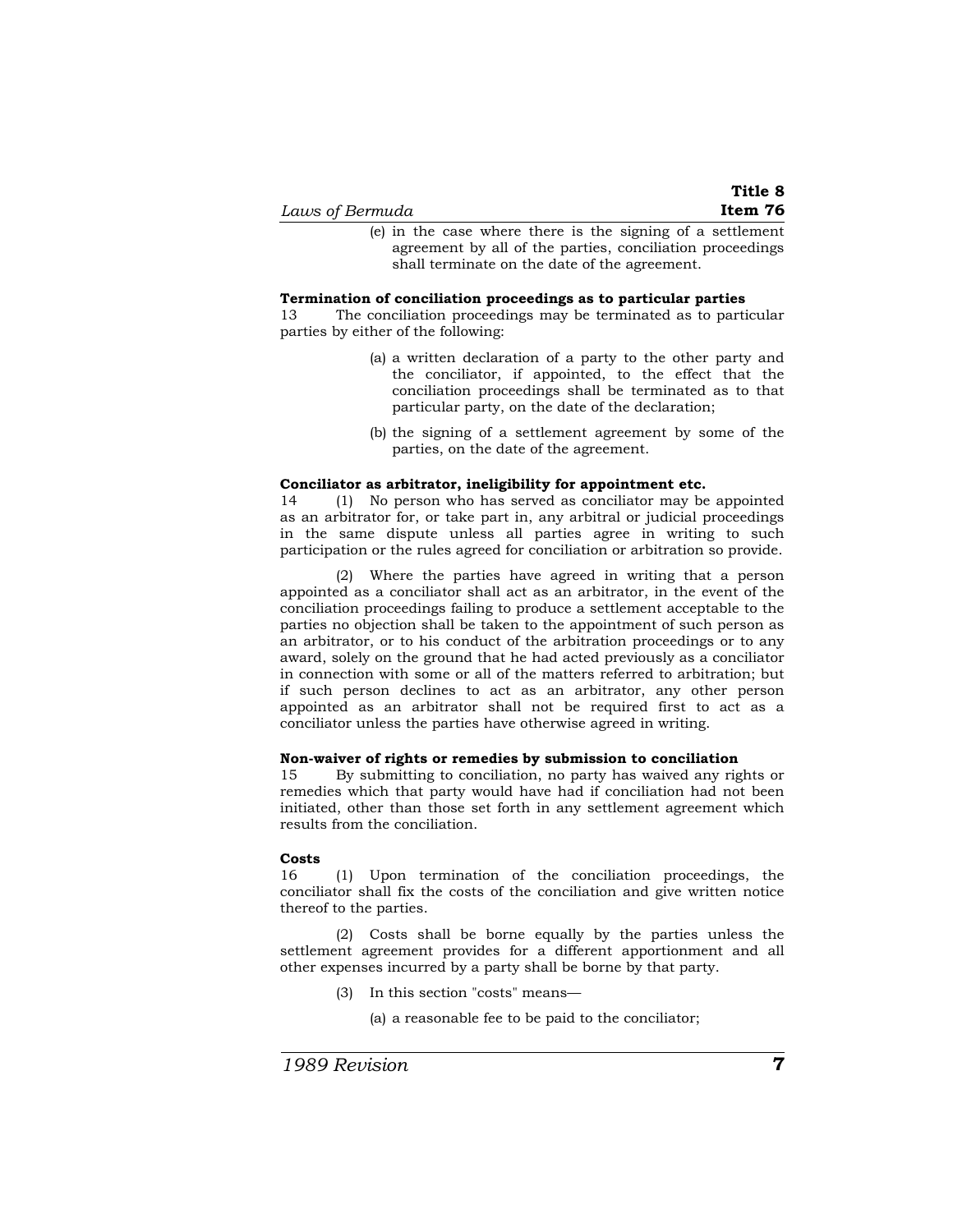- (b) the travel and other reasonable expenses of the conciliator;
- (c) the travel and other reasonable expenses of witnesses requested by the conciliator with the consent of the parties;
- (d) the cost of any expert advice requested by the conciliator with the consent of the parties;
- (e) the cost of any court;
- (f) the administration fees and expenses of an arbitral institution.

#### **No consent to court jurisdiction upon failure of conciliation**

17 Neither the request for conciliation, the consent to participate in the conciliation proceedings, the participation in such proceedings, nor the entering into a conciliation agreement or settlement shall constitute consent to the jurisdiction of any court in Bermuda in the event conciliation fails except that this section does not affect the jurisdiction of any court in Bermuda with respect to any settlement agreement resulting from a conciliation.

## **Immunity of participants in conciliation**

18 Neither the conciliator, the parties, nor their representatives nor any assistant nor any witness or expert shall be subject to service of process on any civil matter relating to the dispute in respect of the conciliation under this Act while present in Bermuda for the purpose of arranging for or participating in conciliation pursuant to this Act.

### **Non-liability of conciliator**

19 No person who serves as a conciliator shall be held liable in an action for damages resulting from any act or omission in his capacity as a conciliator in connection with any conciliation proceeding conducted under this Act except that such person may be liable for the consequences of conscious and deliberate wrongdoing.

## **Settlement agreements**

20 If the parties to an arbitration agreement reach agreement by means of conciliation or otherwise in settlement of their dispute and enter into an agreement in writing containing the terms of settlement (the "settlement agreement") the settlement agreement shall, for the purposes of its enforcement in Bermuda, be treated as an award on an arbitration agreement and may, by leave of the Court, be enforced in the same manner as a judgment or order to the same effect and, where leave is so given, judgment may be entered in terms of the agreement, pursuant to section 48.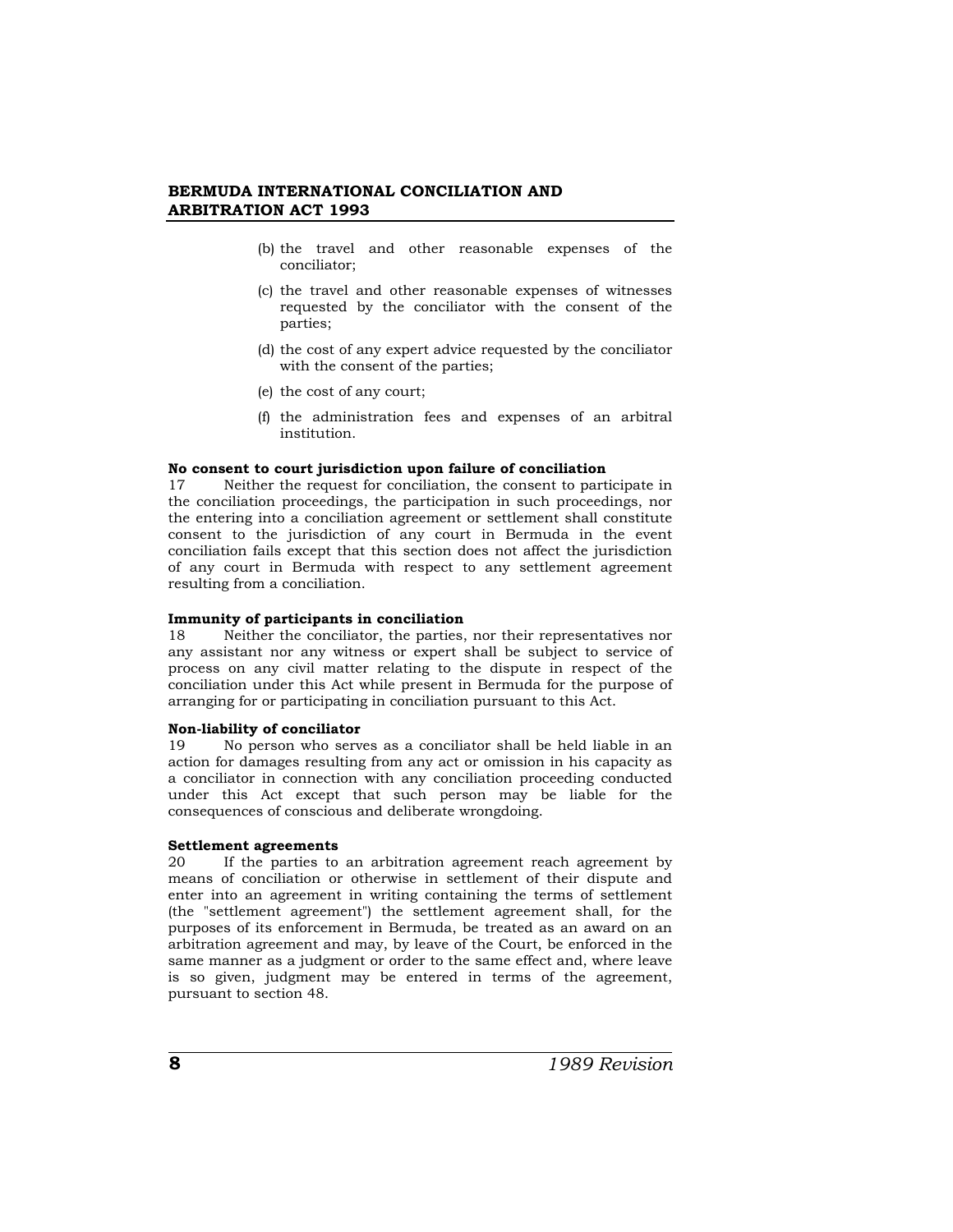*Laws of Bermuda* **Item 76**

## **Representation in conciliation proceedings**

21 (1) Where, in accordance with this Act and with the written agreement of the parties or at the request in writing of a party, as the case may be, conciliation proceedings are conducted by way of oral hearings for the presentation of evidence or for oral argument, or conciliation proceedings are conducted on the basis of documents or other materials, the following provisions shall apply.

(2) A party may appear in person before conciliation proceedings and may be represented:

- (a) by himself;
- (b) by a duly qualified legal practitioner from any legal jurisdiction of that party's choice; or
- (c) by any other person of that party's choice.

(3) A legal practitioner or a person, referred to in subsection (2)(b) or (c) respectively, while acting on behalf of a party to conciliation proceedings to which this Part applies shall not thereby be taken to have breached any law regulating admission to, or the practice of, the profession of the law within Bermuda in which the proceedings are conducted.

(4) Where, subject to the agreement of the parties, conciliation proceedings are conducted on the basis of documents and other materials, such documents and materials may be prepared and submitted by any legal practitioner or person who would, under subsection (2), be entitled to appear before the conciliation proceedings, and, in such a case, subsection (3) shall apply with the same force and effect to such legal practitioner or person.

(5) Conciliation proceedings need not be conducted by way of oral hearing or oral argument, or conducted on the basis of documents or other materials, and may, at the option of the parties, be conducted by electronic means, including electronic exchange of documents or by video conference.

*[Section 21(5) added by 1999:26 s.33 & Sch effective 4 October 1999]* 

## **PART III INTERNATIONAL ARBITRATION**

#### **Interpretation**

22 Except so far as the contrary intention appears, a word or expression that is used both in this Part and in the Model Law (whether or not a particular meaning is given to it by the Model Law) has, in this Part, the same meaning as it has in the Model Law.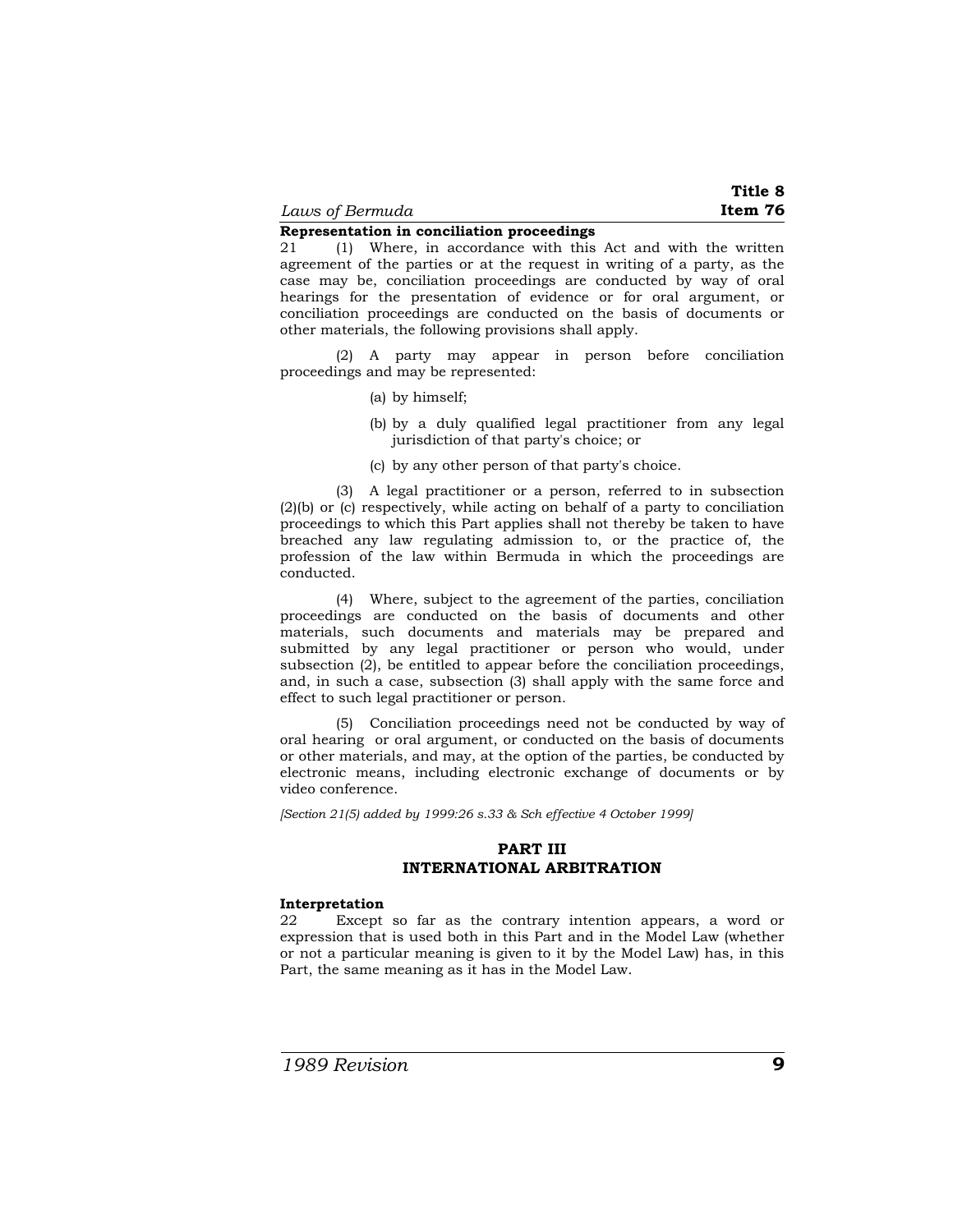## **Model Law to have force of law**

23 (1) Subject to this Part, the Model Law has the force of law in Bermuda.

- (2) In the Model Law—
- (a) "State" means Bermuda and any foreign country;
- (b) "this State" means Bermuda;
- (c) "different States" shall be treated as including a reference to Bermuda and any other place;
- (d) "any agreement in force between this State and any other State or States" shall be treated as being a reference to any Convention or Treaty that binds Bermuda and any other place that has the force of law in Bermuda.

#### **Interpretation of Model Law—use of extrinsic material**

24 For the purposes of interpreting the Model Law, reference may be made to the documents of—

- (a) the United Nations Commission on International Trade Law, including but not limited to, documents of its Secretariat submitted to the Commission and the Summary Records of sessions of the Commission; and
- (b) the Commission's working group for the preparation of the Model Law relating to the Model Law.

## **Court specified for purposes of Article 6 of Model Law**

25 (1) The courts that are competent to perform the functions referred to in Article 6 of the Model Law are as follows:

- (a) for the purposes of Articles  $11(3)$ ,  $11(4)$ ,  $13(3)$ ,  $14$  and 16(3) of the Model Law, the Supreme Court and there is no right of appeal from a decision of that court;
- (b) for the purposes of Article 34(2) of the Model Law, the Court of Appeal and there is no right of appeal from a decision of that court.

 (2) Notwithstanding section 12 of the Court of Appeal Act 1964 (jurisdiction of the Court of Appeal) the Court of Appeal shall have jurisdiction to hear and determine an application made to it pursuant to Article 34(2) of the Model Law.

*[Section 25 amended by 1994:49 effective 28 December 1994]* 

#### **Orders under Article 17 of the Model Law**

26 Chapter VIII of the Model Law applies to an order by an arbitral tribunal under Article 17 of the Model Law requiring a party—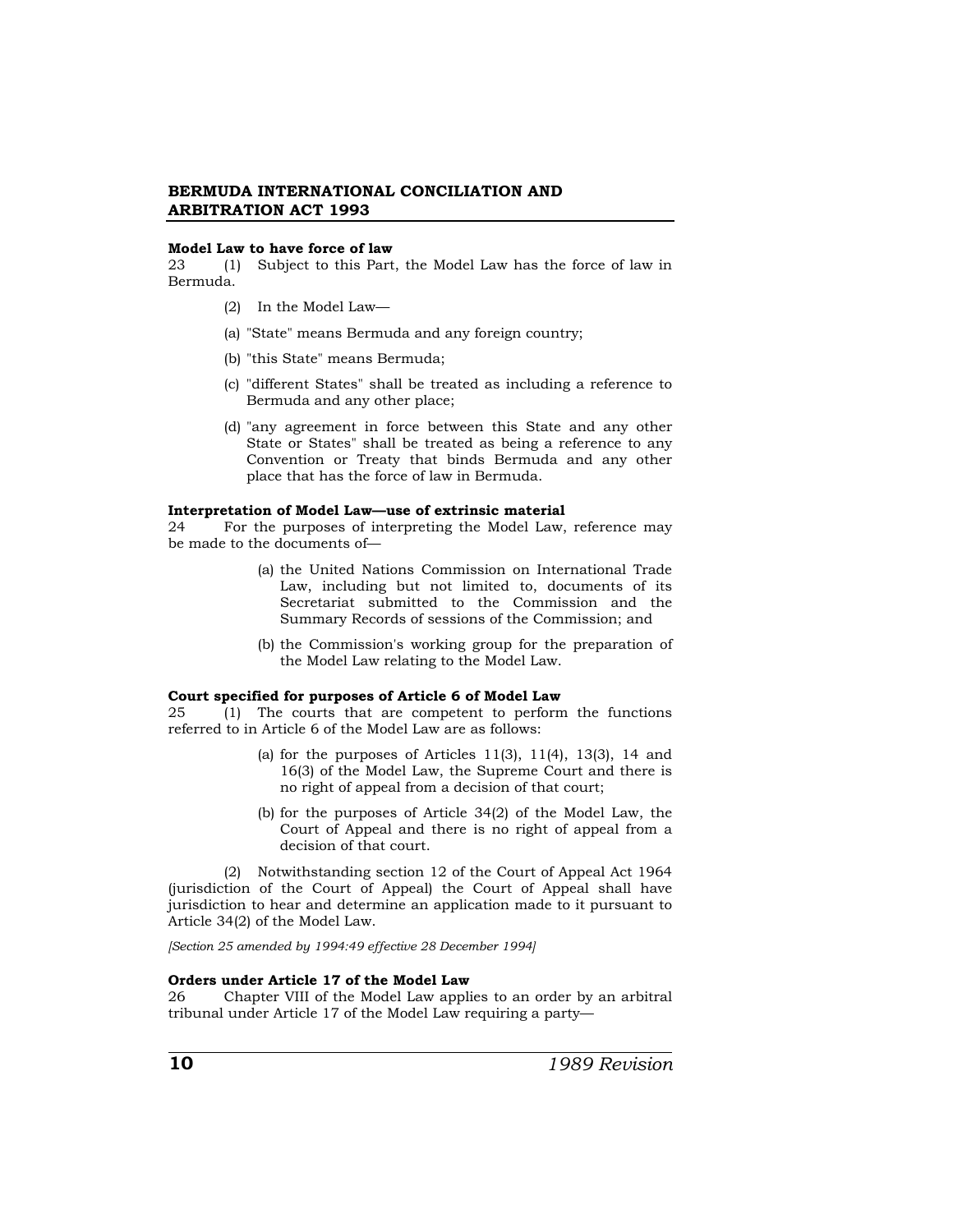| Laws of Bermuda | Item 76 |
|-----------------|---------|
|-----------------|---------|

- (a) to take an interim measure of protection; or
- (b) to provide security in connection with a measure referred to in paragraph (a),

as if any reference in that Chapter to an arbitral award or an award were a reference to such an order.

## **Articles 34 and 36 of Model Law—public policy**

27 Without limiting the generality of Articles 34(2)(b)(ii) and 36(1)(b)(ii) of the Model Law, it is declared, for removing doubts, that, for the purposes of Articles  $34(2)(b)(ii)$  and  $36(1)(b)(ii)$ , an award is in conflict with the public policy of Bermuda if the making of the award was induced or affected by fraud or corruption.

#### **Chapter VIII of Model Law not to apply in certain cases**

28 Where, but for this section, both Chapter VIII of the Model Law and Part IV of this Act would apply in relation to an award, Chapter VIII of the Model Law does not apply in relation to the award.

## **Settlement of dispute otherwise than in accordance with Model Law**

29 Where the parties to an arbitration agreement have, whether in the agreement or in any other document in writing, agreed that any dispute that has arisen or may arise between them is not to be settled in accordance with the Model Law, the Model Law does not apply in relation to the settlement of that dispute and in such a case unless otherwise agreed in writing by the parties the Arbitration Act 1986 *[Title 8 Item 75]*  shall apply.

## **Failure of an arbitrator to participate in proceedings**

30 (1) Any resignation by an arbitrator shall be addressed to the arbitral tribunal and shall not be effective unless the arbitral tribunal determines that there are sufficient reasons to accept the resignation, and if the arbitral tribunal so determines the resignation becomes effective on the date designated by the arbitral tribunal.

(2) If an arbitrator on a three-person or five-person arbitral tribunal fails to participate in the arbitration, the other arbitrators have, unless the parties otherwise agree, the power in their sole discretion to continue the arbitration and to make any decision, ruling or award, notwithstanding the non-participation of that arbitrator.

(3) In determining whether to continue the arbitration or to render any decision, ruling, or award without the participation of an arbitrator, the other arbitrators shall take into account the stage of the arbitration, the reason, if any, expressed by the arbitrator for his nonparticipation and such other matters as they consider appropriate in the circumstances of the case.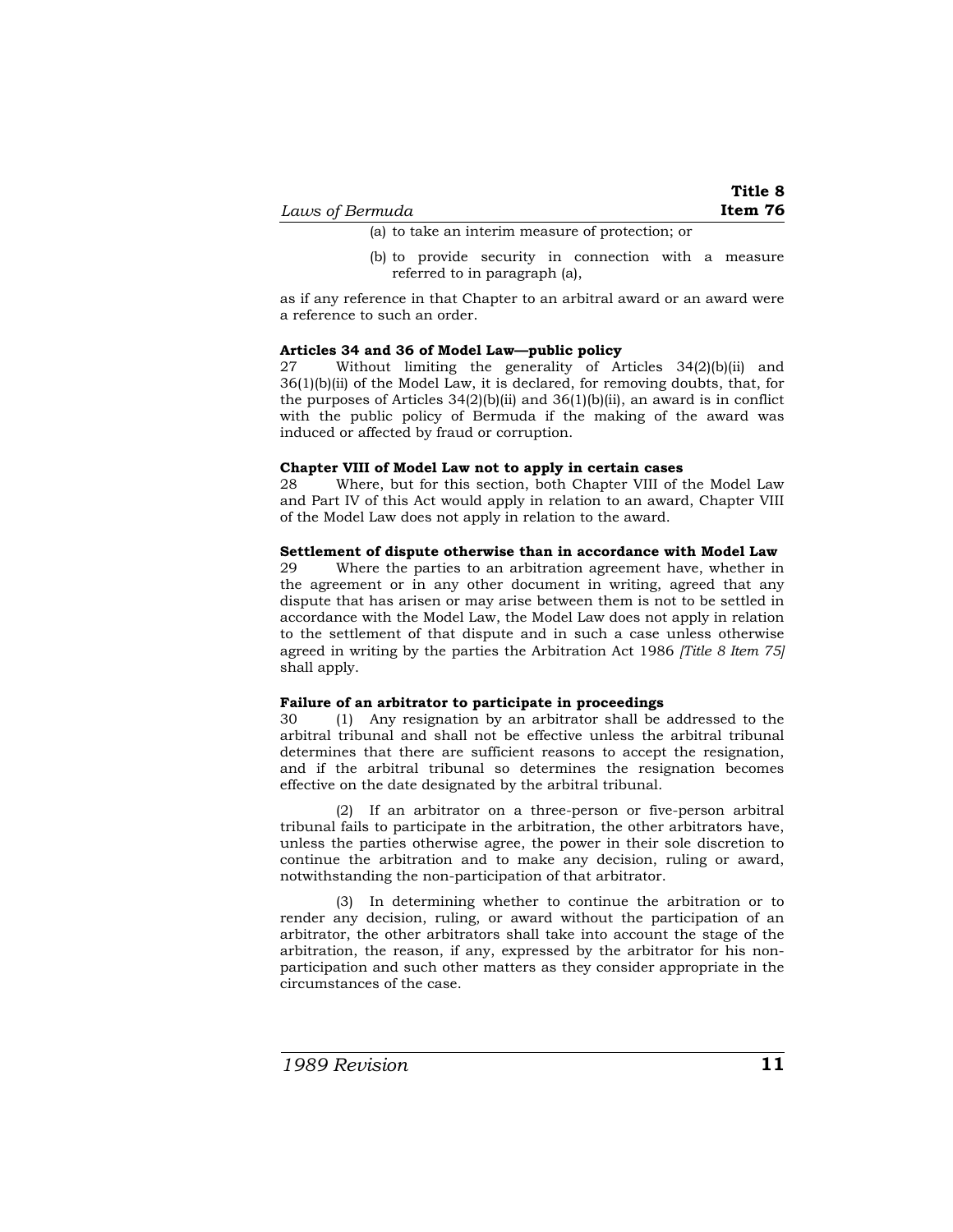(4) In the event of the other arbitrators determining not to continue the arbitration without the non-participating arbitrator, the arbitral tribunal shall declare the office vacant and a substitute arbitrator shall be appointed pursuant to Article 15 of the Model Law, unless the parties agree on a different method of appointment.

#### **Interest**

31 (1) Unless the parties to an arbitration agreement have (whether in the agreement or in any other document in writing) otherwise agreed, where an arbitral tribunal determines to make an award for the payment of money (whether on a claim for a liquidated or an unliquidated amount), the tribunal may, subject to subsections (2) and (4), include in the sum for which the award is made interest, at such reasonable rate as the tribunal determines on the whole or any part of the money, for the whole or any part of the period between the date on which the cause of action arose and the date on which the award is made.

(2) Subsection (1) does not apply in relation to any amount upon which interest is payable as of right whether by virtue of an agreement or otherwise.

(3) Unless the parties to an arbitration agreement have (whether in the agreement or in any other document in writing) otherwise agreed, where an arbitral tribunal makes an award for the payment of money, the tribunal may, subject to subsection (4) direct that interest, at such reasonable rate as the tribunal determines, is payable, from the day of the making of the award or such later day as the tribunal specifies, on so much of the money as is from time to time unpaid and any interest that so accrues shall form part of the award.

(4) Where interest is included in the sum referred to in subsection (1) or payable pursuant to subsection (3) the following applies:

- (a) if the award is made in a currency other than the currency of Bermuda, the Interest Credit Charges (Regulations) Act 1975 *[title 17 item 22]* does not apply;
- (b) if the award is made in the currency of Bermuda, the Interest Credit Charges (Regulations) Act 1975 *[title 17 item 22]* applies.

#### **Costs**

32 (1) Unless the parties to an arbitration agreement have (whether in the agreement or in any other document in writing) otherwise agreed, the costs of an arbitration, including—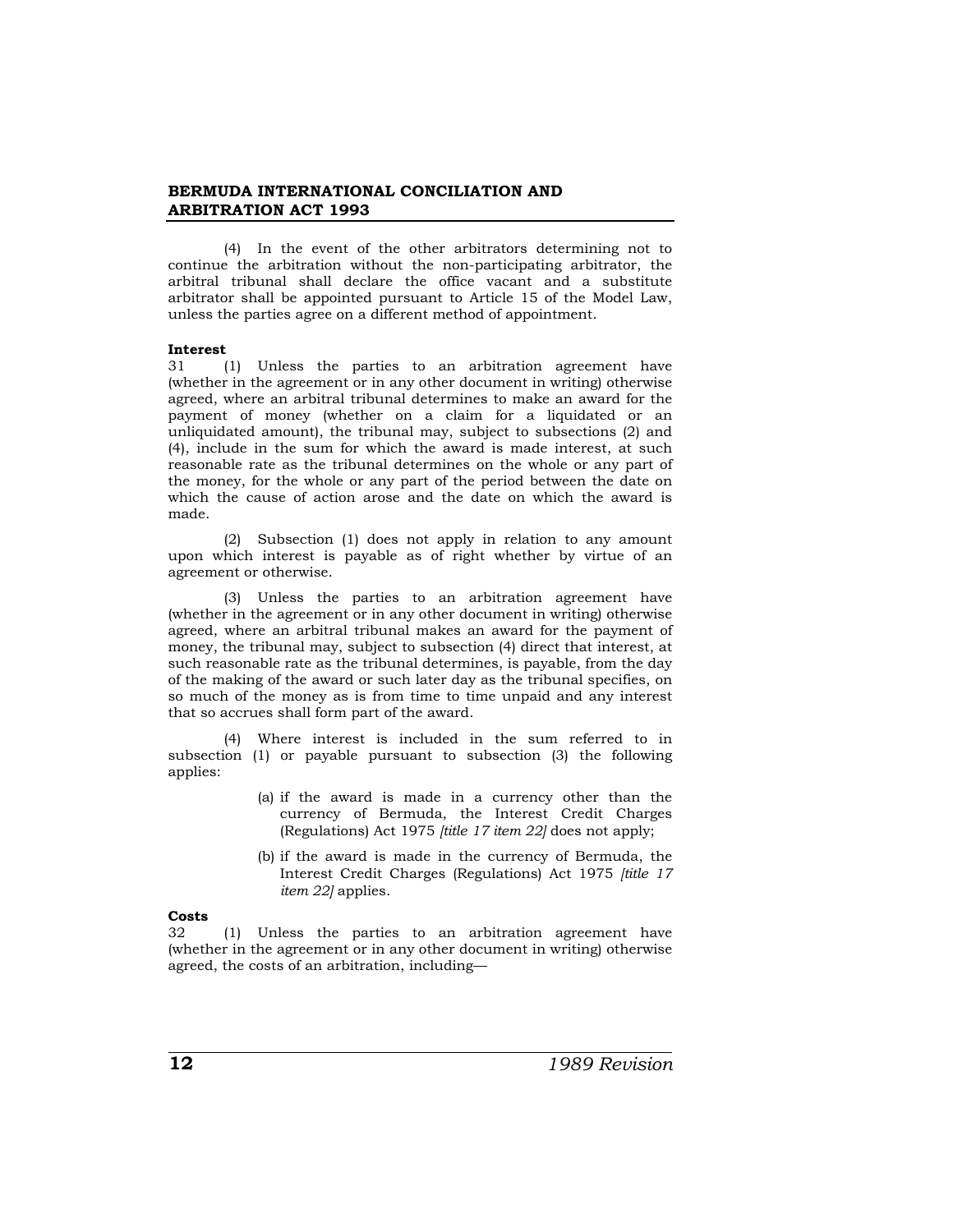- (a) fees and expenses of the arbitrator and the costs of expert advice and of other assistance required by the arbitral tribunal;
	- (b) legal fees and expenses of the parties, their representatives, witnesses and expert witnesses;
	- (c) administration fees and expenses of an arbitral institution; and
	- (d) any other expenses incurred in connection with the arbitral proceedings,

shall be in the discretion of the arbitral tribunal.

(2) Unless the parties to an arbitration agreement have (whether in the agreement or in any other document in writing) otherwise agreed, an arbitral tribunal may in making an award—

- (a) direct to whom, by whom, and in what manner, the whole or any part of the costs that it awards shall be paid; and
- (b) fix the amount of costs to be so paid or any part of those costs.

#### **Immunity of participants in arbitration**

33 No arbitrator, party, party representative or assistant, witness or expert shall be subject to service of process on any civil matter relating to the dispute in respect of the arbitration under this Act while present in Bermuda for the purpose of arranging for or participating in arbitration pursuant to this Act.

#### **Non-liability of arbitrator**

34 An arbitrator is not liable for any act or omission in the capacity of arbitrator in connection with any arbitration conducted under this Act except that he may be liable for the consequences of conscious and deliberate wrongdoing.

## **Conduct of proceedings, witnesses, etc.**

35 (1) Unless a contrary intention is expressed therein, every arbitration agreement shall, where such a provision is applicable to the arbitration, be treated as containing a provision that the arbitral tribunal has power to examine witnesses on oath or affirmation and also power to administer oaths to, or take the affirmations of, witnesses in the arbitration.

(2) Subject to section 10, an arbitral tribunal may receive any evidence that the tribunal considers relevant and, unless the parties have otherwise agreed, shall not be bound by rules of evidence applicable in Bermuda.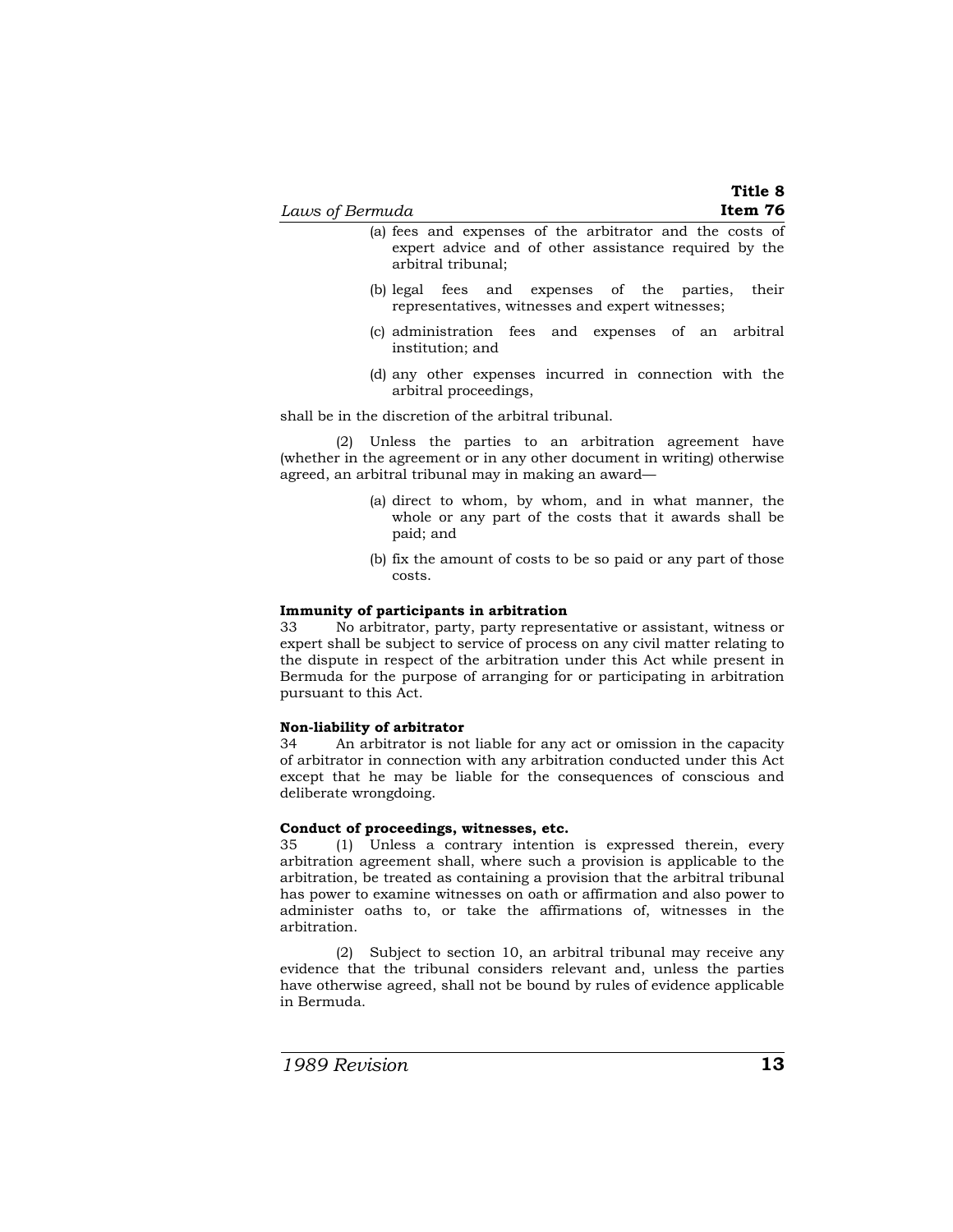(3) Any party to an arbitration under an arbitration agreement may sue out a writ of *subpoena ad testificandum* or a writ of *subpoena duces tecum* but no person shall be compelled under any such writ to produce any document which he could not be compelled to produce on the trial of an action, and the Court may order that a writ of *subpoena ad testificandum* or of *subpoena duces tecum* shall issue to compel the attendance before an arbitral tribunal of a witness wherever he may be within Bermuda.

(4) The Court may also order that a writ of *habeas corpus* shall issue to bring up a prisoner for examination before an arbitral tribunal.

(5) The Court shall have, for the purpose of and in relation to an arbitration, the same power of making orders in respect of—

- (a) examination on oath of any witness before an officer of the Court or any other person, and the issue of a commission or request for the examination of a witness out of the jurisdiction;
- (b) the preservation, interim custody or sale of any goods which are the subject matter of the arbitration;
- (c) securing the amount in dispute in the arbitration;
- (d) the detention, preservation or inspection of any property or thing which is the subject of the arbitration or as to which any question may arise therein, and authorizing for any of the purposes aforesaid any person to enter upon or into any land or building in the possession of any party to the arbitration, or authorizing any samples to be taken or any observation to be made or experiment to be tried which may be necessary or expedient for the purpose of obtaining full information or evidence; and
- (e) interim injunctions or the appointment of a receiver,

as it has for the purpose of and in relation to an action or matter in the Court except that nothing in this subsection shall be taken to prejudice any power which may be vested in an arbitrator of making orders with respect to any of the matters aforesaid.

## **Interim, interlocutory or partial awards**

36 Unless a contrary intention is expressed therein, it shall be an implied term in every arbitration agreement that the arbitral tribunal may, if the tribunal thinks fit, make an interim, interlocutory or partial award, and any reference in this Part to an award includes a reference to an interim, interlocutory or partial award.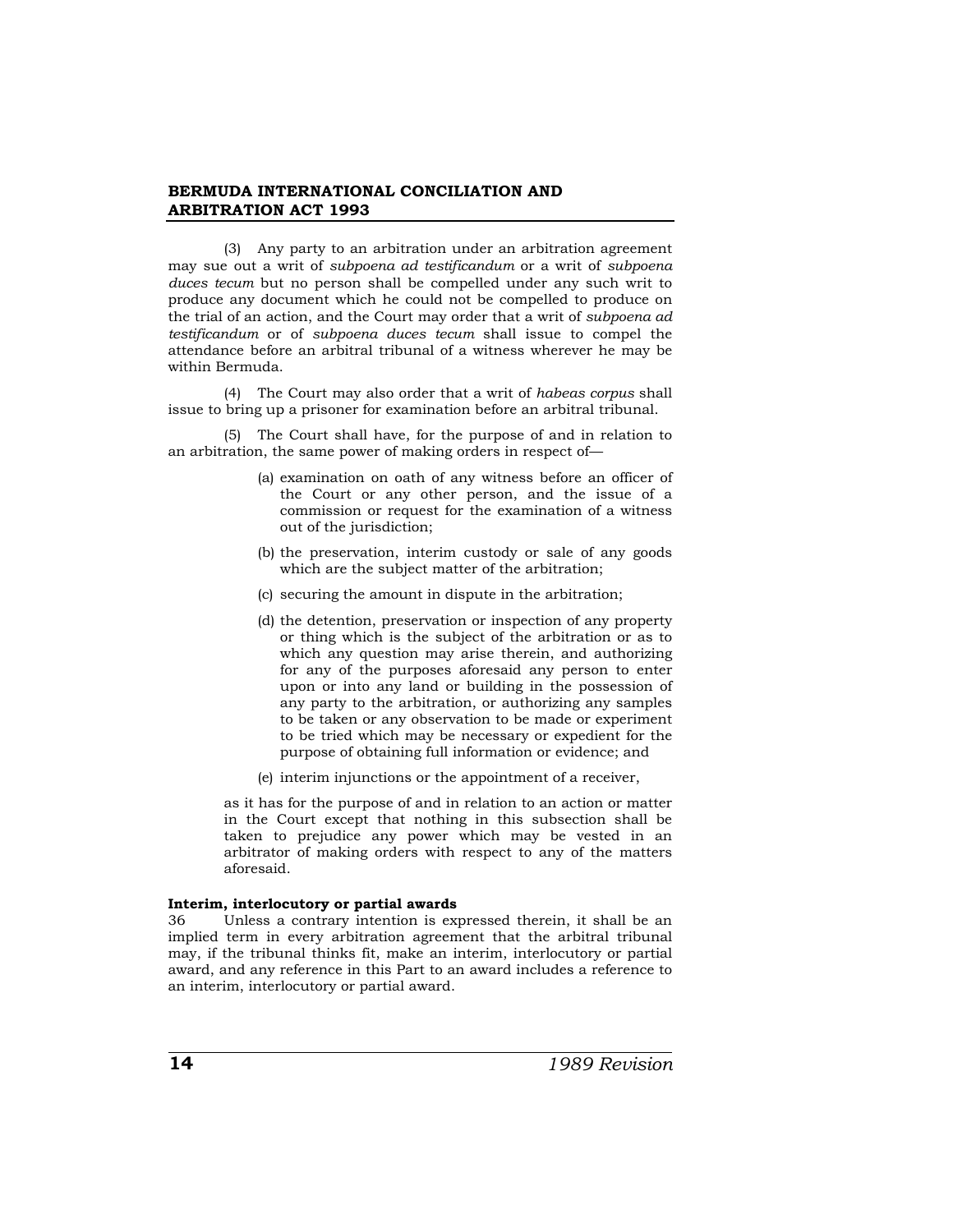| Laws of Bermuda               | -----<br>Item 76 |
|-------------------------------|------------------|
| Representation in proceedings |                  |

37 (1) Where, in accordance with the Model Law, with the agreement of the parties or at the request of a party, as the case may be, the arbitral tribunal holds oral hearings for the presentation of evidence or for oral argument, or conducts proceedings on the basis of documents or other materials, the following provisions shall, without prejudice to the Model Law, apply.

(2) A party may appear in person before an arbitral tribunal and may be represented—

- (a) by himself;
- (b) by a duly qualified legal practitioner from any legal jurisdiction of that party's choice; or
- (c) by any other person of that party's choice.

(3) A legal practitioner or a person, referred to in paragraphs (2)(b) or (c) respectively, while acting on behalf of a party to an arbitral proceeding to which this Part applies, including appearing before an arbitral tribunal, shall not thereby be taken to have breached any law regulating admission to, or the practice of, the profession of the law within Bermuda.

(4) Where, subject to the agreement of the parties, an arbitral tribunal conducts proceedings on the basis of documents and other materials, such documents and materials may be prepared and submitted by any legal practitioner or person who would, under subsection (2), be entitled to appear before the tribunal, and, in such a case, subsection (3) shall apply with the same force and effect to such a legal practitioner or person.

(5) For the purposes of subsections (1) and (2), proceedings conducted by way of oral hearings for the presentation of evidence or for oral argument, or conducted on the basis of documents or other materials, may be conducted by appropriate electronic means.

*[Section 37(5) added by 1999:26 s.33 & Sch effective 4 October 1999]* 

## **Transitional**

38 This Part does not affect any arbitration commenced, within the meaning of Article 21 of the Model Law, before the operative date of this Act, but applies to an arbitration so commenced on or after the operative date of this Act under an agreement made before the operative date of this Act.

**Title 8**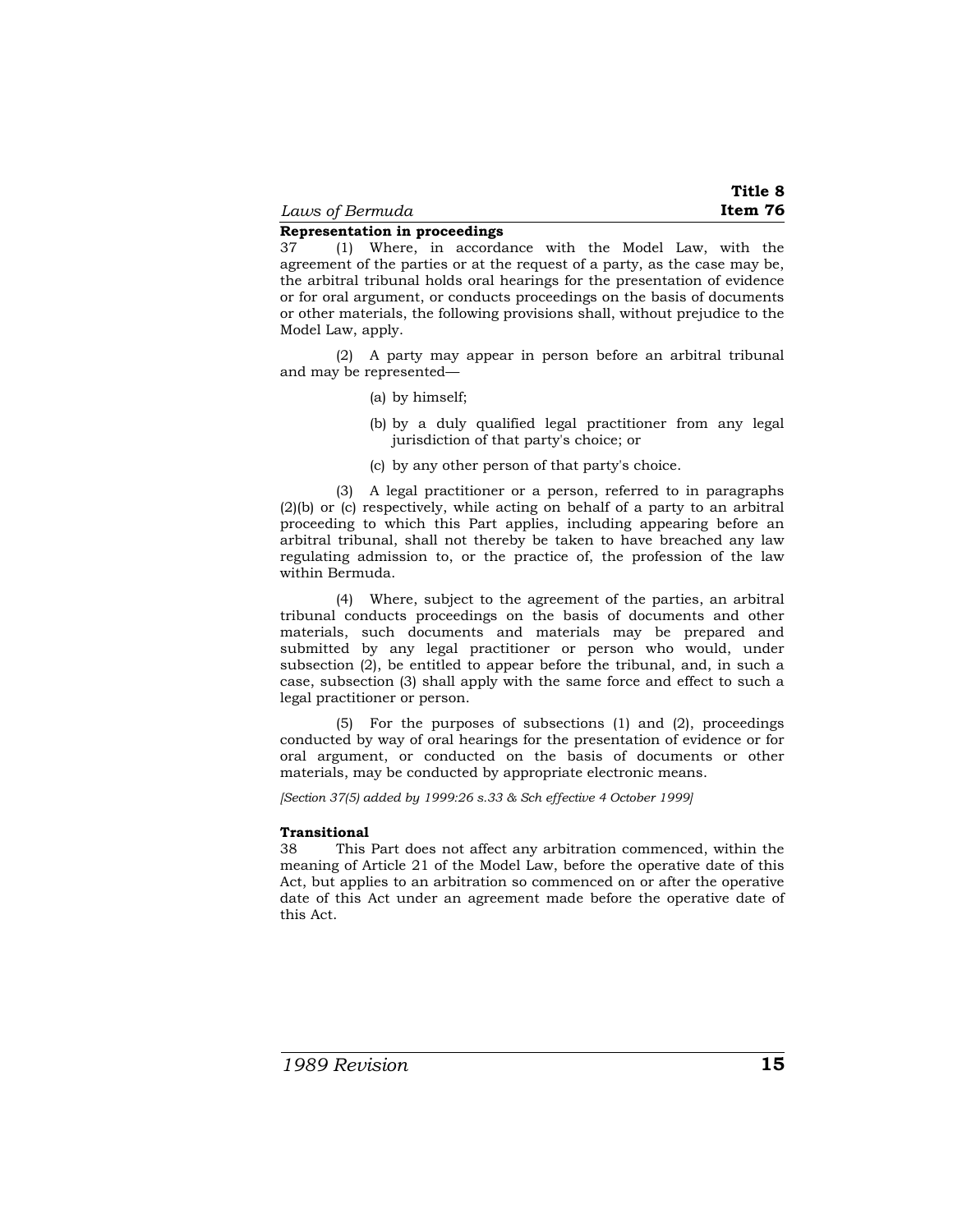## **PART IV ENFORCEMENT OF CONVENTION AWARDS**

#### **Effect this Part**

39 This Part shall have effect with respect to the enforcement of Convention awards.

#### **Effect of Convention awards**

40 (1) A Convention award shall, subject to this Part, be enforceable in Bermuda either by action or may by leave of the Court, be enforced in the same manner as a judgment or order to the same effect and, where leave is so given, judgment may be entered in terms of the award.

(2) Any Convention award which would be enforceable under this Part shall be treated as binding for all purposes on the persons as between whom it was made, and may accordingly be relied on by any of those persons by way of defence, set off or otherwise in any legal proceedings in Bermuda and any reference in this Part to enforcing a Convention award shall be construed as including references to relying on such an award.

#### **Evidence**

41 The party seeking to enforce a Convention award must produce—

- (a) the duly authenticated original award or a duly certified copy of it;
- (b) the original arbitration agreement or a duly certified copy of it; and
- (c) where the award or agreement is in a foreign language, a translation of it certified by an official or sworn translator or by a diplomatic or consular agent.

## **Refusal of enforcement**

42 (1) Enforcement of a Convention award shall not be refused except in the cases mentioned in this section.

(2) Enforcement of a Convention award may be refused if the person against whom it is invoked proves —

- (a) that a party to the arbitration agreement was (under the law applicable to him) under some incapacity; or
- (b) that the arbitration agreement was not valid under the law to which the parties subjected it or, failing any indication thereon, under the law of the country where the award was made; or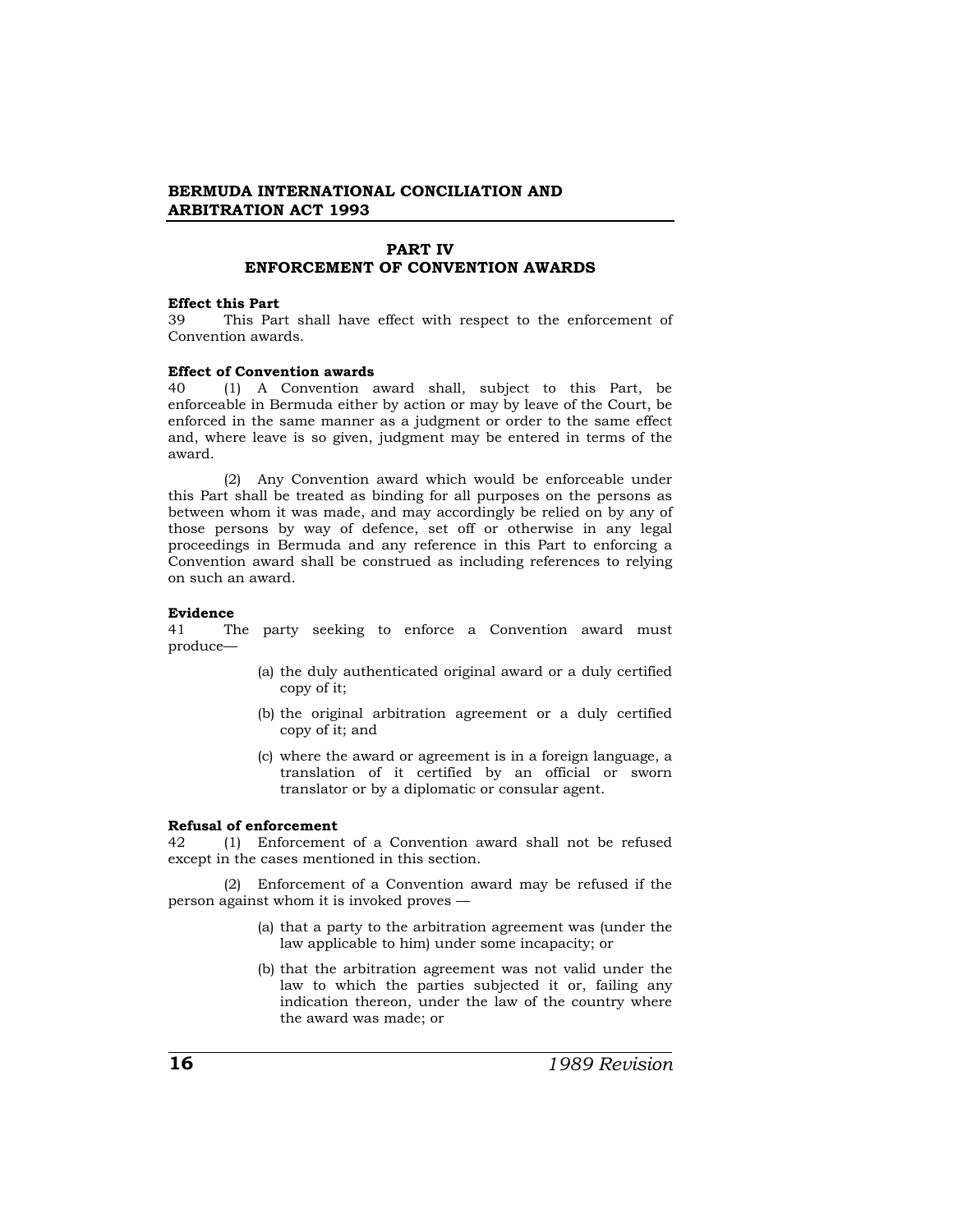- (c) that he was not given proper notice of the appointment of the arbitrator or of the arbitration proceedings or was otherwise unable to present his case; or
- (d) subject to subsection (4), that the award deals with a difference not contemplated by or not falling within the terms of the submission to arbitration or contains decisions on matters beyond the scope of the submission to arbitration; or
- (e) that the composition of the arbitral authority or the arbitral procedure was not in accordance with the agreement of the parties or, failing such agreement, with the law of the country where the arbitration took place; or
- (f) that the award has not yet become binding on the parties, or has been set aside or suspended by a competent authority of the country in which, or under the law of which, it was made.

(3) Enforcement of a Convention award may also be refused if the award is in respect of a matter which is not capable of settlement by arbitration, or if it would be contrary to public policy to enforce the award.

(4) A Convention award which contains decisions on matters not submitted to arbitration may be enforced to the extent that it contains decisions on matters submitted to arbitration which can be separated from those on matters not so submitted.

(5) Where an application for the setting aside or suspension of a Convention award has been made to such a competent authority as is mentioned in subsection  $(2)(f)$ , the Court before which enforcement of the award is sought may, if it thinks fit, adjourn the proceedings and may, on the application of the party seeking to enforce the award, order the other party to give security.

## **Saving**

43 Nothing in this Part shall prejudice any right to enforce or rely on an award under this Part or otherwise.

### **Order to be conclusive evidence**

44 A certificate purporting to be issued under the hand of the Deputy Governor to the effect that Her Majesty has by Order in Council declared that any State specified in the certificate is a party to the New York Convention shall be conclusive evidence in the proceedings that that State is a party to that Convention on the date of the certificate.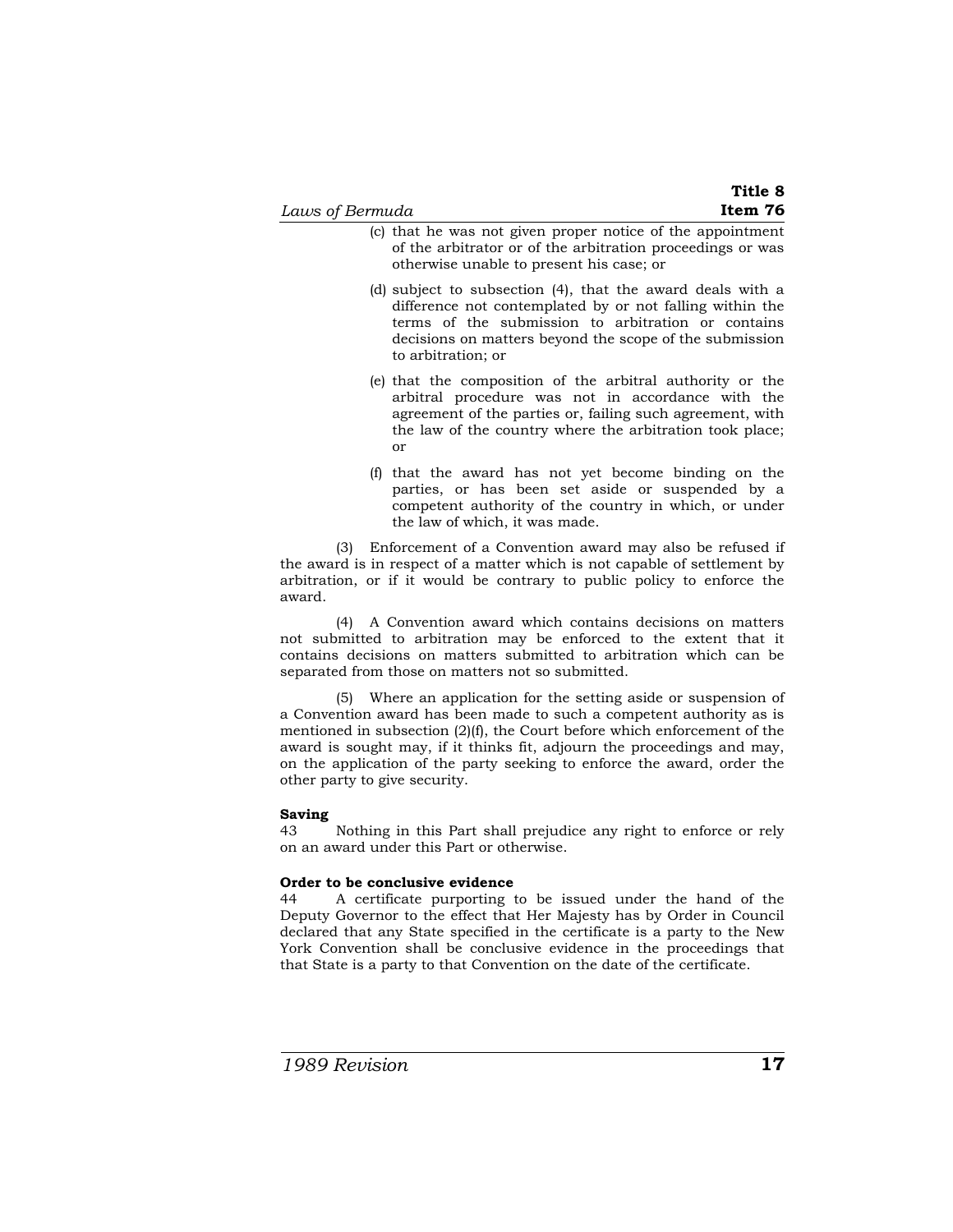## **PART V GENERAL**

#### **Hearing of proceedings**

45 Subject to the Constitution, proceedings in any court under this Act shall on the application of any party to the proceedings be heard otherwise than in open court.

#### **Restrictions on reporting of proceedings**

46 (1) This section applies to proceedings in any court under this Act heard otherwise than in open court.

(2) A court in which proceedings to which this section applies are being heard shall, on the application of any party to the proceedings, give directions as to what information, if any, relating to the proceedings may be published.

(3) A court shall not give a direction under subsection (2) permitting information to be published unless—

- (a) all parties to the proceedings agree that such information may be published; or
- (b) the court is satisfied that the information, if published in accordance with such directions as it may give, would not reveal any matter, including the identity of any party to the proceedings, that any party to the proceedings reasonably wishes to remain confidential.

(4) Notwithstanding subsection (3), where a court gives a judgment in respect of proceedings to which this section applies and considers that judgment to be of major legal interest, it may direct that reports of the judgment may be published in law reports and professional publications but, if any party to the proceedings reasonably wishes to conceal any matter, including the fact that he was such a party, the court shall-

- (a) give directions as to the action that shall be taken to conceal that matter in the law reports and the professional publications; and
- (b) if it considers that a report published in accordance with directions given under paragraph (a) would be likely to reveal that matter, direct that no law report or

professional publication shall be published until after the end of such period, not exceeding ten years, as it considers appropriate.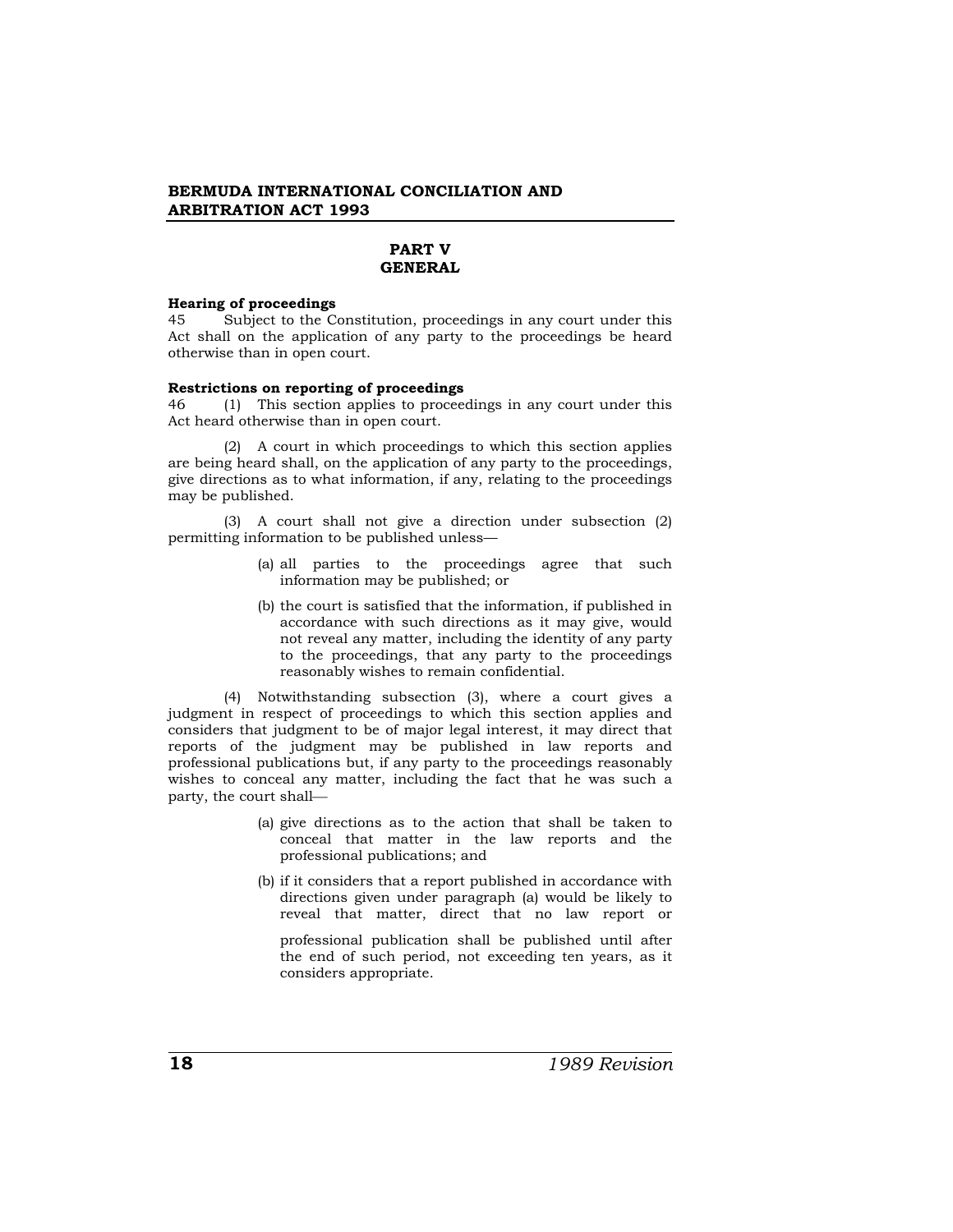|  | Laws of Bermuda |  |
|--|-----------------|--|
|--|-----------------|--|

## **Costs in respect of unqualified person**

47 Section 31 of the Bermuda Bar Act 1974 *[title 30 item 3]*, (which provides that no costs in respect of anything done by an unqualified person acting as a barrister and attorney shall be recoverable in any action, suit or matter) shall not apply to the recovery of costs directed by an award under this Act.

#### **Enforcement of award**

48 An award on an arbitration agreement may, by leave of the Court, be enforced in the same manner as a judgment or order to the same effect and, where leave is so given, judgment may be entered in terms of the award.

#### **Crown to be bound**

49 This Act except Part IV binds the Crown.

#### **Amends Arbitration Act 1986**

50 The Arbitration Act 1986 *[title 8 item 75]* is amended as follows:

- (a) in section 2, repeal the definition of the expressions "Convention award" and "the New York Convention";
- (b) repeal Part IV;
- (c) repeal the First Schedule;
- (d) delete the heading "SECOND SCHEDULE" and substitute therefor the heading "SCHEDULE".

## **Amends Limitation Act 1984**

- 51 The Limitation Act 1984 *[title 8 item 42]* is amended as follows:
	- (a) in the preamble, insert immediately after the word "arbitrations" the words ", to provide for any law relating to the limitation of actions to be treated, for the purposes of cases in which effect is given to foreign law or to determination by foreign courts, as a matter of substance rather than as a matter of procedure";
	- (b) insert immediately above the heading "PART III" the following Part:

## **PART IIA**

## **FOREIGN LIMITATION PERIODS**

#### **Application of foreign limitation law**

34A (1) Subject to the following provisions of this Part, where in any action or proceedings in a court in Bermuda the law of any other country falls (in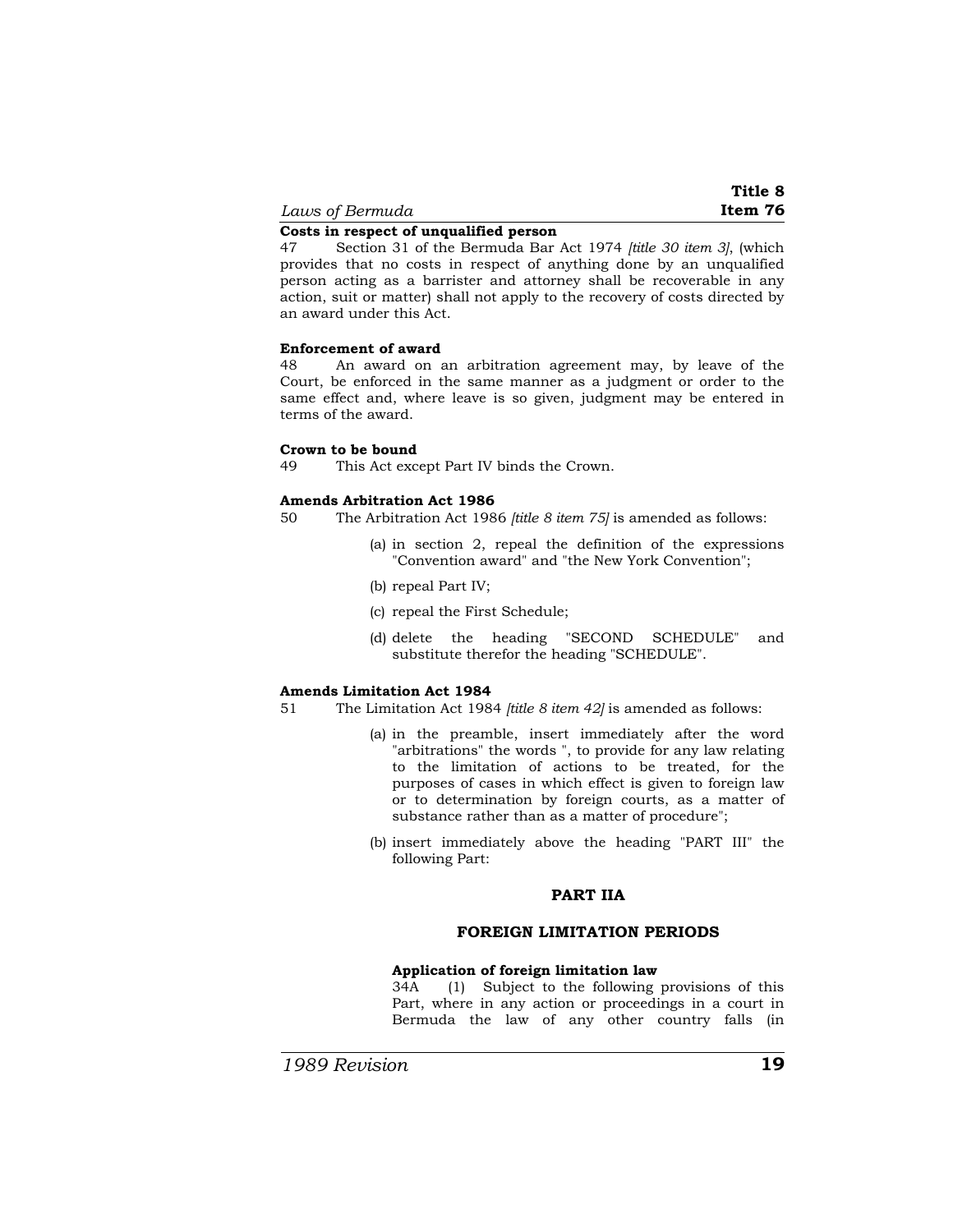accordance with rules of private international law applicable by any such court) to be taken into account in the determination of any matter—

- (a) the law of that other country relating to limitation shall apply in respect of that matter for the purposes of the action or proceedings; and
- (b) except where that matter falls within subsection (2), the law of Bermuda relating to limitation shall not so apply.

(2) A matter falls within this subsection of it is a matter in the determination of which both the law of Bermuda and the law of some other country fall to be taken into account.

(3) The law of Bermuda shall determine for the purposes of any law applicable by virtue of subsection (1)(a) whether, and the time at which, proceedings have been commenced in respect of any matter; and, accordingly, section 36 applies in relation to time limits applicable by virtue of subsection (1)(a) as it applies in relation to time limits under this Act.

(4) A court in Bermuda, in exercising under subsection (1)(a) any discretion conferred by the law of any other country, shall so far as practicable exercise that discretion in the manner in which it is exercised in comparable cases by the courts of that other country.

(5) In this section "law", in relation to any country, shall not include rules of private international law applicable by the courts of that country or, in the case of Bermuda, this Part.

#### **Exceptions to 34A**

34B (1) In any case in which the application of section 34A would to any extent conflict (whether under subsection (2) or otherwise) with public policy, that section shall not apply to the extent that its application would so conflict.

(2) The application of section 34A in relation to any action or proceedings shall conflict with public policy to the extent that its application would cause undue hardship to a person who is, or might be made, a party to the action or proceedings.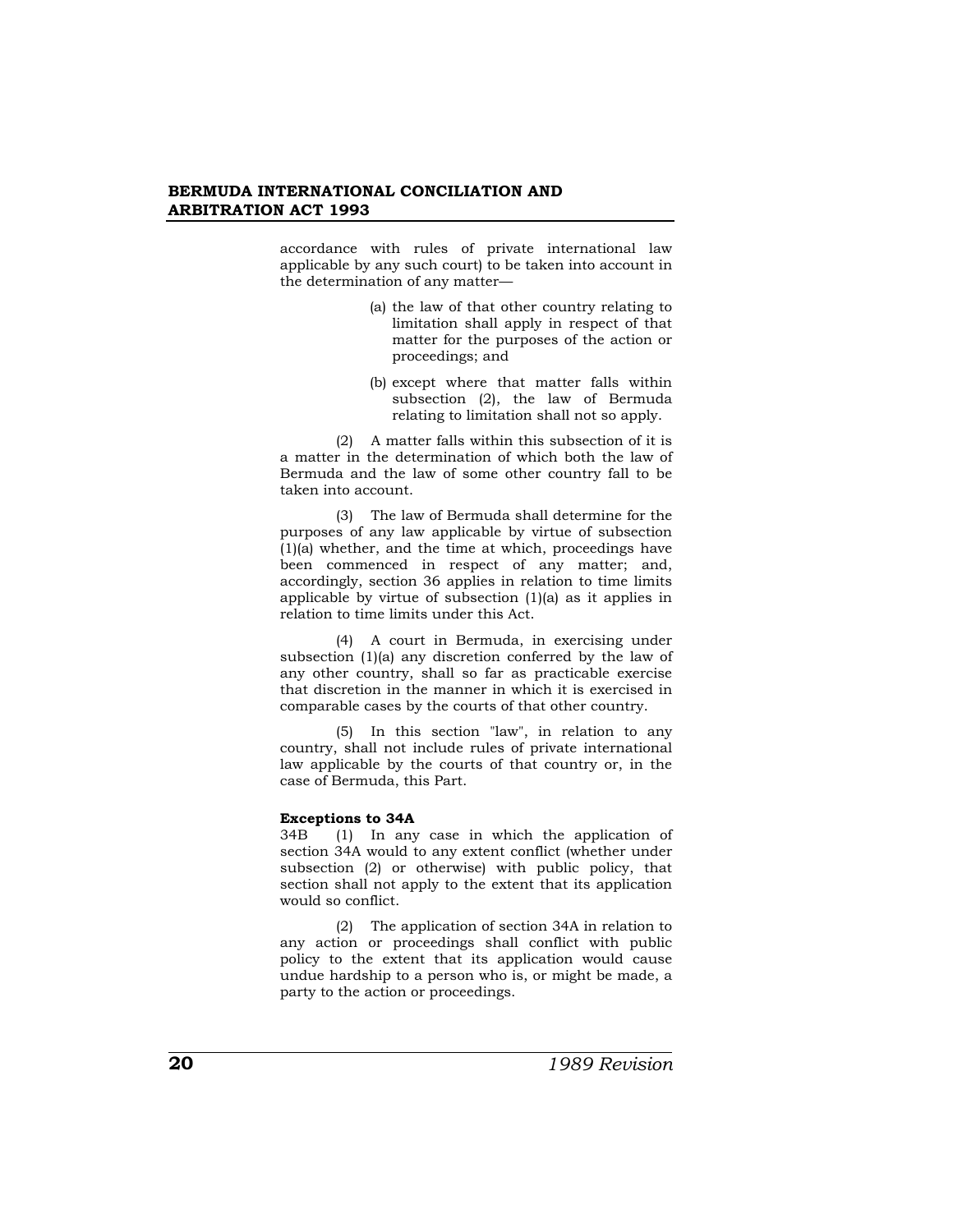*Laws of Bermuda* **Item 76**

(3) Where, under a law applicable by virtue of section 34A(1)(a) for the purposes of any action or proceedings, a limitation period is or may be extended or interrupted in respect of the absence of a party to the action or proceedings from any specified jurisdiction or country, so much of that law as provides for the extension or interruption shall be disregarded for those purposes.

## **Foreign judgments on limitation points**

34C Where a court in any country outside Bermuda has determined any matter wholly or partly by reference to the law of that or any other country (including Bermuda) relating to limitation, then, for the purposes of the law relating to the effect to be given in Bermuda to that determination, that court shall, to the extent that it has so determined the matter, be deemed to have determined it on its merits.

## **Meaning of law relating to limitation**

34D (1) Subject to subsection (3), references in this Part to the law of any country (including Bermuda) relating to limitation shall, in relation to any matter, be construed as references to so much of the relevant law of that country as (in any manner) makes provision with respect to a limitation period applicable to the bringing of proceedings in respect of that matter in the courts of that country and shall include—

- (a) references to so much of that law as relates to, and to the effect of, the application, extension, reduction or interruption of that period; and
- (b) a reference, where under that law there is no limitation period which is so applicable, to the rule that such proceedings may be brought within an indefinite period.

(2) In subsection (1) "relevant law", in relation to any country, means the procedural and substantive law applicable, apart from any rules of private international law, by the courts of that country.

(3) References in this Part to the law of Bermuda relating to limitation shall not include the rules by virtue of which a court may, in the exercise of any discretion, refuse equitable relief on the grounds of acquiescence or otherwise; but, in applying those rules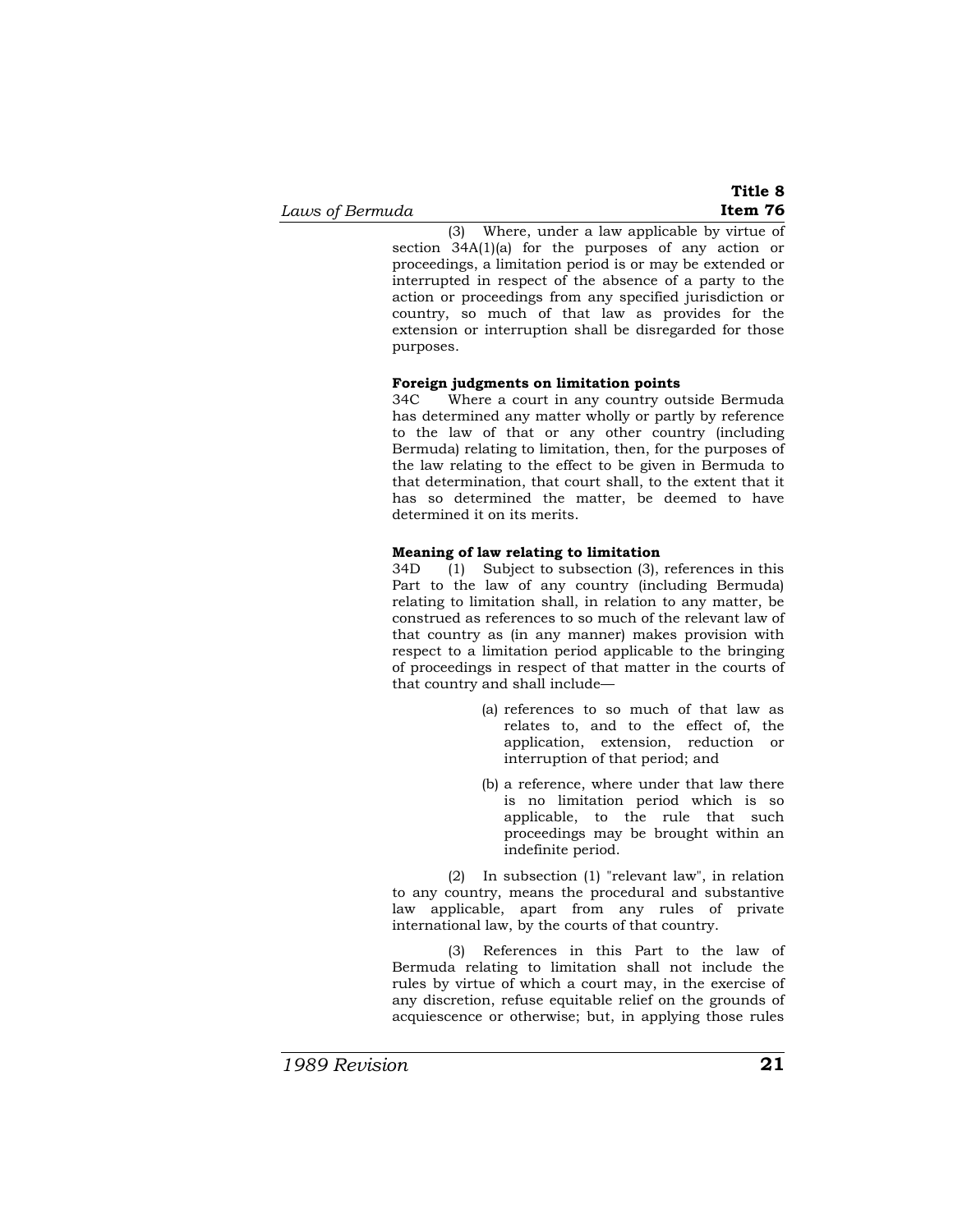to a case in relation to which the law of any country outside Bermuda is applicable by virtue of section  $34A(1)(a)$  (not being a law that provides for a limitation period that has expired), a court in Bermuda shall have regard, in particular, to the provisions of the law that is so applicable.

#### **Application of this Part to arbitrations**

34E The references to any other limitation enactment in section 35 include references to sections 34A, 34B and 34D; and accordingly, in section 35(5), the reference to the time prescribed by a limitation enactment has effect for the purposes of any case to which section 34A applies as a reference to the limitation period, if any, applicable by virtue of section 34A.

## **Part applies to Crown**

34F (1) This Part applies in relation to any action or proceedings by or against the Crown as it applies in relation to actions and proceedings to which the Crown is not a party.

(2) For the purposes of this section references to an action or proceedings by or against the Crown include references to any action or proceedings by or against any Government department or any officer of the Crown as such or any person acting on behalf of the Crown.

## **Transitional provision**

34G Nothing in this Part—

- (a) affects any action, proceedings or arbitration commenced in Bermuda before the date of the coming into operation of this Part; or
- (b) applies in relation to any matter if the limitation period which, apart from this Part, would have been applied in respect of that matter in Bermuda expired before the date of the coming into operation of this Part.".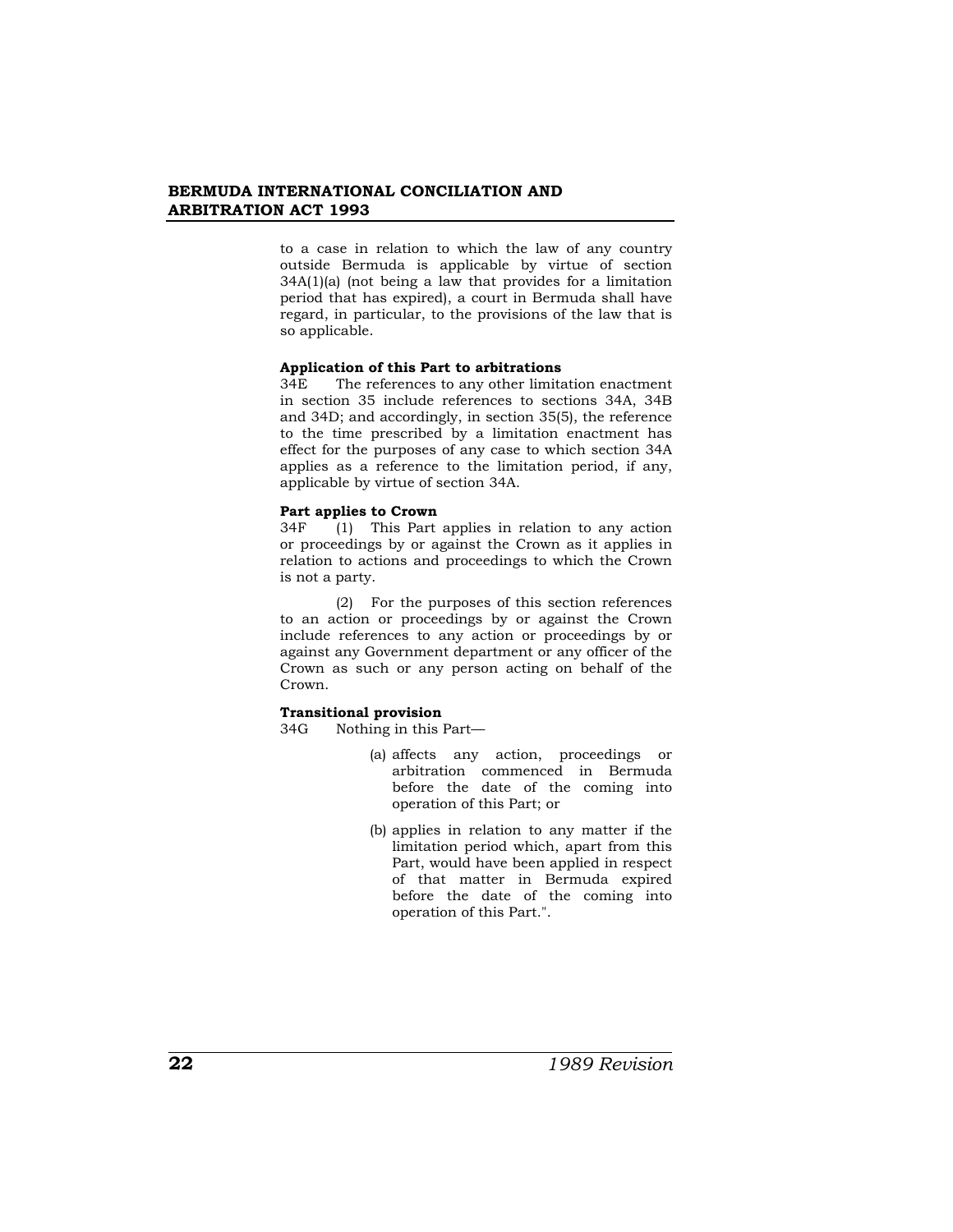## UNCITRAL CONCILIATION RULES

(as adopted by the United Nations Commission on International Trade Law on 23 July 1980)

## **APPLICATION OF THE RULES**

## Article 1

1 These Rules apply to conciliation of disputes arising out of or relating to a contractual or other legal relationship where the parties seeking an amicable settlement of their dispute have agreed that the UNCITRAL Conciliation Rules apply.

2 The parties may agree to exclude or vary any of these Rules at any time.

3 Where any of these Rules is in conflict with a provision of law from which the parties cannot derogate, that provision prevails.

## **COMMENCEMENT OF CONCILIATION PROCEEDINGS**

Article 2

1 The party initiating conciliation sends to the other party a written invitation to conciliate under these Rules, briefly identifying the subject of the dispute.

2 Conciliation proceedings commence when the other party accepts the invitation to conciliate. If the acceptance is made orally, it is advisable that it be confirmed in writing.

3 If the other party rejects the invitation, there will be no conciliation proceedings.

4 If the party initiating conciliation does not receive a reply within thirty days from the date on which he sends the invitation, or within such other period of time as specified in the invitation, he may elect to treat this as a rejection of the invitation to conciliate. If he so elects, he informs the other party accordingly.

## **NUMBER OF CONCILIATORS**

Article 3

There shall be one conciliator unless the parties agree that there shall be two or three conciliators. Where there is more than one conciliator, they ought, as a general rule, to act jointly.

## **APPOINTMENT OF CONCILIATORS**

Article 4

*1989 Revision* **23**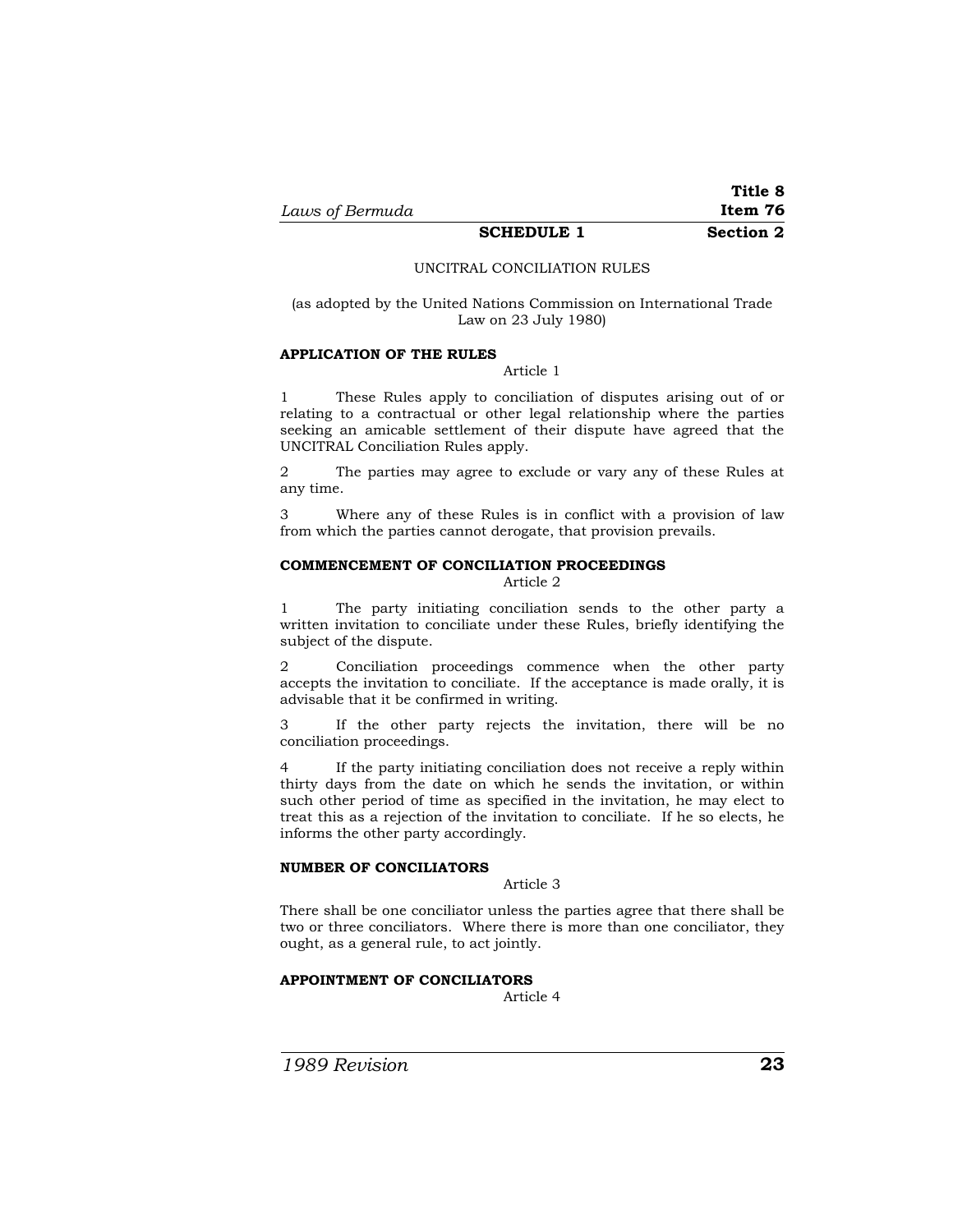- 
- 1 (a) In conciliation proceedings with one conciliator, the parties shall endeavour to reach agreement on the name of a sole conciliator;
	- (b) In conciliation proceedings with two conciliators, each party appoints one conciliator;
	- (c) In conciliation proceedings with three conciliators, each party appoints one conciliator.

The parties shall endeavour to reach agreement on the name of the third conciliator.

2 Parties may enlist the assistance of an appropriate institution or person in connexion with the appointment of conciliators. In particular,

- (a) a party may request such an institution or person to recommend the names of suitable individuals to act as conciliator; or
- (b) the parties may agree that the appointment of one or more conciliators be made directly by such an institution or person.

In recommending or appointing individuals to act as conciliator, the institution or person shall have regard to such considerations as are likely to secure the appointment of an independent and impartial conciliator and, with respect to a sole or third conciliator, shall take into account the advisability of appointing a conciliator of a nationality other than the nationalities of the parties.

## **SUBMISSION OF STATEMENTS TO CONCILIATOR**  Article 5

[1](#page-23-0) The conciliator<sup>1</sup>, upon his appointment, requests each party to submit to him a brief written statement describing the general nature of the dispute and the points at issue. Each party sends a copy of his statement to the other party.

2 The conciliator may request each party to submit to him a further written statement of his position and the facts and grounds in support thereof, supplemented by any documents and other evidence that such party deems appropriate. The party sends a copy of his statement to the other party.

3 At any stage of the conciliation proceedings the conciliator may request a party to submit to him such additional information as he deems appropriate.

l

<span id="page-23-0"></span><sup>&</sup>lt;sup>1</sup>In this and all following articles, the term 'conciliator' applies to a sole conciliator, two or three conciliators, as the case may be.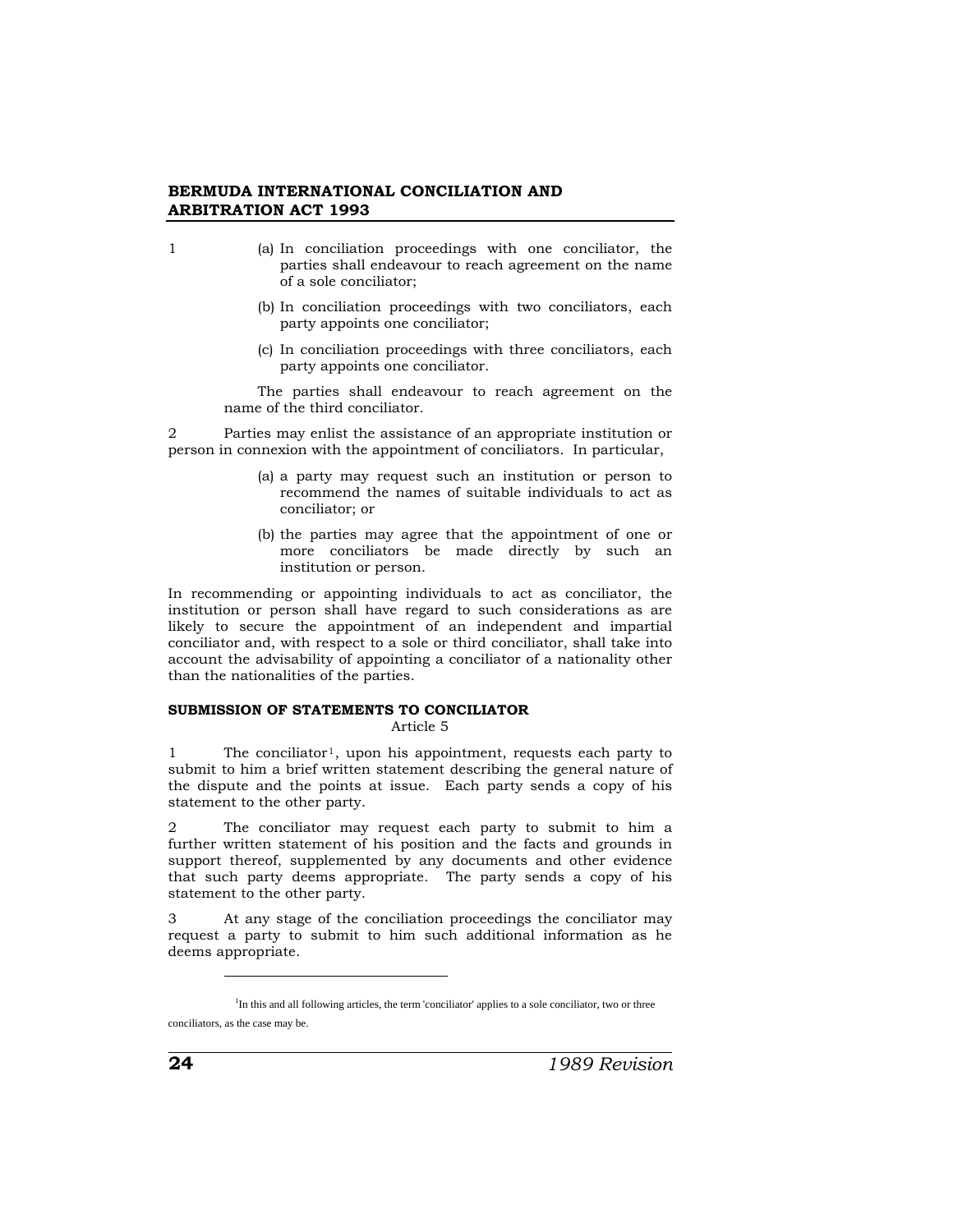| Laws of Bermuda               | Item 76 |
|-------------------------------|---------|
| REPRESENTATION AND ASSISTANCE |         |
| Article 6                     |         |

The parties may be represented or assisted by persons of their choice. The names and addresses of such persons are to be communicated in writing to the other party and to the conciliator: such communication is to specify whether the appointment is made for purposes of representation or of assistance.

#### **ROLE OF CONCILIATOR**

#### Article 7

1 The conciliator assists the parties in an independent and impartial manner in their attempt to reach an amicable settlement of their dispute.

2 The conciliator will be guided by principles of objectivity, fairness and justice, giving consideration to, among other things, the rights and obligations of the parties, the usages of the trade concerned and the circumstances surrounding the dispute, including any previous business practices between the parties.

3 The conciliator may conduct the conciliation proceedings in such a manner as he considers appropriate, taking into account the circumstances of the case, the wishes the parties may express, including any request by a party that the conciliator hear oral statements, and the need for a speedy settlement of the dispute.

The conciliator may, at any stage of the conciliation proceedings, make proposals for a settlement of the dispute. Such proposals need not be in writing and need not be accompanied by a statement of the reasons therefor.

## **ADMINISTRATIVE ASSISTANCE**

Article 8

In order to facilitate the conduct of the conciliation proceedings, the parties, or the conciliator with the consent of the parties, may arrange for administrative assistance by a suitable institution or person.

## **COMMUNICATION BETWEEN CONCILIATOR AND PARTIES**

Article 9

1 The conciliator may invite the parties to meet with him or may communicate with them orally or in writing. He may meet or communicate with the parties together or with each of them separately.

2 Unless the parties have agreed upon the place where meetings with the conciliator are to be held, such place will be determined by the conciliator, after consultation with the parties, having regard to the circumstances of the conciliation proceedings.

**Title 8**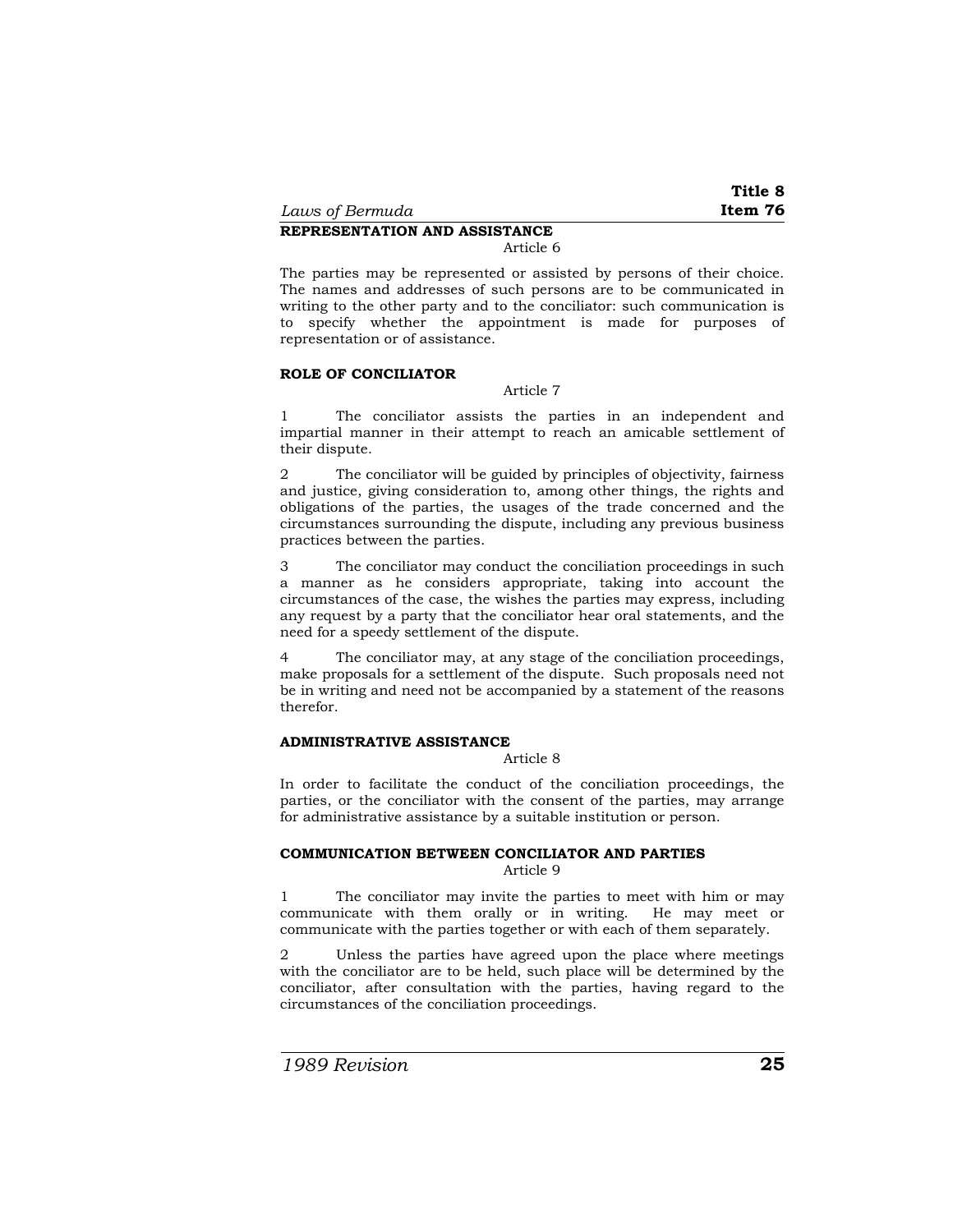## **DISCLOSURE OF INFORMATION**

Article 10

When the conciliator receives factual information concerning the dispute from a party, he discloses the substance of that information to the other party in order that the other party may have the opportunity to present any explanation which he considers appropriate. However, when a party gives any information to the conciliator subject to a specific condition that it be kept confidential, the conciliator does not disclose that information to the other party.

## **CO-OPERATION OF PARTIES WITH CONCILIATOR**

Article 11

The parties will in good faith co-operate with the conciliator and, in particular, will endeavour to comply with requests by the conciliator to submit written materials, provide evidence and attend meetings.

## **SUGGESTIONS BY PARTIES FOR SETTLEMENT OF DISPUTE**  Article 12

Each party may, on his own initiative or at the invitation of the conciliator, submit to the conciliator suggestions for the settlement of the dispute.

## **SETTLEMENT AGREEMENT**

## Article 13

1 When it appears to the conciliator that there exist elements of a settlement which would be acceptable to the parties, he formulates the terms of a possible settlement and submits them to the parties for their observations. After receiving the observations of the parties, the After receiving the observations of the parties, the conciliator may reformulate the terms of a possible settlement in the light of such observations.

2 If the parties reach agreement on a settlement of the dispute, they draw up and sign a written settlement agreement[2](#page-25-0). If requested by the parties, the conciliator draws up, or assists the parties in drawing up, the settlement agreement.

3 The parties by signing the settlement agreement put an end to the dispute and are bound by the agreement.

#### **CONFIDENTIALITY**

l

Article 14

<span id="page-25-0"></span> $2$ The parties may wish to consider including in the settlement agreement a clause that any dispute arising out of or relating to the settlement agreement shall be submitted to arbitration.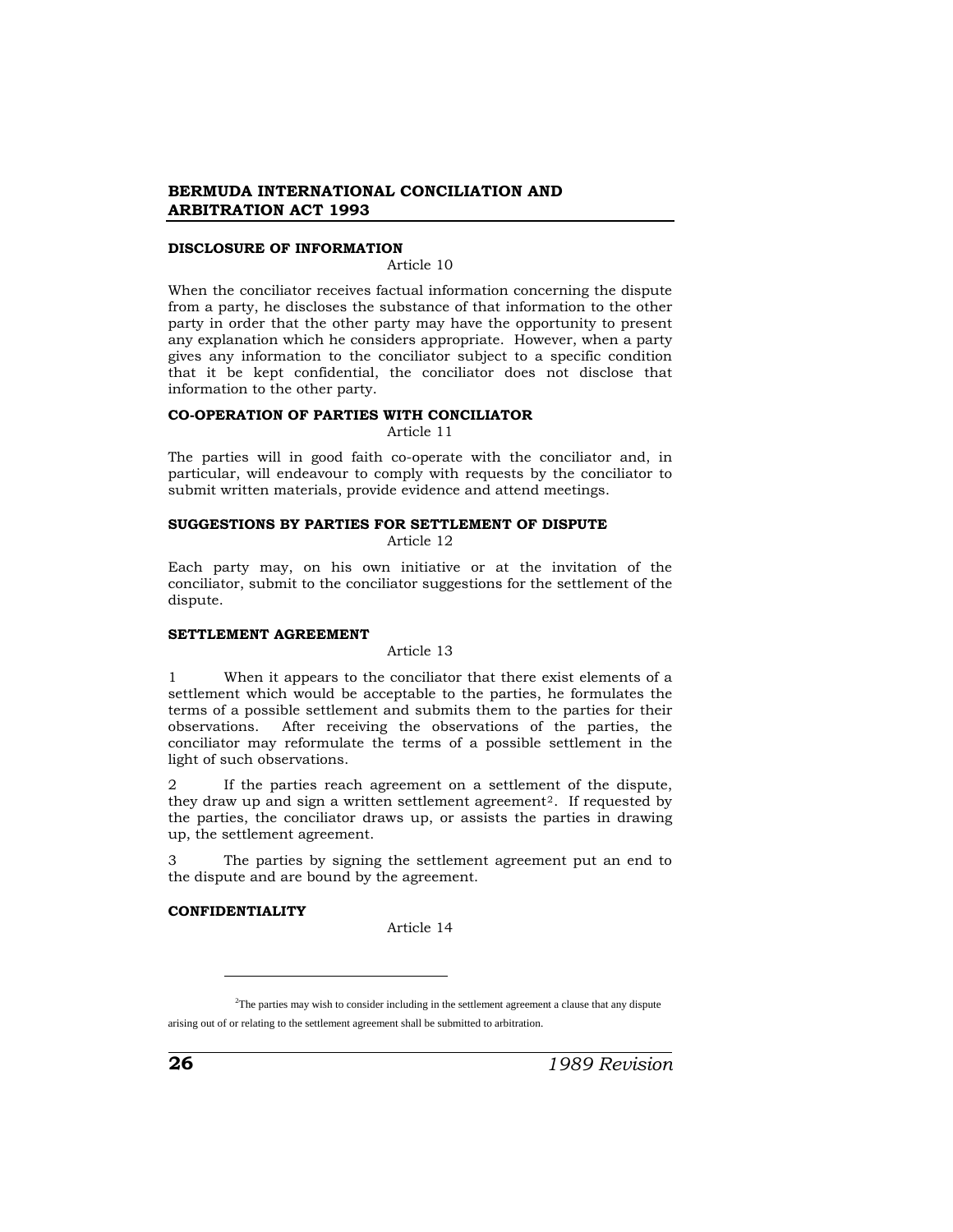The conciliator and the parties must keep confidential all matters relating to the conciliation proceedings. Confidentiality extends to the settlement agreement, except where its disclosure is necessary for purposes of implementation and enforcement.

## **TERMINATION OF CONCILIATION PROCEEDINGS**

Article 15

The conciliation proceedings are terminated:

- (a) By the signing of the settlement agreement by the parties, on the date of the agreement; or
- (b) By a written declaration of the conciliator, after consultation with the parties, to the effect that further efforts at conciliation are no longer justified, on the date of the declaration; or
- (c) By a written declaration of the parties addressed to the conciliator to the effect that the conciliation proceedings are terminated, on the date of the declaration; or
- (d) By a written declaration of a party to the other party and the conciliator, if appointed, to the effect that the conciliation proceeding are terminated, on the date of the declaration.

## **RESORT TO ARBITRAL OR JUDICIAL PROCEEDINGS**

#### Article 16

The parties undertake not to initiate, during the conciliation proceedings, any arbitral or judicial proceedings in respect of a dispute that is the subject of the conciliation proceedings, except that a party may initiate arbitral or judicial proceedings where, in his opinion, such proceedings are necessary for preserving his rights.

## **COSTS**

## Article 17

1 Upon termination of the conciliation proceedings, the conciliator fixes the costs of the conciliation and gives written notice thereof to the parties. The term 'costs' includes only;

- (a) The fee of the conciliator which shall be reasonable in amount;
- (b) The travel and other expenses of the conciliator;
- (c) The travel and other expenses of witnesses requested by the conciliator with the consent of the parties;
- (d) The cost of any expert advice requested by the conciliator with the consent of the parties;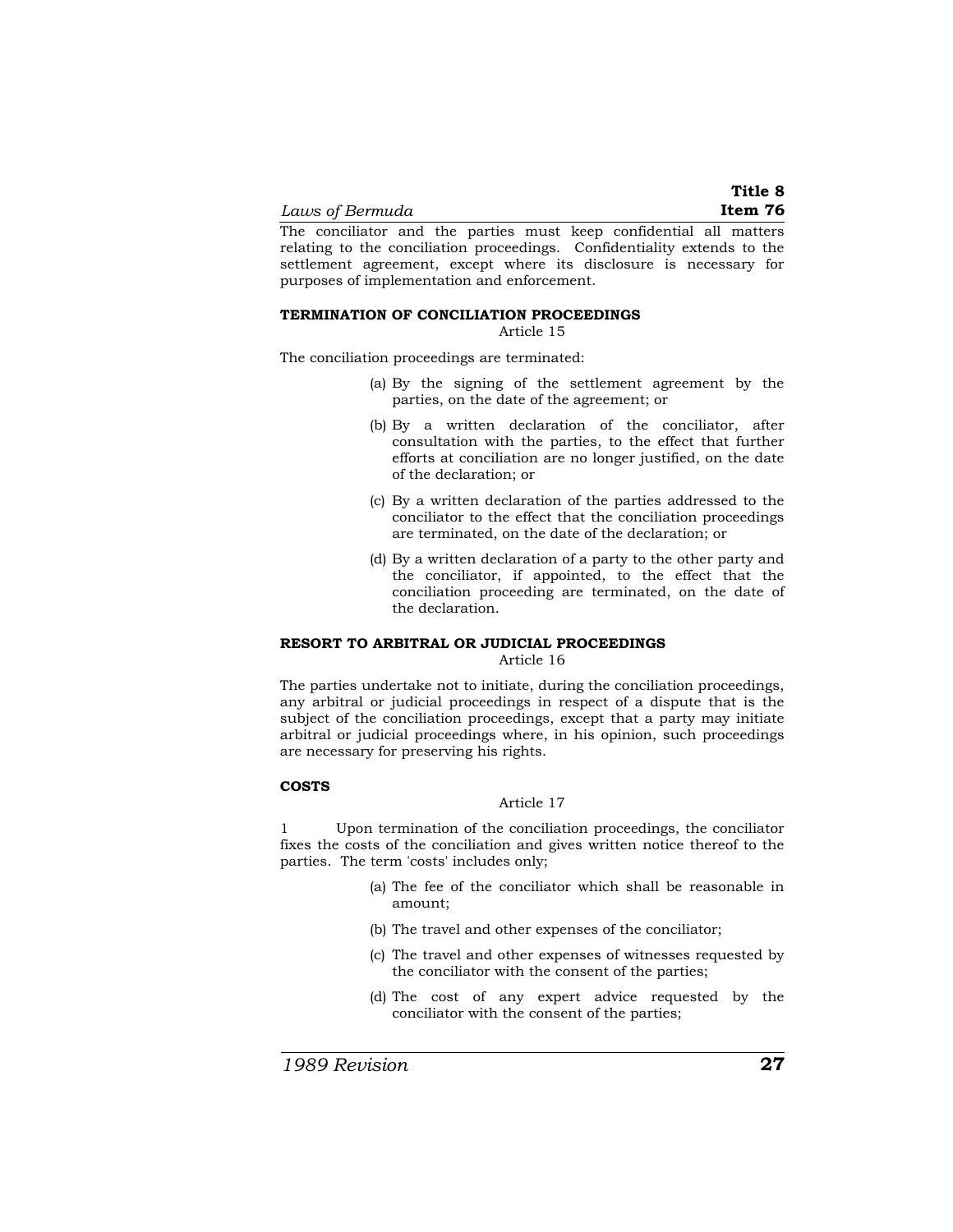(e) The cost of any assistance provided pursuant to articles 4, paragraph (2)(b), and 8 of these Rules.

2 The costs, as defined above, are borne equally by the parties unless the settlement agreement provides for a different apportionment. All other expenses incurred by a party are borne by that party.

## **DEPOSITS**

## Article 18

1 The conciliator, upon his appointment, may request each party to deposit an equal amount as an advance for the costs referred to in article 17, paragraph (1) which he expects will be incurred.

2 During the course of the conciliation proceedings the conciliator may request supplementary deposits in an equal amount from each party.

3 If the required deposits under paragraphs (1) and (2) of this article are not paid in full by both parties within thirty days, the conciliator may suspend the proceedings or may make a written declaration of termination to the parties, effective on the date of that declaration.

4 Upon termination of the conciliation proceedings, the conciliator renders an accounting to the parties of the deposits received and returns any unexpended balance to the parties.

## **ROLE OF CONCILIATOR IN OTHER PROCEEDINGS**

Article 19

The parties and the conciliator undertake that the conciliator will not act as an arbitrator or as a representative or counsel of a party in any arbitral or judicial proceedings in respect of a dispute that is the subject of the conciliation proceedings. The parties also undertake that they will not present the conciliator as a witness in any such proceedings.

#### **ADMISSIBILITY OF EVIDENCE IN OTHER PROCEEDINGS**  Article 20

The parties undertake not to rely on or introduce as evidence in arbitral or judicial proceedings, whether or not such proceedings relate to the dispute that is the subject of the conciliation proceedings:

- (a) Views expressed or suggestions made by the other party in respect of a possible settlement of the dispute;
- (b) Admissions made by the other party in the course of the conciliation proceedings;
- (c) Proposals made by the conciliator;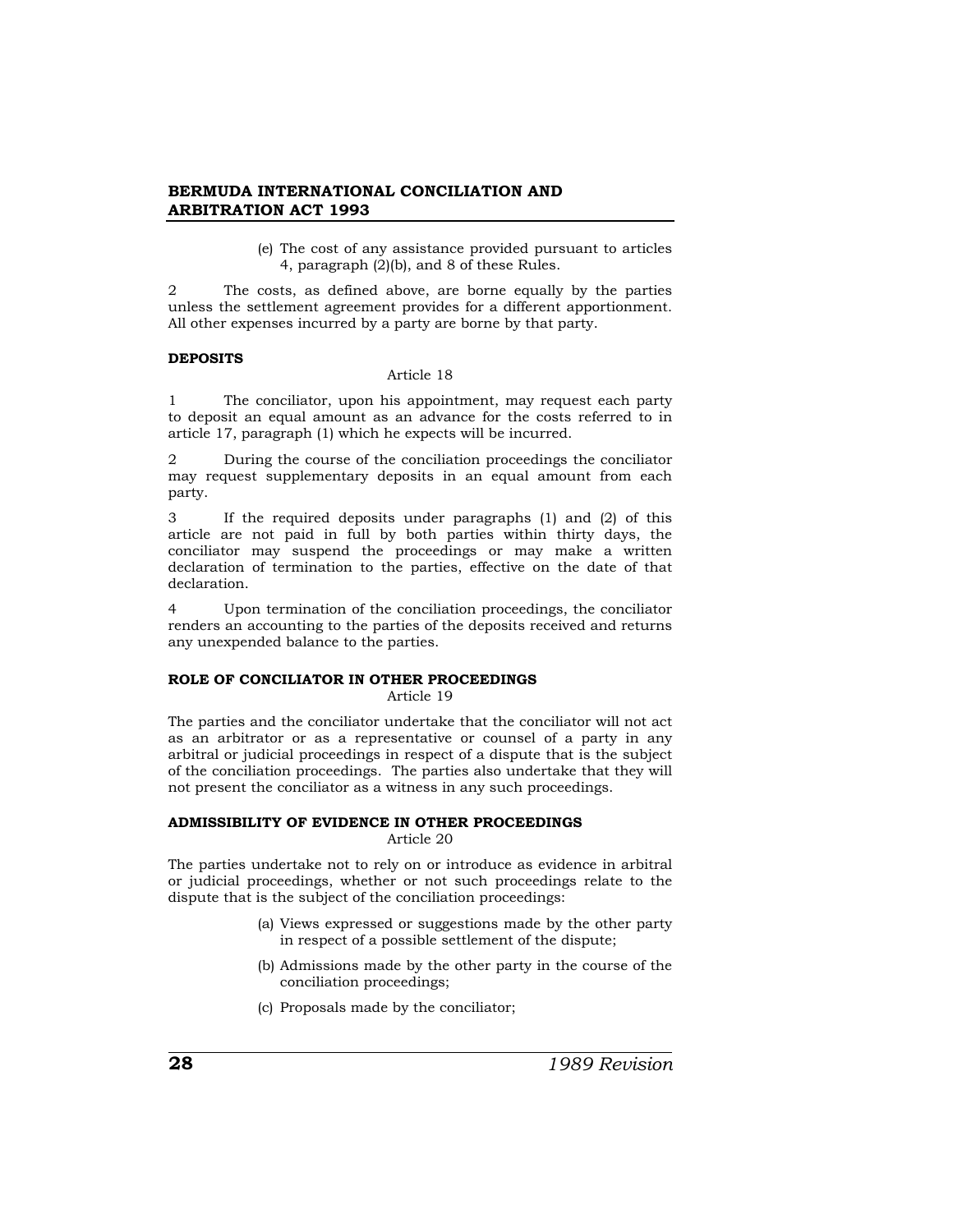*Laws of Bermuda* **Item 76**

(d) The fact that the other party had indicated his willingness to accept a proposal for settlement made by the conciliator.

## **SCHEDULE 2** Section 2

UNCITRAL MODEL LAW ON INTERNATIONAL COMMERCIAL ARBITRATION

(AS ADOPTED BY THE UNITED NATIONS COMMISSION ON INTERNATIONAL TRADE LAW ON 21 JUNE 1985)

#### **CHAPTER 1. GENERAL PROVISIONS**

Article 1. Scope of application[\\*](#page-28-0)

(1) This Law applies to international commercial[\\*\\*](#page-28-1) arbitration, subject to any agreement in force between this State and any other State or States.

(2) The provisions of this Law, except articles 8, 9, 35 and 36, apply only if the place of arbitration is in the territory of this State.

- (3) An arbitration is international if:
	- (a) the parties to an arbitration agreement have, at the time of the conclusion of that agreement, their places of business in different States; or
	- (b) one of the following places is situated outside the State in which the parties have their places of business:
		- (i) the place of arbitration if determined in, or pursuant to, the arbitration agreement;
		- (ii) any place where a substantial part of the obligations of the commercial relationship is to be performed or the place with which the subject-matter of the dispute is most closely connected; or

j

<span id="page-28-0"></span><sup>\*</sup> Article headings are for reference purposes only and are not to be used for purposes of interpretation.

<span id="page-28-1"></span><sup>\*\*</sup> The term "commercial" should be given a wide interpretation so as to cover matters arising from all relationships of a commercial nature, whether contractual or not. Relationships of a commercial nature include, but are not limited to, the following transactions: any trade transaction for the supply or exchange of goods or services; distribution agreement; commercial representation or agency; factoring; leasing; construction of works; consulting; engineering; licensing; investment; financing; banking; insurance; exploitation agreement or concession; joint venture and other forms of industrial or business co-operation; carriage of goods or passengers by air , sea, rail or road.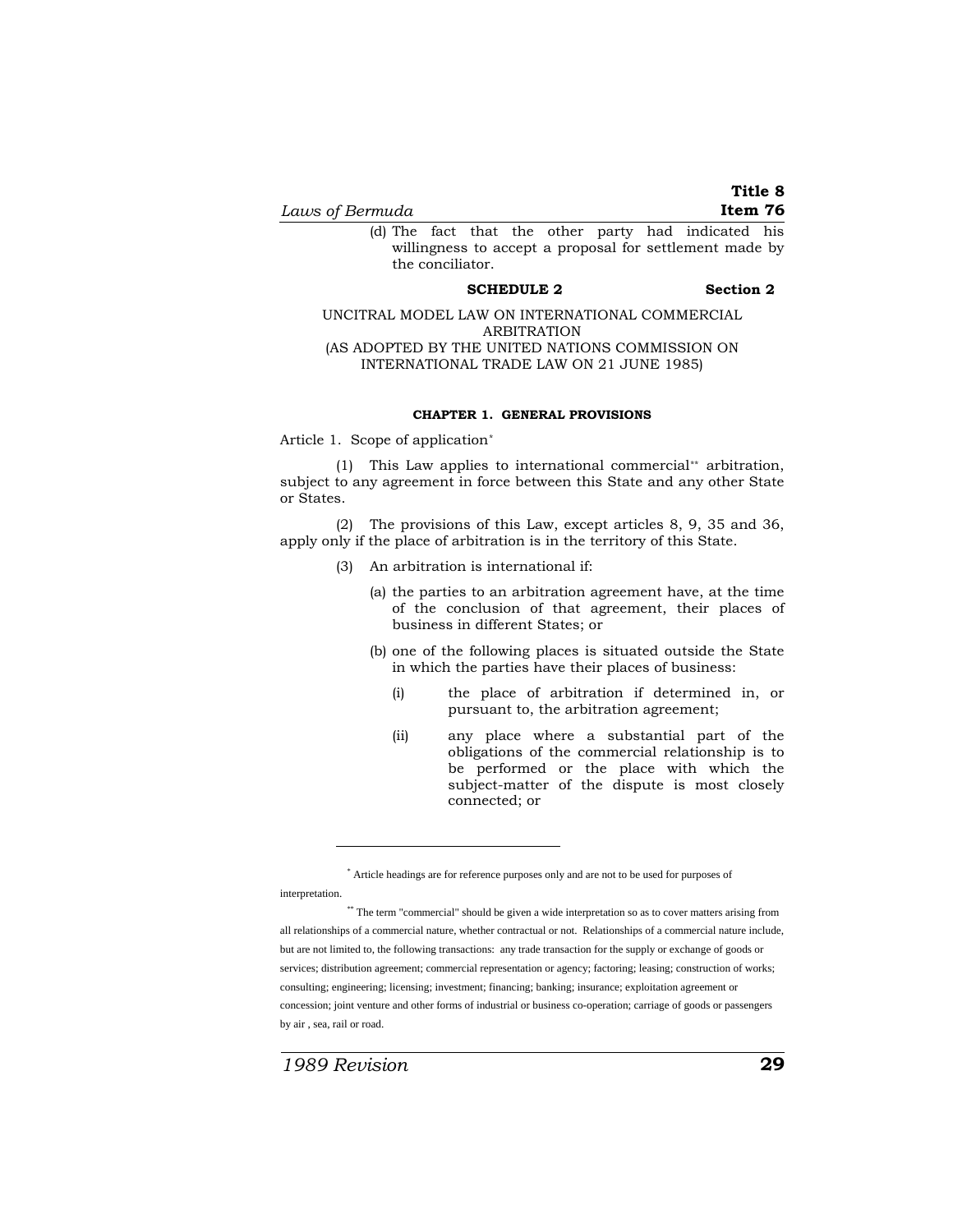- (c) the parties have expressly agreed that the subjectmatter of the arbitration agreement relates to more than one country.
- (4) For the purposes of paragraph (3) of this article:
	- (a) if a party has more than one place of business, the place of business is that which has the closest relationship to the arbitration agreement;
	- (b) if a party does not have a place of business, reference is to be made to his habitual residence.

(5) This Law shall not affect any other law of this State by virtue of which certain disputes may not be submitted to arbitration or may be submitted to arbitration only according to provisions other than those of this Law.

Article 2. Definitions and rules of interpretation

For the purposes of this Law:

- (a) "arbitration" means any arbitration whether or not administered by a permanent arbitral institution;
- (b) "arbitral tribunal" means a sole arbitrator or a panel of arbitrators;
- (c) "court" means a body or organ of the judicial system of a State;
- (d) where a provision of this Law, except article 28, leaves the parties free to determine a certain issue, such freedom includes the right of the parties to authorize a third party, including an institution, to make that determination;
- (e) where a provision of this Law refers to the fact that the parties have agreed or that they may agree or in any other way refers to an agreement of the parties, such agreement includes any arbitration rules referred to in that agreement;
- (f) where a provision of this Law, other than in articles  $25(a)$  and  $32(2)(a)$ , refers to a claim, it also applies to a counter-claim, and where it refers to a defence, it also applies to a defence to such counter-claim.
- Article 3. Receipt of written communications
	- (1) Unless otherwise agreed by the parties:
		- (a) any written communication is deemed to have been received if it is delivered to the addressee personally or if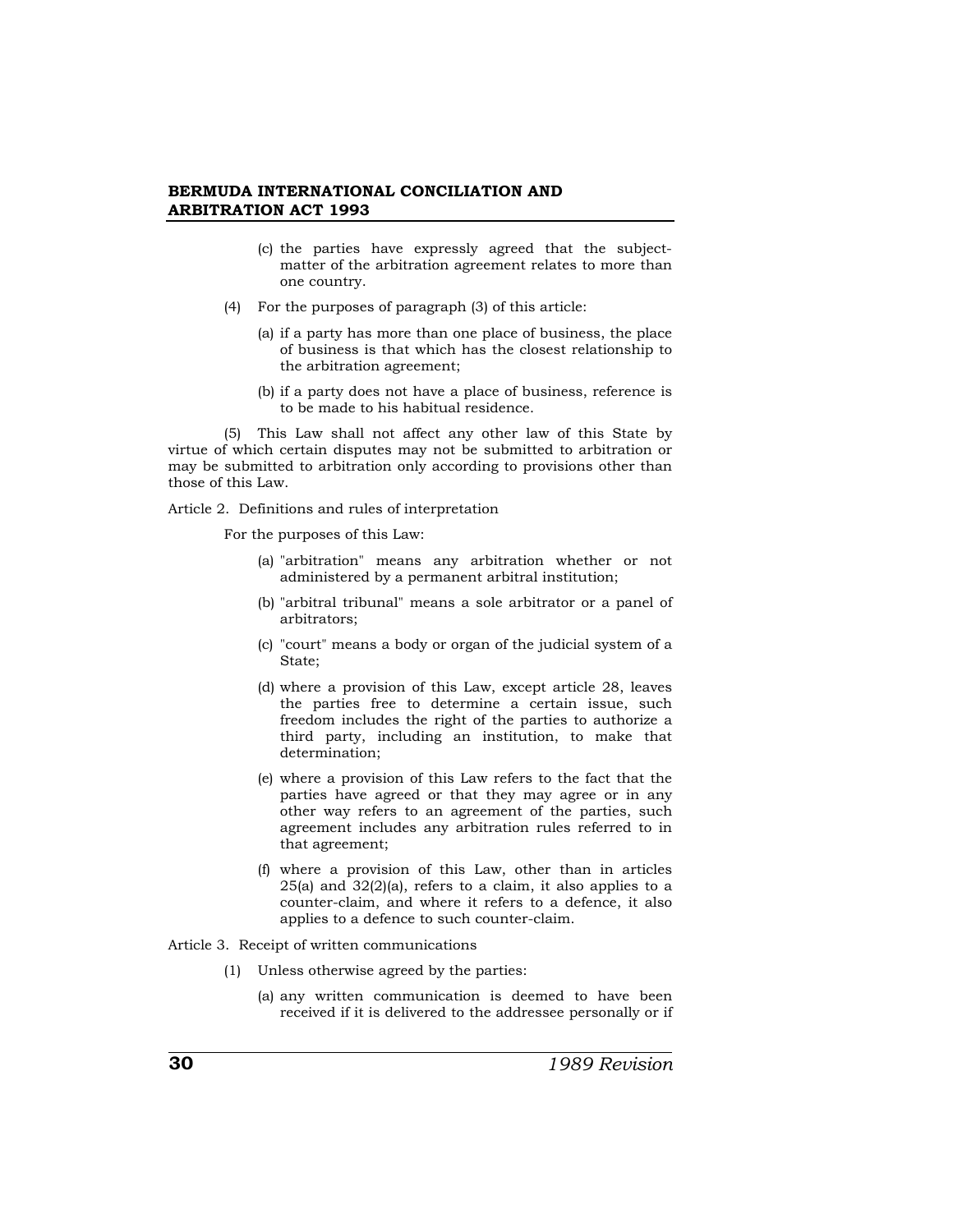- it is delivered at his place of business, habitual residence or mailing address; if none of these can be found after making a reasonable inquiry, a written communication is deemed to have been received if it is sent to the addressee's last-known place of business, habitual residence or mailing address by registered letter or any other means which provides a record of the attempt to deliver it;
- (b) the communication is deemed to have been received on the day it is so delivered.

(2) The provisions of this article do not apply to communications in court proceedings.

Article 4. Waiver of right to object

A party who knows that any provision of this Law from which the parties may derogate or any requirement under the arbitration agreement has not been complied with and yet proceeds with the arbitration without stating his objection to such non-compliance without undue delay or, if a time-limit is provided therefor, within such period of time, shall be deemed to have waived his right to object.

Article 5. Extent of court intervention

In matters governed by this Law, no court shall intervene except where so provided in this Law.

Article 6. Court or other authority for certain functions of arbitration assistance and supervision

The functions referred to in articles 11(3), 11(4), 13(3), 14, 16(3) and 34(2) shall be performed by . . . [Each State enacting this model law specifies the court, courts or, where referred to therein, other authority competent to perform these functions.]

## **CHAPTER II. ARBITRATION AGREEMENT**

Article 7. Definition and form of arbitration agreement

(1) "Arbitration agreement" is an agreement by the parties to submit to arbitration all or certain disputes which have arisen or which may arise between them in respect of a defined legal relationship, whether contractual or not. An arbitration agreement may be in the form of an arbitration clause in a contract or in the form of a separate agreement.

(2) The arbitration agreement shall be in writing. An agreement is in writing if it is contained in a document signed by the parties or in an exchange of letters, telex, telegrams or other means of telecommunication which provide a record of the agreement, or in an exchange of statements of claim and defence in which the existence of an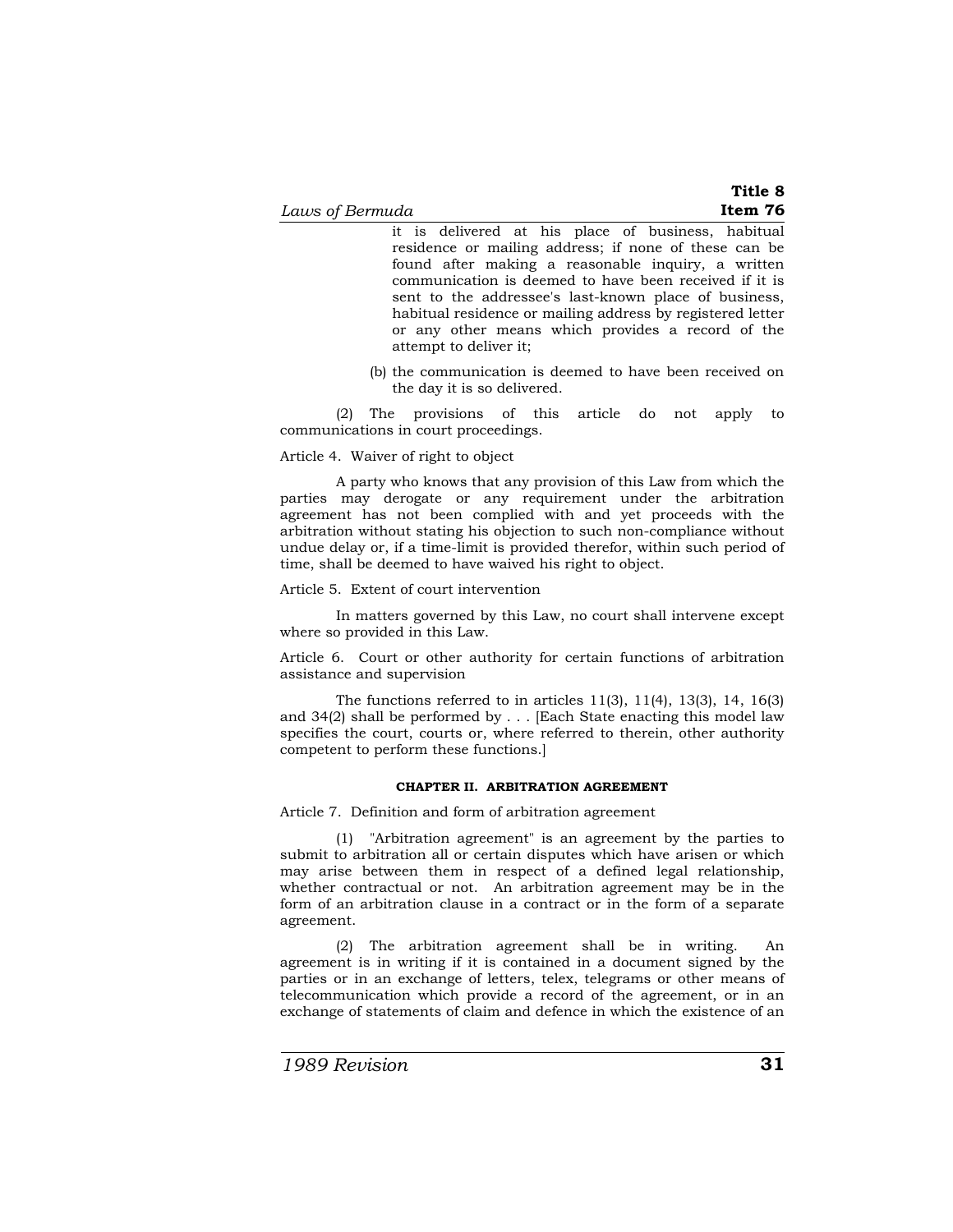agreement is alleged by one party and not denied by another. The reference in a contract to a document containing an arbitration clause constitutes an arbitration agreement provided that the contract is in writing and the reference is such as to make that clause part of the contract.

Article 8. Arbitration agreement and substantive claim before court

(1) A court before which an action is brought in a matter which is the subject of an arbitration agreement shall, if a party so requests not later than when submitting his first statement on the substance of the dispute, refer the parties to arbitration unless it finds that the agreement is null and void, inoperative or incapable of being performed.

(2) Where an action referred to in paragraph (1) of this article has been brought, arbitral proceedings may nevertheless be commenced or continued, and an award may be made, while the issue is pending before the court.

Article 9. Arbitration agreement and interim measures by court

It is not incompatible with an arbitration agreement for a party to request, before or during arbitral proceedings, from a court an interim measure of protection and for a court to grant such measure.

#### **CHAPTER III. COMPOSITION OF ARBITRAL TRIBUNAL**

Article 10. Number of arbitrators

(1) The parties are free to determine the number of arbitrators.

(2) Failing such determination, the number of arbitrators shall be three.

Article 11. Appointment of arbitrators

(1) No person shall be precluded by reason of his nationality from acting as an arbitrator, unless otherwise agreed by the parties.

(2) The parties are free to agree on a procedure of appointing the arbitrator or arbitrators, subject to the provisions of paragraphs (4) and (5) of this article.

(3) Failing such agreement,

(a) in an arbitration with three arbitrators, each party shall appoint one arbitrator, and the two arbitrators thus appointed shall appoint the third arbitrator; if a party fails to appoint the arbitrator within thirty days of receipt of a request to do so from the other party, or if the two arbitrators fail to agree on the third arbitrator within thirty days of their appointment, the appointment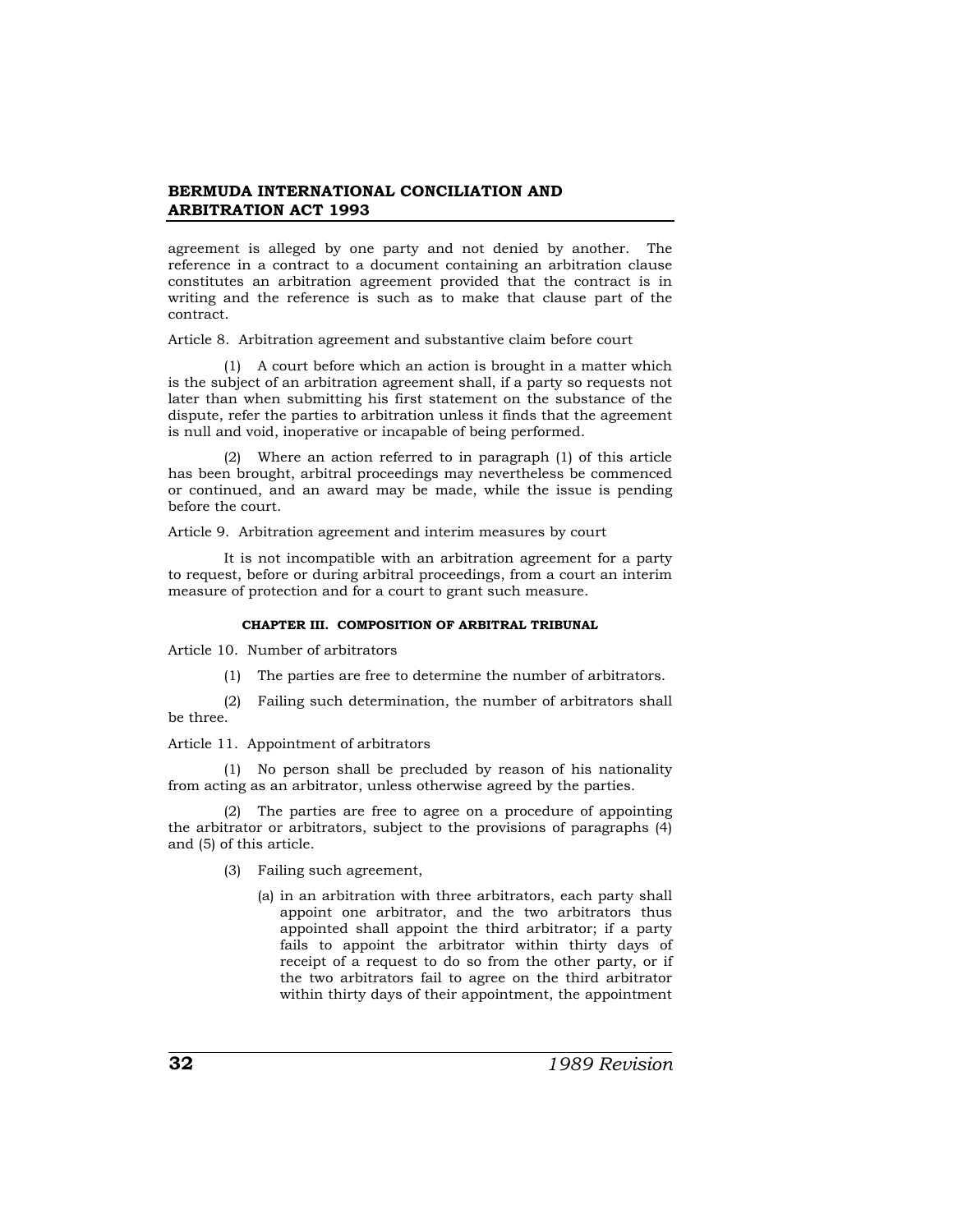| Laws of Bermuda |  |  |
|-----------------|--|--|
|                 |  |  |

shall be made, upon request of a party, by the court or other authority specified in article 6;

(b) in an arbitration with a sole arbitrator, if the parties are unable to agree on the arbitrator, he shall be appointed, upon request of a party, by the court or other authority specified in article 6.

(4) Where, under an appointment procedure agreed upon by the parties,

- (a) a party fails to act as required under such procedure, or
- (b) the parties, or two arbitrators, are unable to reach an agreement expected of them under such procedure, or
- (c) a third party, including an institution, fails to perform any function entrusted to it under such procedure,

any party may request the court or other authority specified in article 6 to take the necessary measure, unless the agreement on the appointment procedure provides other means for securing the appointment.

(5) A decision on a matter entrusted by paragraph (3) or (4) of this article to the court or other authority specified in article 6 shall be subject to no appeal. The court or other authority, in appointing an arbitrator, shall have due regard to any qualifications required of the arbitrator by the agreement of the parties and to such considerations as are likely to secure the appointment of an independent and impartial arbitrator and, in the case of a sole or third arbitrator, shall take into account as well the advisability of appointing an arbitrator of a nationality other than those of the parties.

Article 12. Grounds for challenge

(1) When a person is approached in connection with his possible appointment as an arbitrator, he shall disclose any circumstances likely to give rise to justifiable doubts as to his impartiality or independence. An arbitrator, from the time of his appointment and throughout the arbitral proceedings, shall without delay disclose any such circumstances to the parties unless they have already been informed of them by him.

(2) An arbitrator may be challenged only if circumstances exist that give rise to justifiable doubts as to his impartiality or independence, or if he does not possess qualifications agreed to by the parties. A party may challenge an arbitrator appointed by him, or in whose appointment he has participated, only for reasons of which he becomes aware after the appointment has been made.

Article 13. Challenge procedure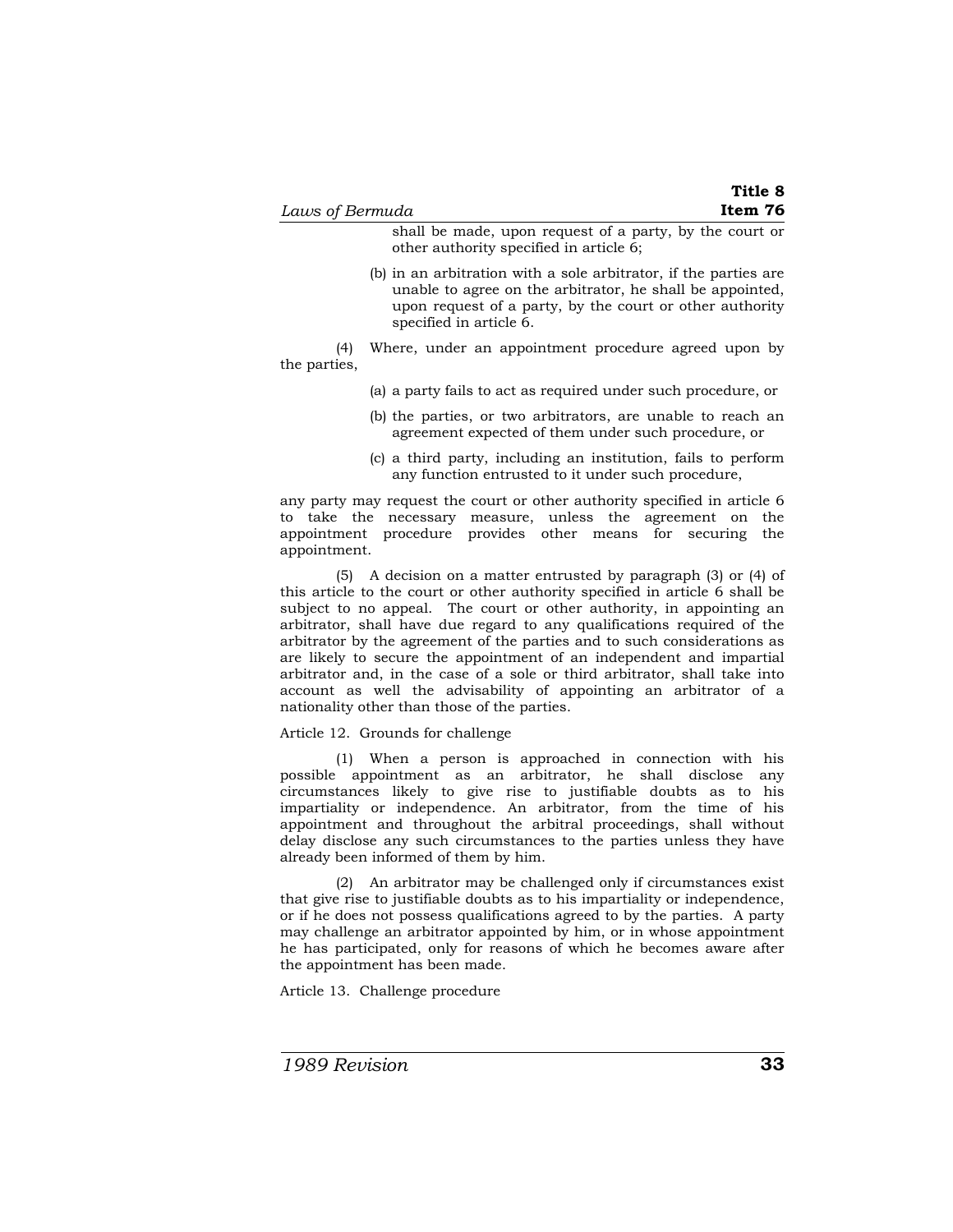(1) The parties are free to agree on a procedure for challenging an arbitrator, subject to the provisions of paragraph (3) of this article.

(2) Failing such agreement, a party intends to challenge an arbitrator shall, within fifteen days after becoming aware of the constitution of the arbitral tribunal or after becoming aware of any circumstance referred to in article 12(2), send a written statement of the reasons for the challenge to the arbitral tribunal. Unless the challenged arbitrator withdraws from his office or the other party agrees to the challenge, the arbitral tribunal shall decide on the challenge.

(3) If a challenge under any procedure agreed upon by the parties or under the procedure of paragraph (2) of this article is not successful, the challenging party may request, within thirty days after having received notice of the decision rejecting the challenge, the court or other authority specified in article 6 to decide on the challenge, which decision shall be subject to no appeal; while such a request is pending, the arbitral tribunal, including the challenged arbitrator, may continue the arbitral proceedings and make an award.

Article 14. Failure or impossibility to act

(1) If an arbitrator becomes *de jure* or *de facto* unable to perform his functions or for other reasons fails to act without undue delay, his mandate terminates if he withdraws from his office or if the parties agree on the termination. Otherwise, if a controversy remains concerning any of these grounds, any party may request the court or other authority specified in article 6 to decide on the termination of the mandate, which decision shall be subject to no appeal.

(2) If, under this article or article 13(2), an arbitrator withdraws from his office or a party agrees to the termination of the mandate of an arbitrator, this does not imply acceptance of the validity of any ground referred to in this article or article 12(2).

#### Article 15. Appointment of substitute arbitrator

Where the mandate of an arbitrator terminates under article 13 or 14 or because of his withdrawal from office for any other reason or because of the revocation of his mandate by agreement of the parties or in any other case of termination of his mandate, a substitute arbitrator shall be appointed according to the rules that were applicable to the appointment of the arbitrator being replaced.

## **CHAPTER IV. JURISDICTION OF ARBITRAL TRIBUNAL**

Article 16. Competence of arbitral tribunal to rule on its jurisdiction

(1) The arbitral tribunal may rule on its own jurisdiction, including any objections with respect to the existence or validity of the arbitration agreement. For that purpose, an arbitration clause which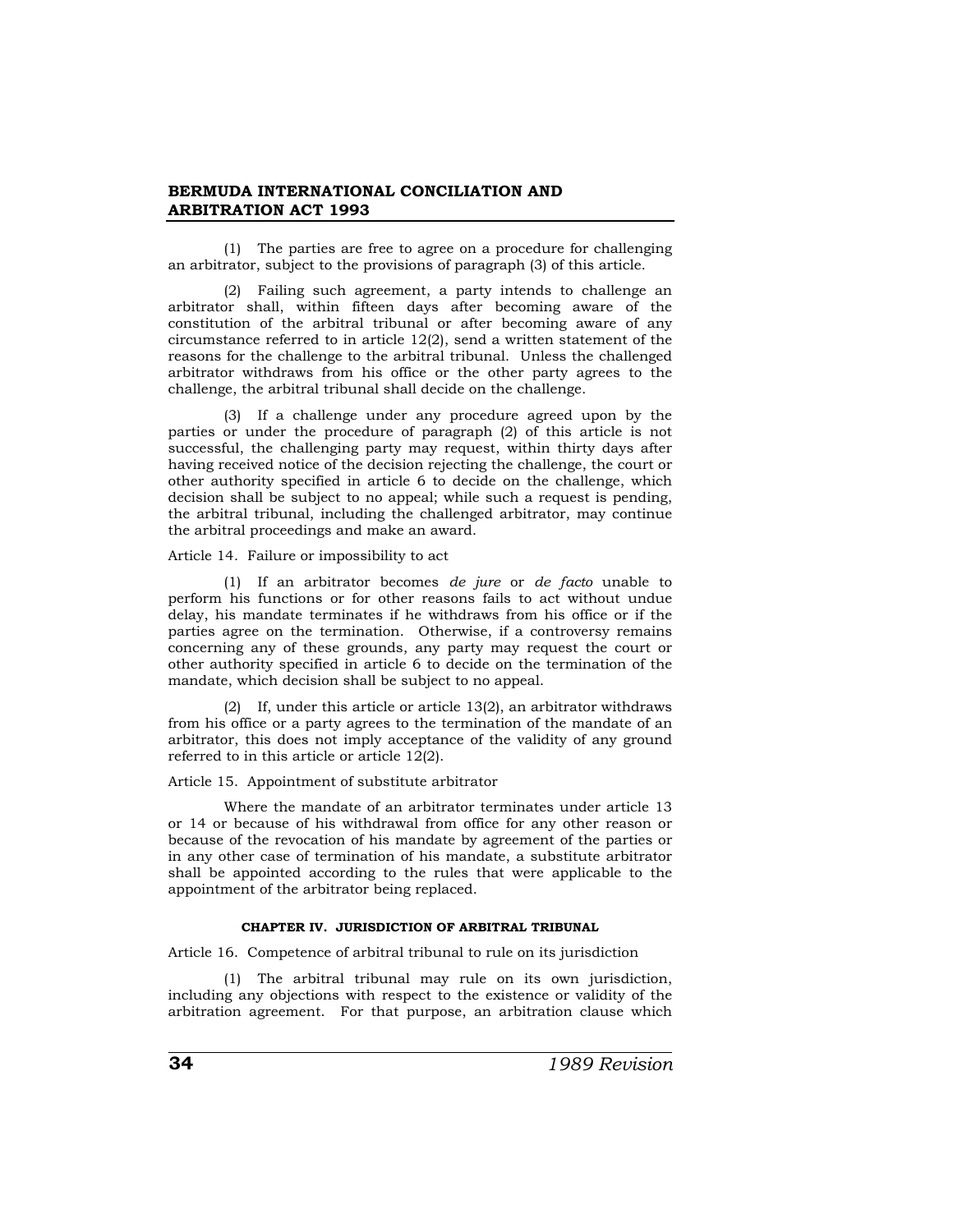|  | Laws of Bermuda |
|--|-----------------|
|--|-----------------|

forms part of a contract shall be treated as an agreement independent of the other terms of the contract. A decision by the arbitral tribunal that the contract is null and void shall not entail *ipso jure* the invalidity of the arbitration clause.

(2) A plea that the arbitral tribunal does not have jurisdiction shall be raised not later than the submission of the statement of defence. A party is not precluded from raising such a plea by the fact that he has appointed, or participated in the appointment of, an arbitrator. A plea that the arbitral tribunal is exceeding the scope of its authority shall be raised as soon as the matter alleged to be beyond the scope of its authority is raised during the arbitral proceedings. The arbitral tribunal may, in either case, admit a later plea if it considers the delay justified.

(3) The arbitral tribunal may rule on a plea referred to in paragraph (2) of this article either as a preliminary question or in an award on the merits. If the arbitral tribunal rules as a preliminary question that it has jurisdiction, any party may request, within thirty days after having received notice of that ruling, the court specified in article 6 to decide the matter, which decision shall be subject to no appeal; while such a request is pending, the arbitral tribunal may continue the arbitral proceedings and make an award.

Article 17. Power of arbitral tribunal to order interim measures

Unless otherwise agreed by the parties, the arbitral tribunal may, at the request of a party, order any party to take such interim measure of protection as the arbitral tribunal may consider necessary in respect of the subject-matter of the dispute. The arbitral tribunal may require any party to provide appropriate security in connection with such measure.

## **CHAPTER V. CONDUCT OF ARBITRAL PROCEEDINGS**

Article 18. Equal treatment of parties

The parties shall be treated with equality and each party shall be given a full opportunity of presenting his case.

Article 19. Determination of rules of procedure

(1) Subject to the provisions of this Law, the parties are free to agree on the procedure to be followed by the arbitral tribunal in conducting the proceedings.

(2) Failing such agreement, the arbitral tribunal may, subject to the provisions of this Law, conduct the arbitration in such manner as it considers appropriate. The power conferred upon the arbitral tribunal includes the power to determine the admissibility, relevance, materiality and weight of any evidence.

Article 20. Place of arbitration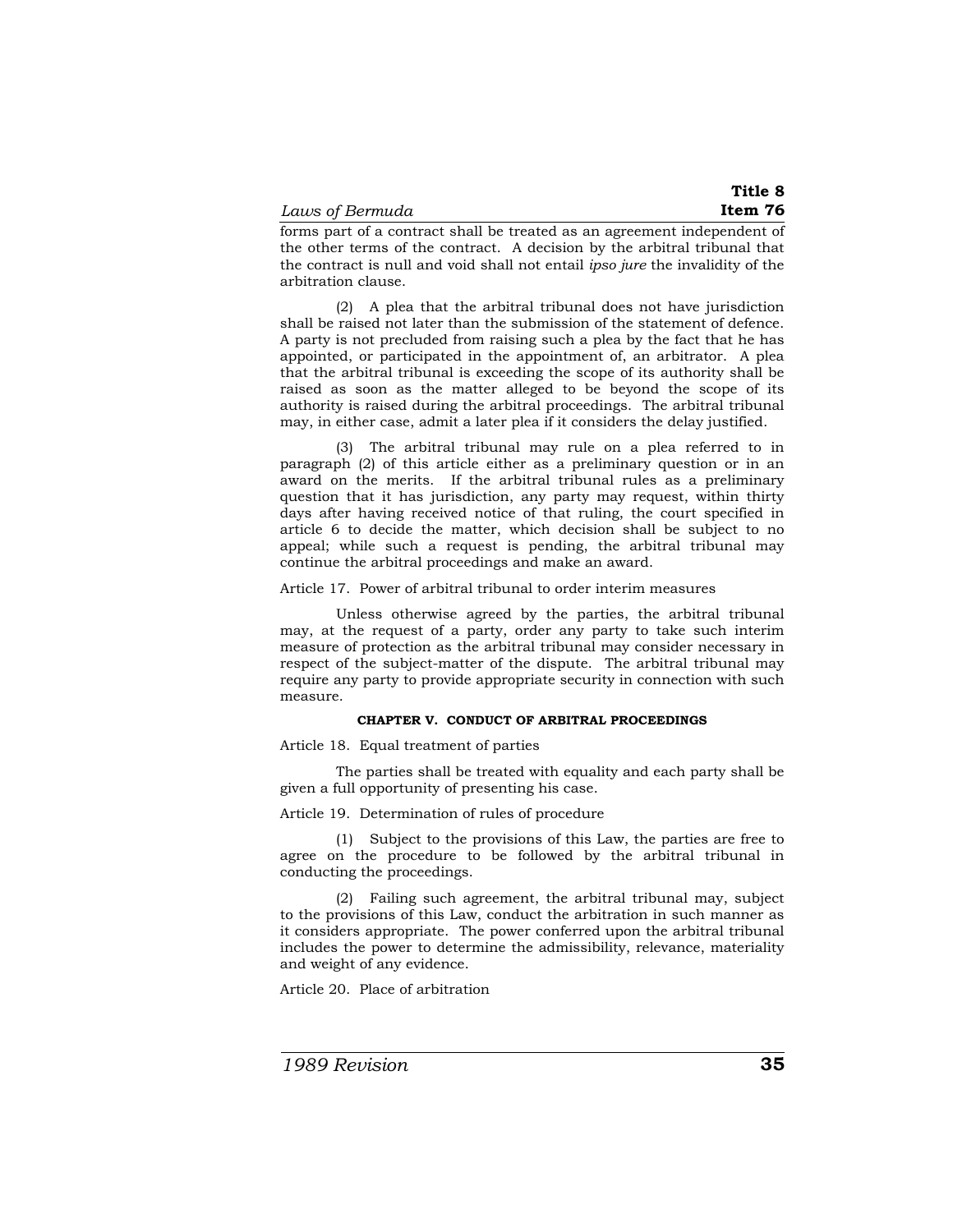(1) The parties are free to agree on the place of arbitration. Failing such agreement, the place of arbitration shall be determined by the arbitral tribunal having regard to the circumstances of the case, including the convenience of the parties.

(2) Notwithstanding the provisions of paragraph (1) of this article, the arbitral tribunal may, unless otherwise agreed by the parties, meet at any place it considers appropriate for consultation among its members, for hearing witnesses, experts or the parties, or for inspection of goods, other property or documents.

Article 21. Commencement of arbitral proceedings

Unless otherwise agreed by the parties, the arbitral proceedings in respect of a particular dispute commence on the date on which a request for that dispute to be referred to arbitration is received by the respondent.

Article 22. Language

(1) The parties are free to agree on the language or languages to be used in the arbitral proceedings. Failing such agreement, the arbitral tribunal shall determine the language or languages to be used in the proceedings. This agreement or determination, unless otherwise specified therein, shall apply to any written statement by a party, any hearing and any award, decision or other communication by the arbitral tribunal.

(2) The arbitral tribunal may order that any documentary evidence shall be accompanied by a translation into the language or languages agreed upon by the parties or determined by the arbitral tribunal.

Article 23. Statements of claim and defence

(1) Within the period of time agreed by the parties or determined by the arbitral tribunal, the claimant shall state the facts supporting his claim, the points at issue and the relief or remedy sought, and the respondent shall state his defence in respect of these particulars, unless the parties have otherwise agreed as to the required elements of such statements. The parties may submit with their statements all documents they consider to be relevant or may add a reference to the documents or other evidence they will submit.

(2) Unless otherwise agreed by the parties, either party may amend or supplement his claim or defence during the course of the arbitral proceedings, unless the arbitral tribunal considers it inappropriate to allow such amendment having regard to the delay in making it.

Article 24. Hearings and written proceedings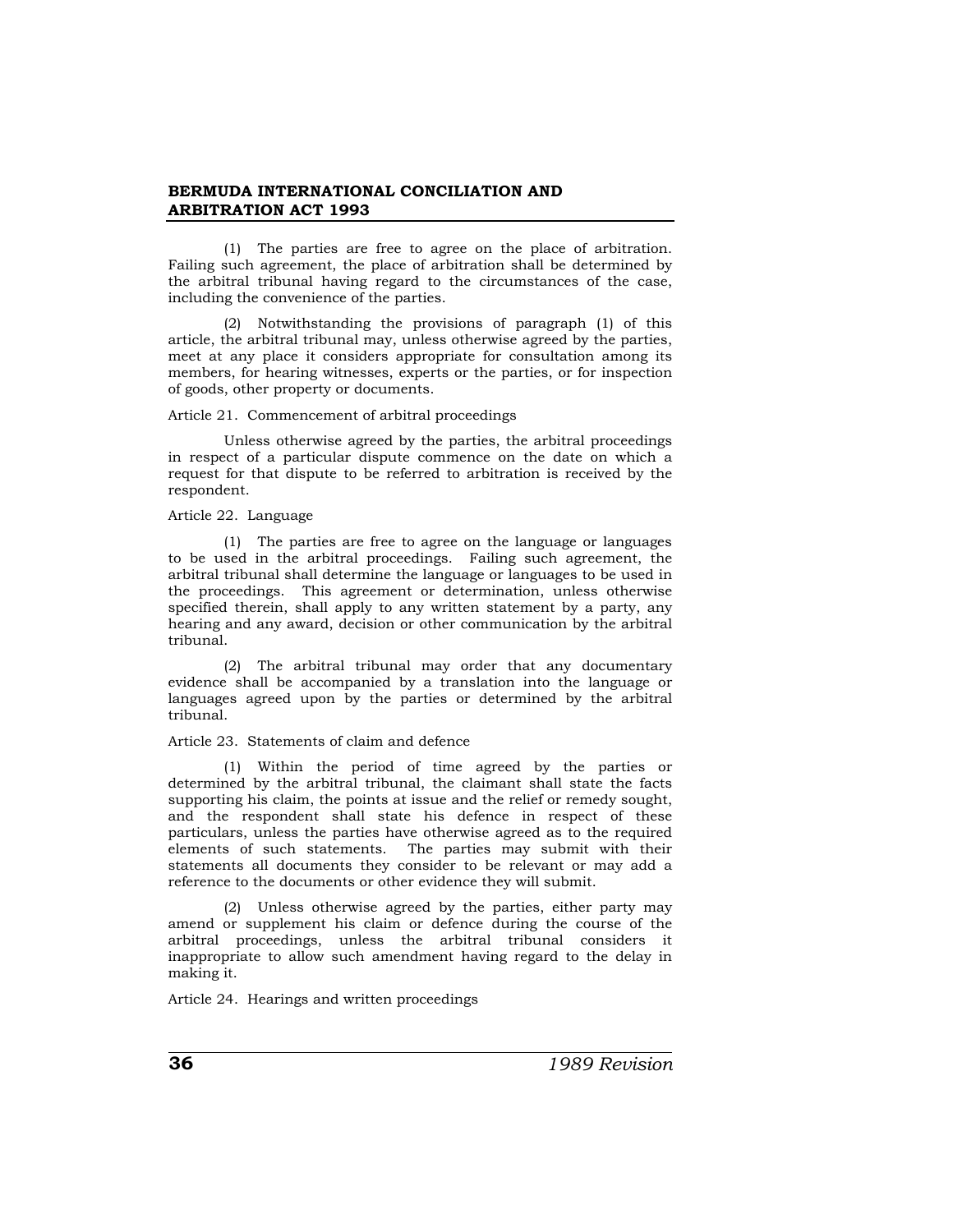| Laws of Bermuda | Item 76 |  |
|-----------------|---------|--|
|-----------------|---------|--|

(1) Subject to any contrary agreement by the parties, the arbitral tribunal shall decide whether to hold oral hearings for the presentation of evidence or for oral argument, or whether the proceedings shall be conducted on the basis of documents and other materials. However, unless the parties have agreed that no hearings shall be held, the arbitral tribunal shall hold such hearings at an appropriate stage of the proceedings, if so requested by a party.

(2) The parties shall be given sufficient advance notice of any hearing and of any meeting of the arbitral tribunal for the purposes of inspection of goods, other property or documents.

(3) All statements, documents or other information supplied to the arbitral tribunal by one party shall be communicated to the other party. Also any expert report or evidentiary document on which the arbitral tribunal may rely in making its decision shall be communicated to the parties.

Article 25. Default of a party

Unless otherwise agreed by the parties, if, without showing sufficient cause,

- (a) the claimant fails to communicate his statement of claim in accordance with article 23(1), the arbitral tribunal shall terminate the proceedings;
- (b) the respondent fails to communicate his statement of defence in accordance with article 23(1), the arbitral tribunal shall continue the proceedings without treating such failure in itself as an admission of the claimant's allegations;
- (c) any party fails to appear at a hearing or to produce documentary evidence, the arbitral tribunal may continue the proceedings and make the award on the evidence before it.

Article 26. Expert appointed by arbitral tribunal

- (1) Unless otherwise agreed by the parties, the arbitral tribunal
	- (a) may appoint one or more experts to report to it on specific issues to be determined by the arbitral tribunal;
	- (b) may require a party to give the expert any relevant information or to produce, or to provide access to, any relevant documents, goods or other property for his inspection.

(2) Unless otherwise agreed by the parties, if a party so requests or if the arbitral tribunal considers it necessary, the expert shall, after delivery of his written or oral report, participate in a hearing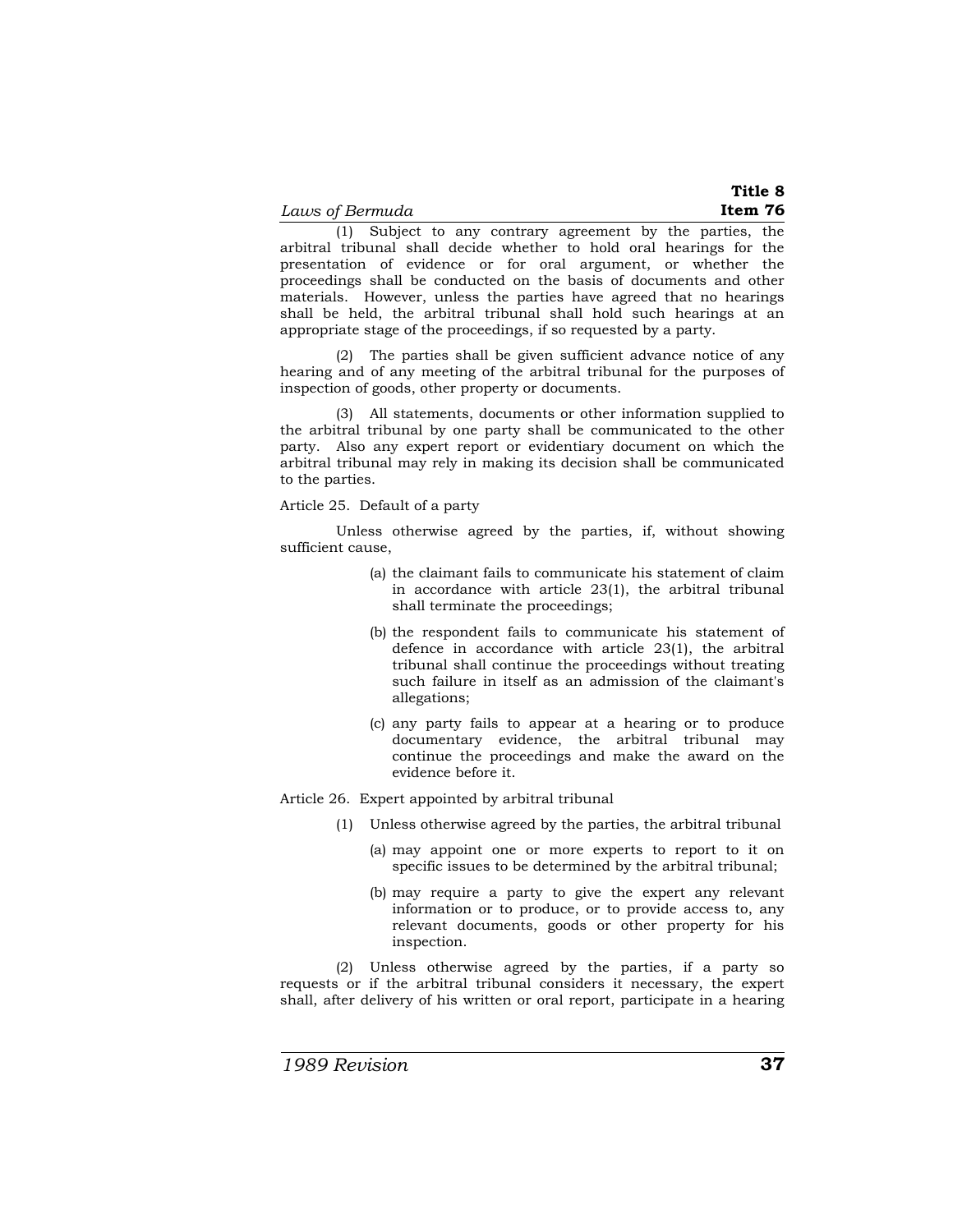where the parties have the opportunity to put questions to him and to present expert witnesses in order to testify on the points at issue.

Article 27. Court assistance in taking evidence

The arbitral tribunal or a party with the approval of the arbitral tribunal may request from a competent court of this State assistance in taking evidence. The court may execute the request within its competence and according to its rules on taking evidence.

#### **CHAPTER VI. MAKING OF AWARD AND TERMINATION OF PROCEEDINGS**

Article 28. Rules applicable to substance of dispute

(1) The arbitral tribunal shall decide the dispute in accordance with such rules of law as are chosen by the parties as applicable to the substance of the dispute. Any designation of the law or legal system of a given State shall be construed, unless otherwise expressed, as directly referring to the substantive law of that State and not to its conflict of laws rules.

(2) Failing any designation by the parties, the arbitral tribunal shall apply the law determined by the conflict of laws rules which it considers applicable.

(3) The arbitral tribunal shall decide *ex aequo et bono* or as *amiable compositeur* only if the parties have expressly authorized it to do so.

(4) In all cases, the arbitral tribunal shall decide in accordance with the terms of the contract and shall take into account the usages of the trade applicable to the transaction.

## Article 29. Decision-making by panel of arbitrators

In arbitral proceedings with more than one arbitrator, any decision of the arbitral tribunal shall be made, unless otherwise agreed by the parties, by a majority of all its members. However, questions of procedure may be decided by a presiding arbitrator, if so authorized by the parties or all members of the arbitral tribunal.

#### Article 30. Settlement

(1) If, during arbitral proceedings, the parties settle the dispute, the arbitral tribunal shall terminate the proceedings and, if requested by the parties and not objected to by the arbitral tribunal, record the statement in the form of an arbitral award on agreed terms.

(2) An award on agreed terms shall be made in accordance with the provisions of article 31 and shall state that it is an award. Such an award has the same status and effect as any other award on the merits of the case.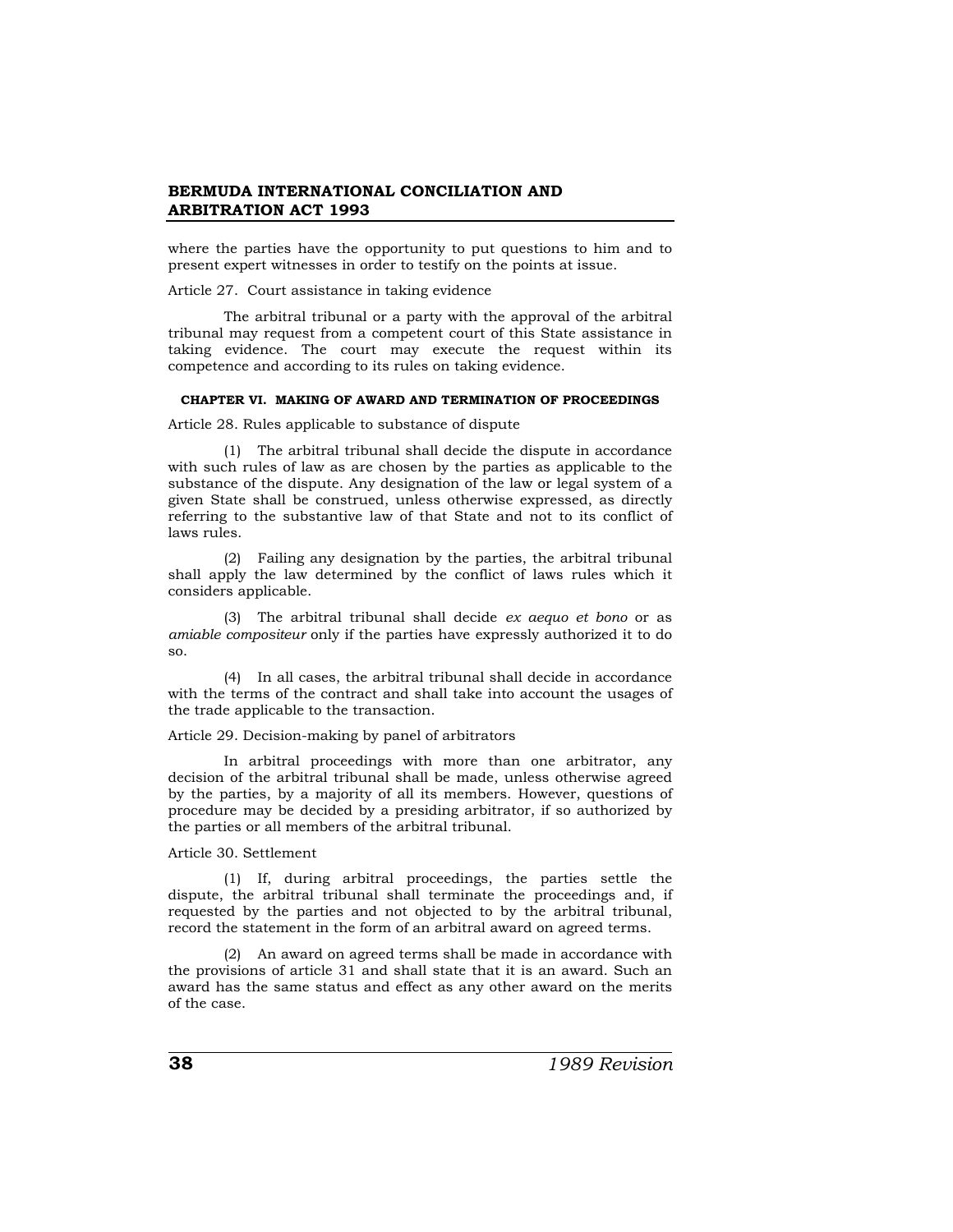|                                                                                                                                                                                                                                                                                                                                                                                                                                                             | IILIV U |
|-------------------------------------------------------------------------------------------------------------------------------------------------------------------------------------------------------------------------------------------------------------------------------------------------------------------------------------------------------------------------------------------------------------------------------------------------------------|---------|
| Laws of Bermuda                                                                                                                                                                                                                                                                                                                                                                                                                                             | Item 76 |
| $\lambda$ , $\lambda$ , $\lambda$ , $\lambda$ , $\lambda$ , $\lambda$ , $\lambda$ , $\lambda$ , $\lambda$ , $\lambda$ , $\lambda$ , $\lambda$ , $\lambda$ , $\lambda$ , $\lambda$ , $\lambda$ , $\lambda$ , $\lambda$ , $\lambda$ , $\lambda$ , $\lambda$ , $\lambda$ , $\lambda$ , $\lambda$ , $\lambda$ , $\lambda$ , $\lambda$ , $\lambda$ , $\lambda$ , $\lambda$ , $\lambda$ , $\lambda$ , $\lambda$ , $\lambda$ , $\lambda$ , $\lambda$ , $\lambda$ , |         |

Article 31. Form and contents of award

(1) The award shall be made in writing and shall be signed by the arbitrator or arbitrators. In arbitral proceedings with more than one arbitrator, the signatures of the majority of all members of the arbitral tribunal shall suffice, provided that the reason for any omitted signature is stated.

(2) The award shall state the reasons upon which it is based, unless the parties have agreed that no reasons are to be given or the award is an award on agreed terms under article 30.

(3) The award shall state its date and the place of arbitration as determined in accordance with article 20(1). The award shall be deemed to have been made at that place.

(4) After the award is made, a copy signed by the arbitrators in accordance with paragraph (1) of this article shall be delivered to each party.

Article 32. Termination of proceedings

(1) The arbitral proceedings are terminated by the final award or by an order of the arbitral tribunal in accordance with paragraph (2) of this article.

(2) The arbitral tribunal shall issue an order for the termination of the arbitral proceedings when:

- (a) the claimant withdraws his claim, unless the respondent objects thereto and the arbitral tribunal recognizes a legitimate interest on his part in obtaining a final settlement of the dispute;
- (b) the parties agree on the termination of the proceedings;
- (c) the arbitral tribunal finds that the continuation of the proceedings has for any other reason become unnecessary or impossible.

(3) The mandate of the arbitral tribunal terminates with the termination of the arbitral proceedings, subject to the provisions of articles 33 and 34(4).

Article 33. Correction and interpretation of award; additional award

(1) Within thirty days of receipt of the award, unless another period of time has been agreed upon by the parties:

> (a) a party, with notice to the other party, may request the arbitral tribunal to correct in the award any errors in computation, any clerical or typographical errors or any errors of similar nature;

**Title 8**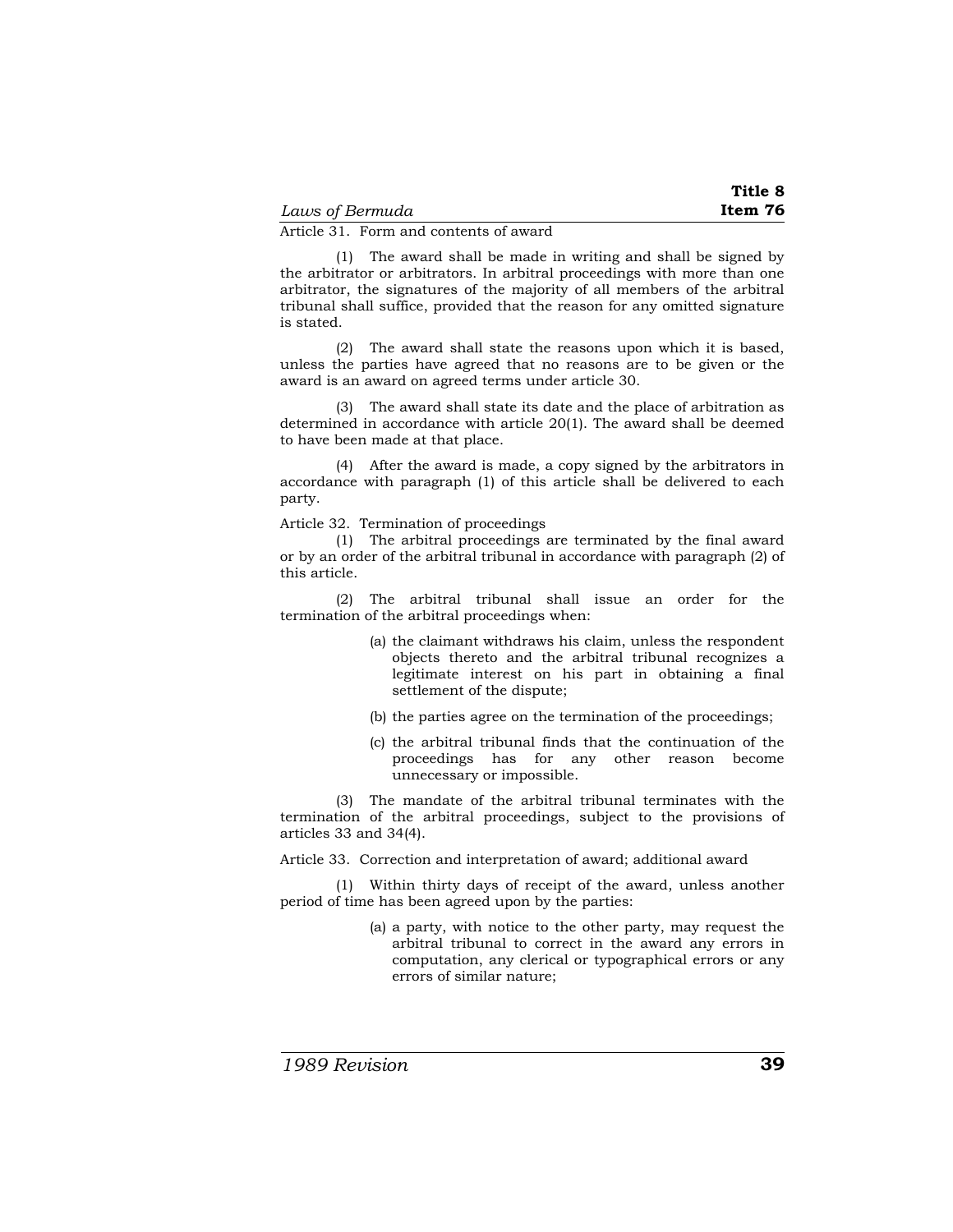(b) if so agreed by the parties, a party, with notice to the other party, may request the arbitral tribunal to give an interpretation of a specific point or part of the award.

If the arbitral tribunal considers the request to be justified, it shall make the correction or give the interpretation within thirty days of receipt of the request. The interpretation shall form part of the award.

(2) The arbitral tribunal may correct any error of the type referred to in paragraph (1)(a) of this article on its own initiative within thirty days of the date of the award.

(3) Unless otherwise agreed by the parties, a party, with notice to the other party, may request, within thirty days of receipt of the award, the arbitral tribunal to make an additional award as to claims presented in the arbitral proceedings but omitted from the award. If the arbitral tribunal considers the request to be justified, it shall make the additional award within sixty days.

(4) The arbitral tribunal may extend, if necessary, the period of time within which it shall make a correction, interpretation or an additional award under paragraph (1) or (3) of this article.

(5) The provisions of article 31 shall apply to a correction or interpretation of the award or to an additional award.

#### **CHAPTER VII. RECOURSE AGAINST AWARD**

Article 34. Application for setting aside as exclusive recourse against arbitral award

(1) Recourse to a court against an arbitral award may be made only by an application for setting aside in accordance with paragraphs (2) and (3) of this article.

(2) An arbitral award may be set aside by the court specified in article 6 only if:

- (a) the party making the application furnishes proof that:
	- (i) a party to the arbitration agreement referred to in article 7 was under some incapacity; or the said agreement is not valid under the law to which the parties have subjected it or, failing any indication thereon, under the law of this State; or
	- (ii) the party making the application was not given proper notice of the appointment of an arbitrator or of the arbitral proceedings or was otherwise unable to present his case; or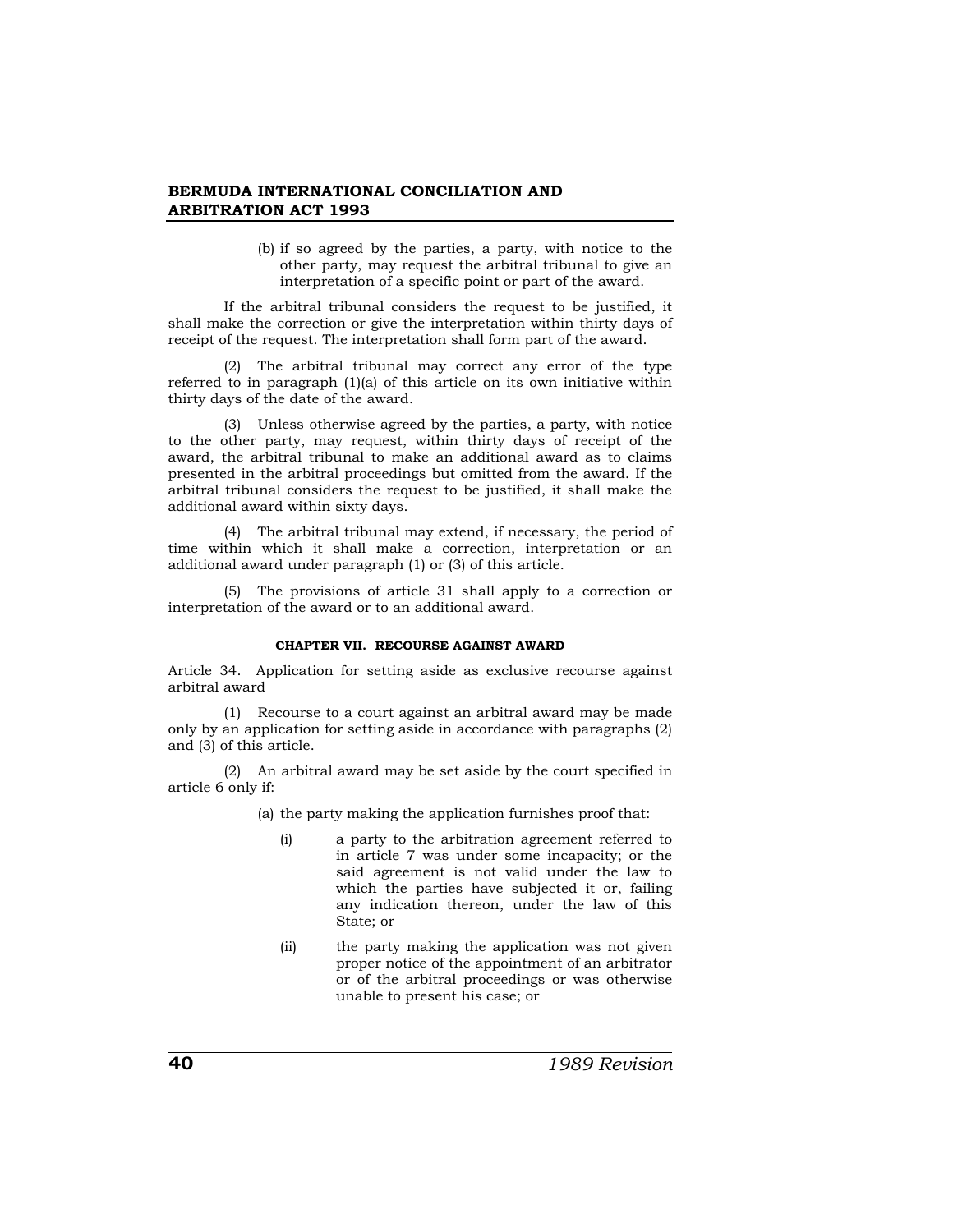*Laws of Bermuda* **Item 76**

| (iii) | the award deals with a dispute not contemplated<br>by or not falling within the terms of the<br>submission to arbitration, or contains decisions<br>on matters beyond the scope of the submission<br>to arbitration, provided that, if the decisions on<br>matters submitted to arbitration can<br>- be<br>separated from those not so submitted, only that<br>part of the award which contains decisions on<br>matters not submitted to arbitration may be set<br>aside; or |
|-------|------------------------------------------------------------------------------------------------------------------------------------------------------------------------------------------------------------------------------------------------------------------------------------------------------------------------------------------------------------------------------------------------------------------------------------------------------------------------------|
| (iv)  | the composition of the arbitral tribunal or the<br>arbitral procedure was not in accordance with<br>the agreement of the parties, unless such<br>agreement was in conflict with a provision of this<br>Law from which the parties cannot derogate, or,<br>failing such agreement, was not in accordance<br>with this Law; or                                                                                                                                                 |

(b) the court finds that:

- (i) the subject-matter of the dispute is not capable of settlement by arbitration under the law of this State; or
- (ii) the award is in conflict with the public policy of this State.

(3) An application for setting aside may not be made after three months have elapsed from the date on which the party making that application had received the award or, if a request had been made under article 33, from the date on which that request had been disposed of by the arbitral tribunal.

(4) The court, when asked to set aside an award, may, where appropriate and so requested by a party, suspend the setting aside proceedings for a period of time determined by it in order to give the arbitral tribunal an opportunity to resume the arbitral proceedings or to take such other action as in the arbitral tribunal's opinion will eliminate the grounds for setting aside.

## **CHAPTER VIII. RECOGNITION AND ENFORCEMENT OF AWARDS**

Article 35. Recognition and enforcement

(1) An arbitral award, irrespective of the country in which it was made, shall be recognized as binding and, upon application in writing to the competent court, shall be enforced subject to the provisions of this article and of article 36.

(2) The party relying on an award or applying for its enforcement shall supply the duly authenticated original award or a duly certified copy thereof, and the original arbitration agreement referred to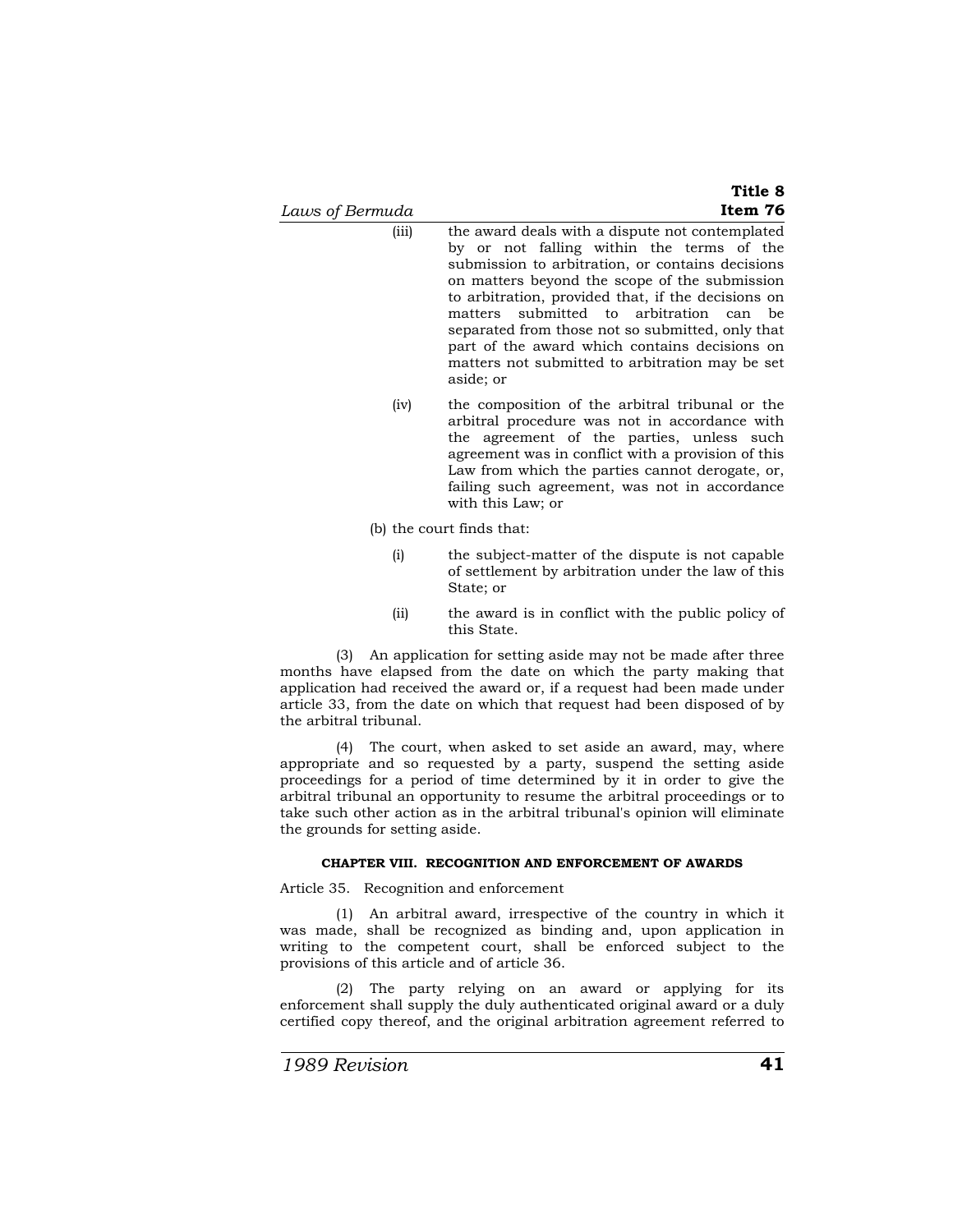in article 7 or a duly certified copy thereof. If the award or agreement is not made in an official language of this State, the party shall supply a duly certified translation thereof into such language.<sup>\*\*</sup>

Article 36. Grounds for refusing recognition or enforcement

(1) Recognition or enforcement of an arbitral award, irrespective of the country in which it was made, may be refused only:

- (a) at the request of the party against whom it is invoked, if that party furnishes to the competent court where recognition or enforcement is sought proof that:
	- (i) a party to the arbitration agreement referred to in article 7 was under some incapacity; or the said agreement is not valid under the law to which the parties have subjected it or, failing any indication thereon, under the law of the country where the award was made; or
	- (ii) the party against whom the award is invoked was not given proper notice of the appointment of an arbitrator or of the arbitral proceedings or was otherwise unable to present his case; or
	- (iii) the award deals with a dispute not contemplated by or not falling within the terms of the submission to arbitration, or it contains decisions on matters beyond the scope of the submission to arbitration, provided that, if the decisions on matters submitted to arbitration can be separated from those not so submitted, that part of the award which contains decisions on matters submitted to arbitration may be recognized and enforced; or
	- (iv) the composition of the arbitral tribunal or the arbitral procedure was not in accordance with the agreement of the parties or, failing such agreement, was not in accordance with the law of the country where the arbitration took place; or
	- (v) the award has not yet become binding on the parties or has been set aside or suspended by a

l

<sup>\*\*\*</sup> The conditions set forth in this paragraph are intended to set maximum standards. It would,

<span id="page-41-0"></span>thus, not be contrary to the harmonization to be achieved by the model law if a State retained even less onerous conditions.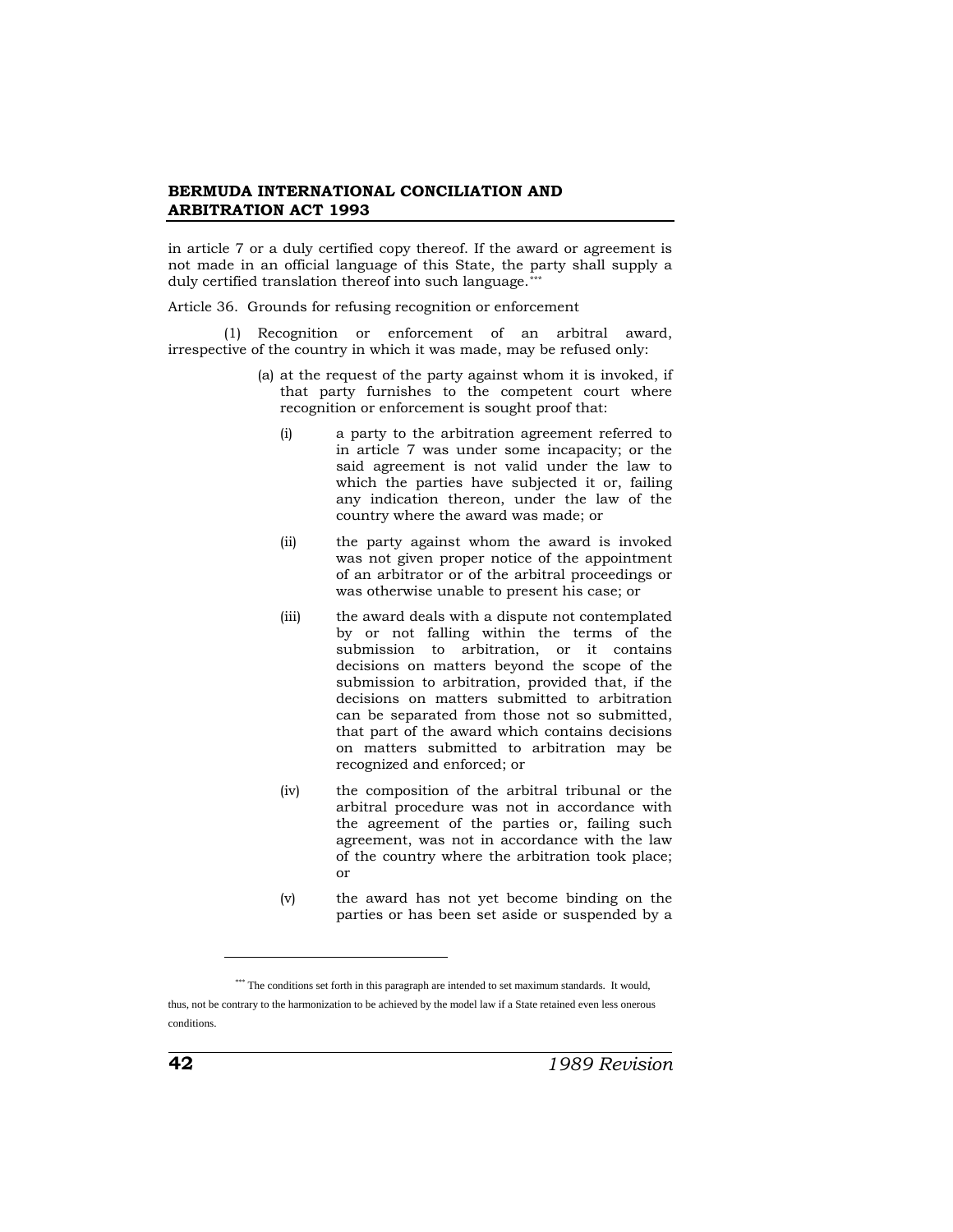| Laws of Bermuda | Title 8<br>Item 76                                                                   |
|-----------------|--------------------------------------------------------------------------------------|
|                 | court of the country in which, or under the law<br>of which, that award was made; or |
|                 | (b) if the court finds that:                                                         |
| (1)             | the subject-matter of the dispute is not capable                                     |

- of settlement by arbitration under the law of this State; or
- (ii) the recognition or enforcement of the award would be contrary to the public policy of this State.

(2) If an application for setting aside or suspension of an award has been made to a court referred to in paragraph (1)(a)(v) of this article, the court where recognition or enforcement is sought may, if it considers it proper, adjourn its decision and may also, on the application of the party claiming recognition or enforcement of the award, order the other party to provide appropriate security.

## **SCHEDULE 3 Section 2**

## UNITED NATIONS CONFERENCE ON INTERNATIONAL COMMERCIAL ARBITRATION

## CONVENTION ON THE RECOGNITION AND ENFORCEMENT OF FOREIGN ARBITRAL AWARDS, DONE AT NEW YORK, ON 10 JUNE 1958

## Article I

1 This Convention shall apply to the recognition and enforcement of arbitral awards made in the territory of a State other than the State where the recognition and enforcement of such awards are sought, and arising out of differences between persons, whether physical or legal. It shall also apply to arbitral awards not considered as domestic awards in the State where their recognition and enforcement are sought.

2 The term "arbitral awards" shall include not only awards made by arbitrators appointed for each case but also those made by permanent arbitral bodies to which the parties have submitted.

3 When signing, ratifying or acceding to this Convention, or notifying extension under article X hereof, any State may on the basis of reciprocity declare that it will apply the Convention to the recognition and enforcement of awards made only in the territory of another Contracting State. It may also declare that it will apply the Convention only to differences arising out of the legal relationships, whether contractual or not, which are considered as commercial under the national law of the State making such declaration.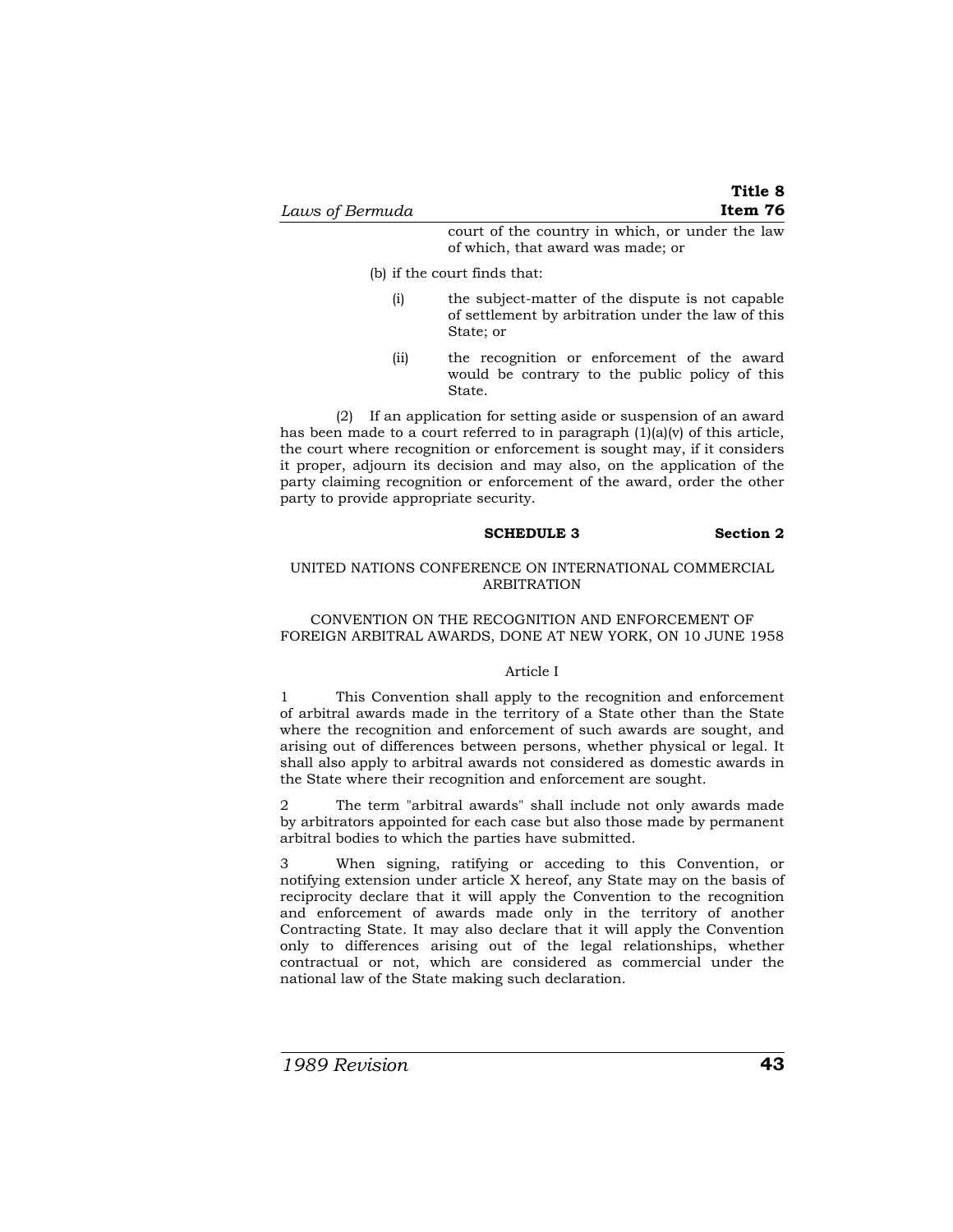## Article II

1 Each Contracting State shall recognize an agreement in writing under which the parties undertake to submit to arbitration all or any differences which have arisen or which may arise between them in respect of a defined legal relationship, whether contractual or not, concerning a subject matter capable of settlement by arbitration.

2 The term "agreement in writing" shall include an arbitral clause in a contract or an arbitration agreement, signed by the parties or contained in an exchange of letters or telegrams.

3 The court of a Contracting State, when seized of an action in a matter in respect of which the parties have made an agreement within the meaning of this article, at the request of one of the parties, refer the parties to arbitration unless it finds that the said agreement is null and void, inoperative or incapable of being performed.

#### Article III

Each Contracting State shall recognize arbitral awards as binding and enforce them in accordance with the rules of procedure of the territory where the award is relied upon, under the conditions laid down in the following articles. There shall not be imposed substantially more onerous conditions or higher fees or charges on the recognition or enforcement of arbitral awards to which this Convention applies than are imposed on the recognition or enforcement of domestic arbitral awards.

## Article IV

1 To obtain the recognition and enforcement mentioned in the preceding article, the party applying for recognition and enforcement shall, at the time of the application, supply–

- (a) the duly authenticated original award or a duly certified copy thereof;
- (b) the original agreement referred to in article II or a duly certified copy thereof.

If the said award or agreement is not made in an official language of the country in which the award is relied upon, the party applying for recognition and enforcement of the award shall produce a translation of these documents into such language. The translation shall be certified by an official or sworn translator or by a diplomatic or consular agent.

## Article V

1 Recognition and enforcement of the award may be refused, at the request of the party against whom it is invoked, only if that party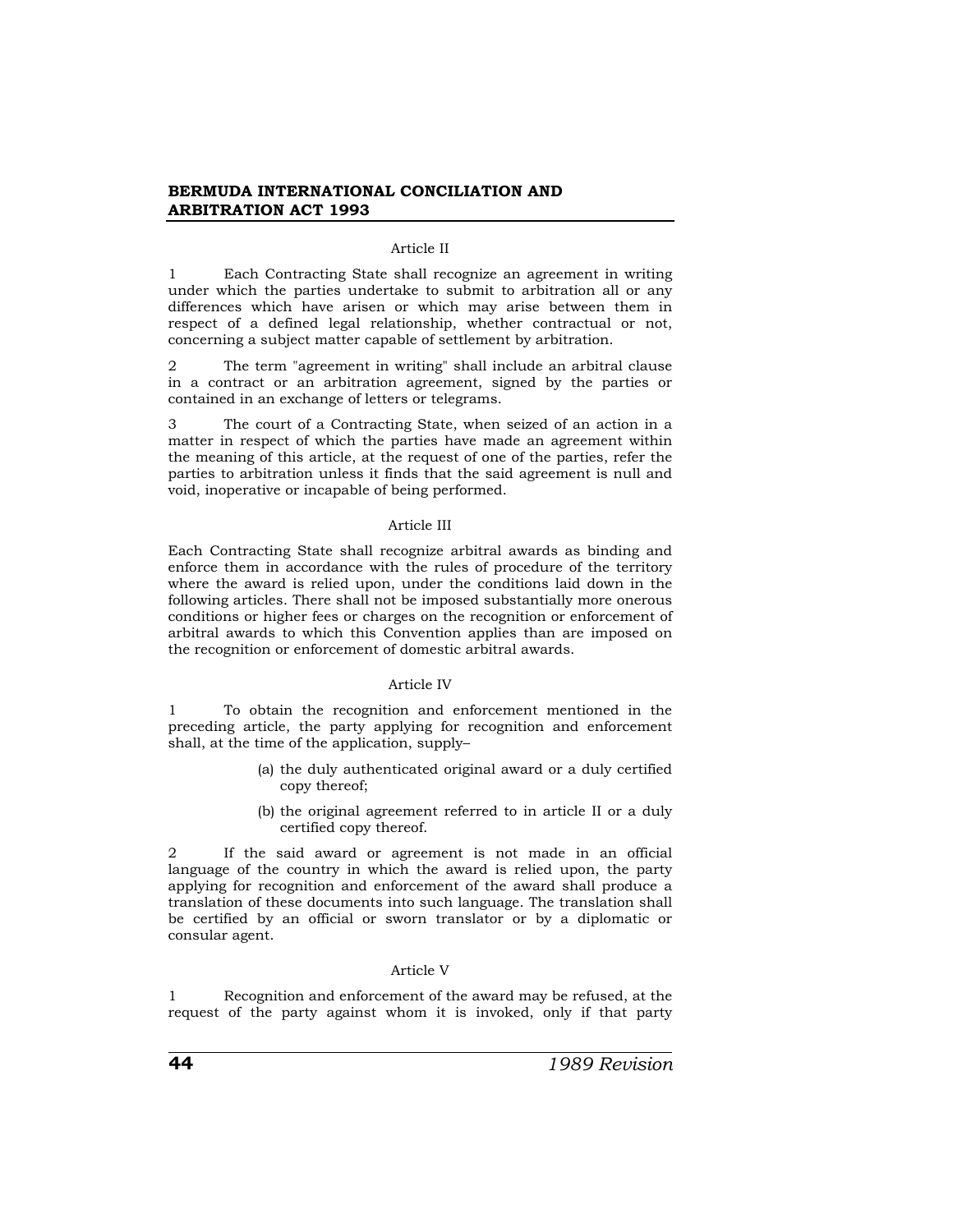furnishes to the competent authority where the recognition and enforcement is sought, proof that–

- (a) the parties to the agreement referred to in article II were, under the law applicable to them, under some incapacity, or the said agreement is not valid under the law to which the parties have subjected it or, failing any indication thereon, under the law of the country where the award was made; or
- (b) the party against whom the award is invoked was not given proper notice of the appointment of the arbitrator or of the arbitration proceedings or was otherwise unable to present his case; or
- (c) the award deals with a difference not contemplated by or not falling within the terms of the submission to arbitration, or it contains decisions on matters beyond the scope of the submission to arbitration, provided that, if the decisions on matters submitted to arbitration can be separated from those not so submitted, that part of the award which contains decisions on matters submitted to arbitration may be recognized and enforced; or
- (d) the composition of the arbitral authority or the arbitral procedure was not in accordance with the agreement of the parties, or, failing such agreement, was not in accordance with the law of the country where the arbitration took place; or
- (e) the award has not yet become binding on the parties, or has been set aside or suspended by a competent authority of the country in which, or under the law of which, that award was made.

Recognition and enforcement of an arbitral award may also be refused if the competent authority in the country where recognition and enforcement is sought finds that—

- (a) the subject matter of the difference is not capable of settlement by arbitration under the law of that country; or
- (b) the recognition or enforcement of the award would be contrary to the public policy of that country.

#### Article VI

If an application for the setting aside or suspension of the award has been made to a competent authority referred to in article  $V(1)(e)$ , the authority before which the award is sought to be relied upon may, if it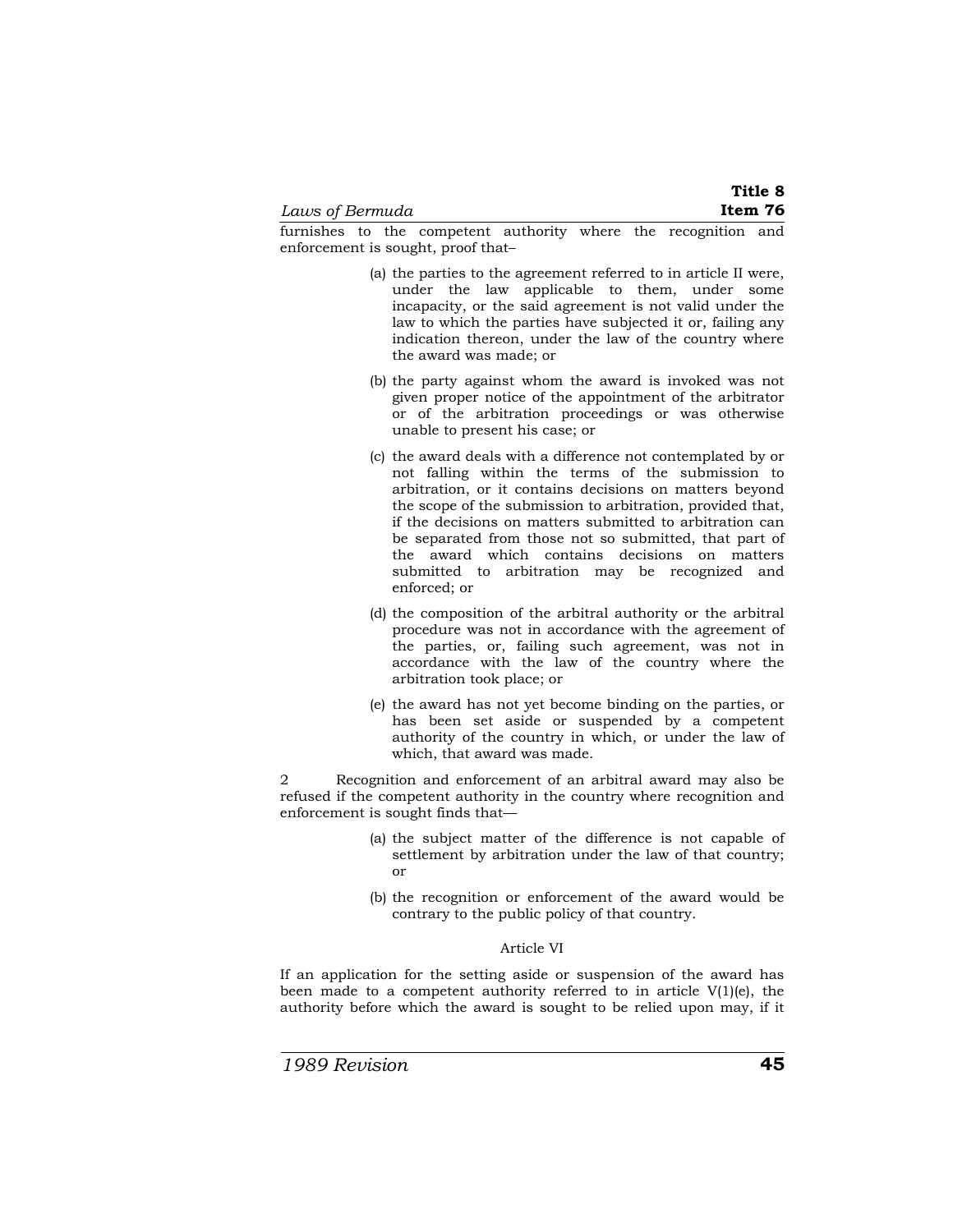considers it proper, adjourn the decision on the enforcement of the award and may also, on the application of the party claiming enforcement of the award, order the other party to give suitable security.

#### Article VII

1 The provisions of the present Convention shall not affect the validity of multilateral or bilateral agreements concerning the recognition and enforcement of arbitral awards entered into by the Contracting States nor deprive any interested party of any right he may have to avail himself of an arbitral award in the manner and to the extent allowed by the law or the treaties of the country where such award is sought to be relied upon.

2 The Geneva Protocol on Arbitration Clauses of 1923 and the Geneva Convention on the Execution of Foreign Arbitral Awards of 1927 shall cease to have effect between Contracting States on their becoming bound and to the extent that they become bound, by this Convention.

## Article VIII

1 This Convention shall be open until 31 December 1958 for signature on behalf of any Member of the United Nations and also on behalf of any other State which is or hereafter becomes a member of any specialized agency of the United Nations, or which is or hereafter becomes a party to the Statute of the International Court of Justice, or any other State to which an invitation has been addressed by the General Assembly of the United Nations.

2 This Convention shall be ratified and the instrument of ratification shall be deposited with the Secretary-General of the United Nations.

## Article IX

1 This Convention shall be open for accession to all States referred to in article VIII.

2 Accession shall be effected by the deposit of an instrument of accession with the Secretary-General of the United Nations.

#### Article X

1 Any State may, at the time of signature, ratification or accession, declare that this Convention shall extend to all or any of the territories for the international relations of which it is responsible. Such a declaration shall take effect when the Convention enters into force for the State concerned.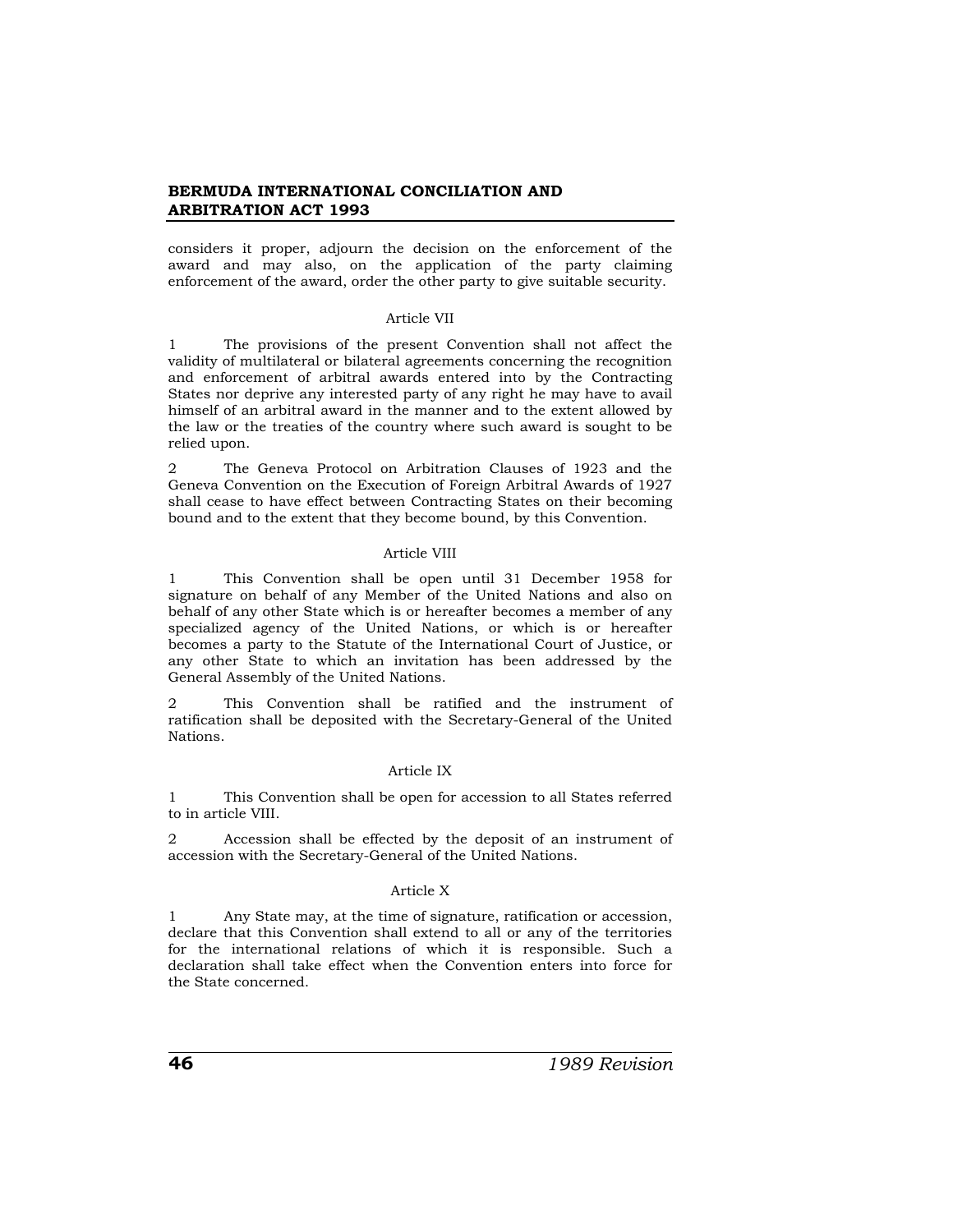|                 | ------- |
|-----------------|---------|
| Laws of Bermuda | Item 76 |

2 At any time thereafter any such extension shall be made by notification addressed to the Secretary-General of the United Nations and shall take effect as from the ninetieth day after the day of receipt by the Secretary-General of the United Nations of this notification, or as from the date of entry into force of the Convention for the State concerned, whichever is the later.

3 With respect to those territories to which this Convention is not extended at the time of signature, ratification or accession, each State concerned shall consider the possibility of taking the necessary steps in order to extend the application of this Convention to such territories, subject, where necessary for constitutional reasons, to the consent of the Governments of such territories.

## Article XI

In the case of a federal or non-unitary State, the following provisions shall apply–

- (a) with respect to those articles of this Convention that come within the legislative jurisdiction of the federal authority, the obligations of the federal Government shall to this extent be the same as those of Contracting States which are not federal States;
- (b) with respect to those articles of this Convention that come within the legislative jurisdiction of constituent states or provinces which are not, under the constitutional system of the federation, bound to take legislative action, the federal Government shall bring such articles with a favourable recommendation to the notice of the appropriate authorities of constituent states or provinces at the earliest possible moment;
- (c) a federal State Party of this Convention shall, at the request of any other Contracting State transmitted through the Secretary-General of the United Nations, supply a statement of the law and practice of the federation and its constituent units in regard to any particular provision of this Convention, showing the extent to which effect has been given to that provision by legislative or other action.

## Article XII

This Convention shall come into force on the ninetieth day following the date of deposit of the third instrument of ratification or accession.

2 For each State ratifying or acceding to this Convention after the deposit of the third instrument of ratification or accession, this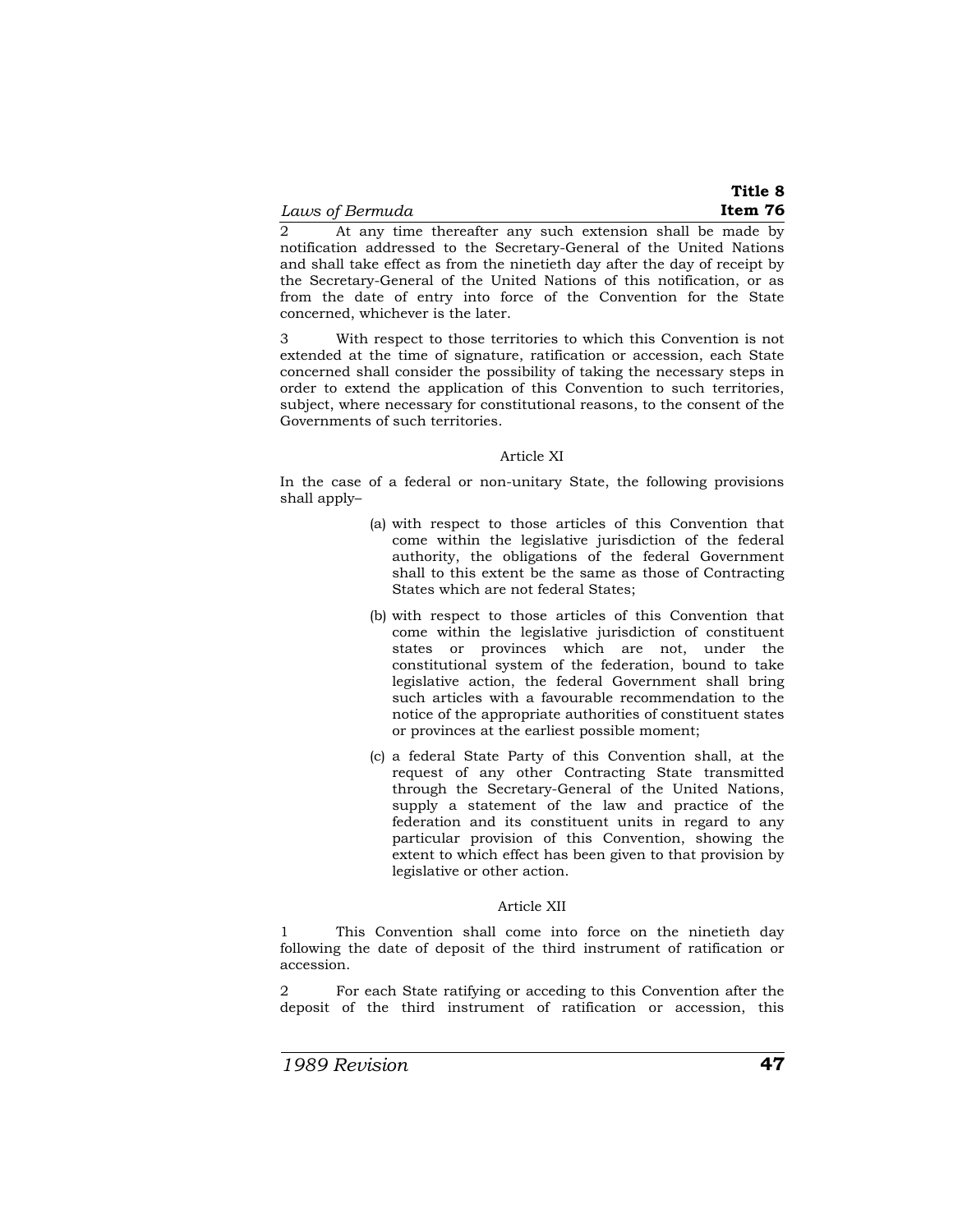Convention shall enter into force on the ninetieth day after deposit by such State of its instrument of ratification or accession.

## Article XIII

1 Any Contracting State may denounce this Convention by a written notification to the Secretary-General of the United Nations. Denunciation shall take effect one year after the date of receipt of the notification by the Secretary-General.

2 Any State which has made a declaration or notification under article X may, at any time thereafter, by notification to the Secretary-General of the United Nations, declare that this Convention shall cease to extend to the territory concerned one year after the date of the receipt of the notification by the Secretary-General.

3 This Convention shall continue to be applicable to arbitral awards in respect of which recognition or enforcement proceedings have been instituted before the denunciation takes effect.

## Article XIV

A Contracting State shall not be entitled to avail itself of the present Convention against other Contracting States except to the extent that it is itself bound to apply the Convention.

#### Article XV

The Secretary-General of the United Nations shall notify the States contemplated in article VIII of the following–

- (a) signatures and ratifications in accordance with article VIII:
- (b) accessions in accordance with article IX;
- (c) declarations and notifications under articles I, X and XI;
- (d) the date upon which this Convention enters into force in accordance with article XII;
- (e) denunciations and notifications in accordance with article XIII.

#### Article XVI

1 This Convention, of which the Chinese, English, French, Russian and Spanish texts shall be equally authentic, shall be deposited in the archives of the United Nations.